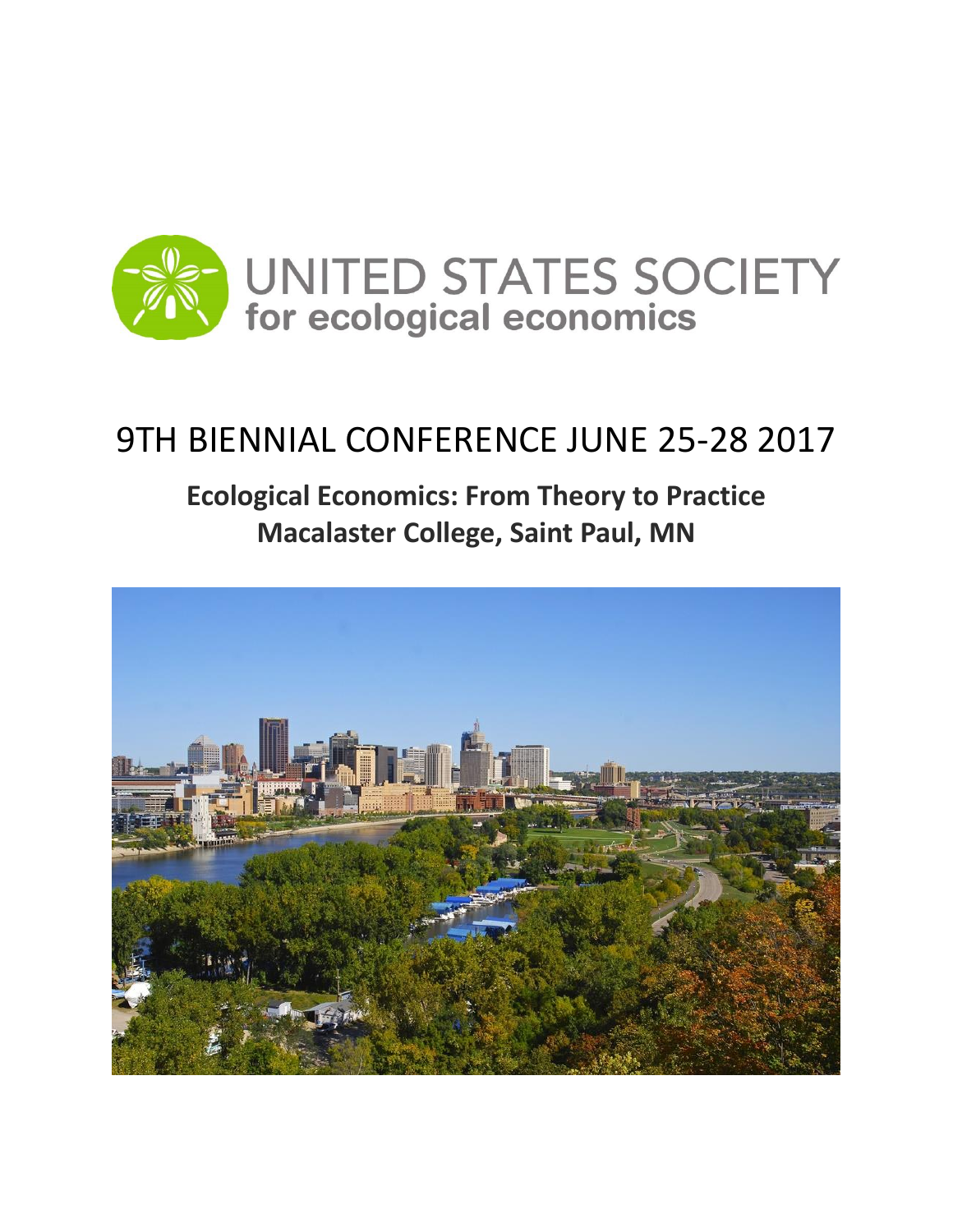| <b>Table of Contents</b> | Page |
|--------------------------|------|
|                          |      |
|                          |      |
|                          |      |
|                          |      |
|                          |      |
|                          |      |
|                          |      |
|                          |      |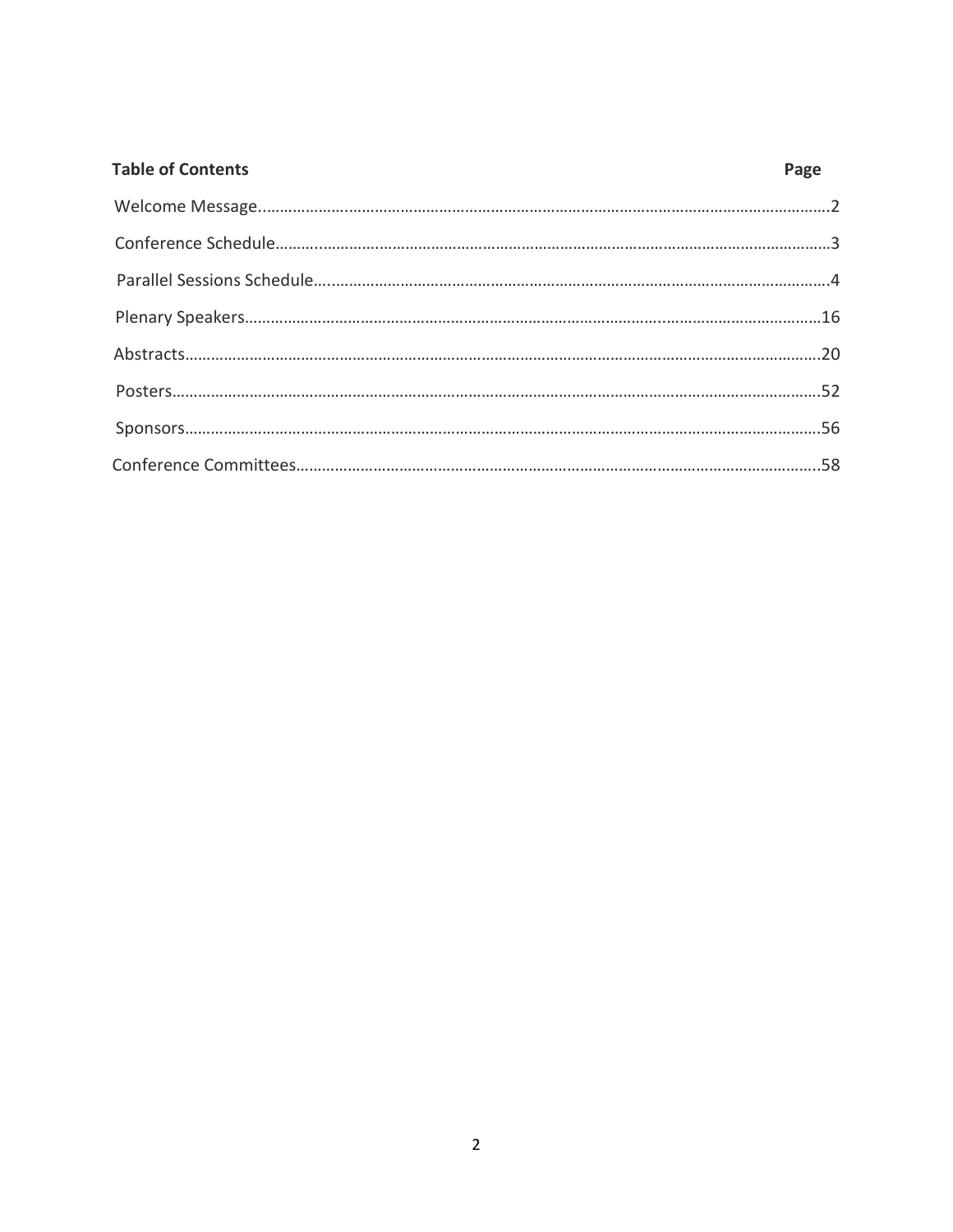Welcome to the 9<sup>th</sup> Biennial conference of the U.S. Society for Ecological Economics, with a focus on **Ecological Economics: From Theory to Practice**! As a transdisciplinary field, Ecological Economics (EE) seeks to develop solutions to complex and interrelated economic, social, and environmental problems. "Theory to Practice" embraces many types of presentations including, but not limited to:

- Research that extends the state of the science of ecological economics
- Research that informs policy decisions
- Case studies of why policies and projects were successful or unsuccessful
- Discussions of how to bridge the gap between research and implementation, theory and practice.
- Identification of research and data needs in supporting policies and projects
- Identification of barriers to research and practice
- Identification of agendas to implement sustainability at the household, firm, local, state, regional, national and global level.

Following our 2015 conference, many of you reached out to us through our post-conference survey and indicated a need (and desire!) for more discussion and exchange of ideas related to EE methodologies and finding pathways for change, action and practice. The USSEE is currently reorganizing with the intention of bringing educators, researchers, decision makers and practitioners together to exchange ideas, methods, and stories of our work in an effort to expand our influence in an era where the urgency of EE-related problems challenges our ability to solve them.

Sincerely,

Conference Organizing Team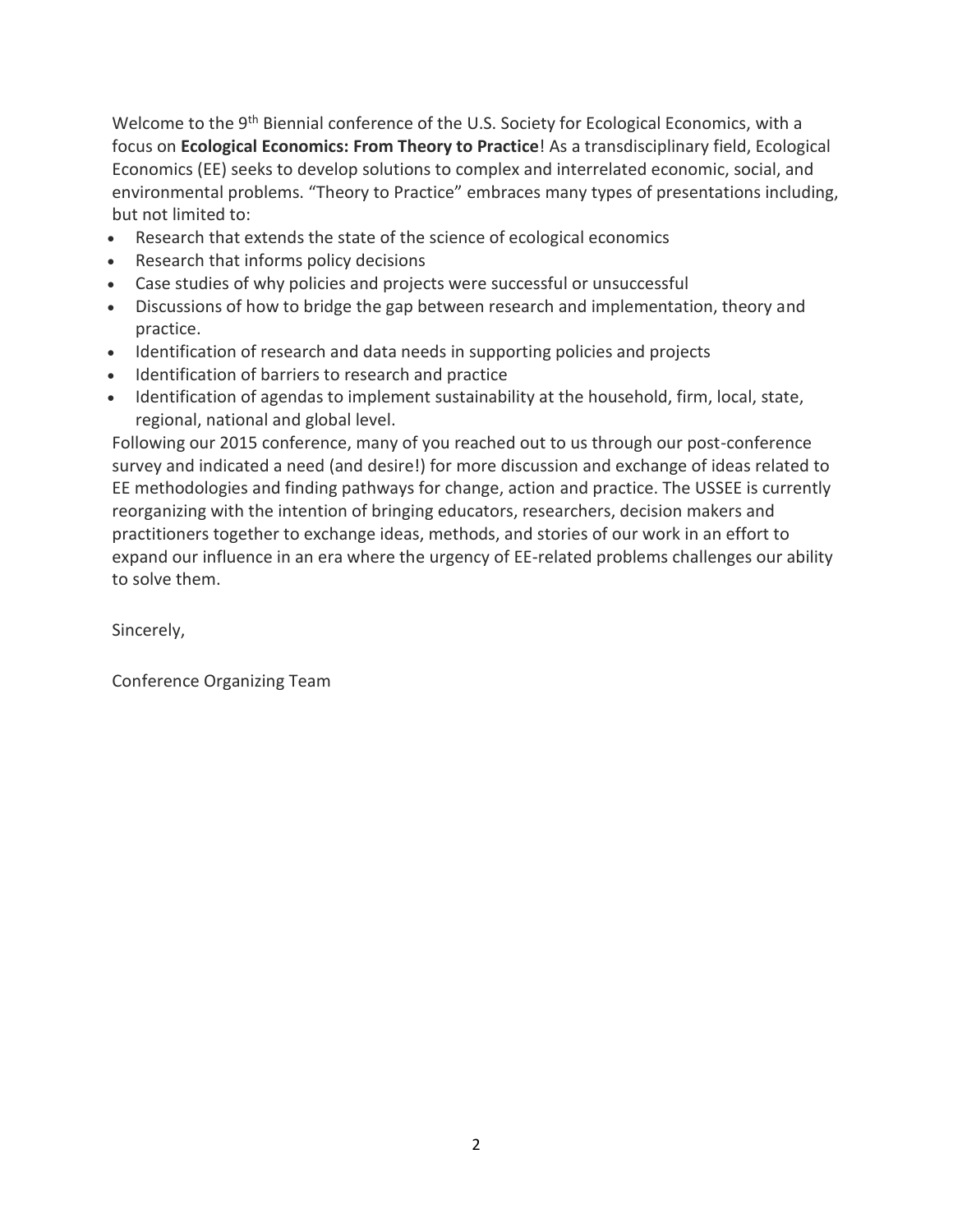| <b>Time</b> | <b>Sunday June 25</b>                                                                                         | Monday June 26                                          | Tuesday June 27                           | <b>Wednesday June 28</b>                                                  |
|-------------|---------------------------------------------------------------------------------------------------------------|---------------------------------------------------------|-------------------------------------------|---------------------------------------------------------------------------|
| 7:30-8:30   |                                                                                                               |                                                         |                                           | Women in<br>Ecological<br>Economics<br>breakfast                          |
| 8:30-10:00  |                                                                                                               | <b>Morning Plenary:</b><br><b>Steve Polasky</b>         | <b>Morning Plenary:</b><br>Elizabeth King | <b>Morning Plenary:</b><br>Leehi Yona, Divest<br>Dartmouth                |
| 10:00-10:15 |                                                                                                               |                                                         | <b>Coffee Break</b>                       |                                                                           |
| 10:15-11:45 |                                                                                                               | <b>Parallel Sessions</b><br>$1 - 4$                     | <b>Parallel Sessions</b><br>$14 - 18$     | Parallel Sessions 27-<br>30                                               |
| 12:00-1:15  |                                                                                                               | Lunch Plenary:<br>Sigrid Stagl                          | Lunch Plenary:<br><b>Alexandre Rivas</b>  | Lunch<br>In Memoriam: Paul<br>Baer<br><b>USSEE Presidents'</b><br>Address |
| 1:30-3:00   |                                                                                                               | <b>Parallel Sessions</b><br>$5 - 9$                     | <b>Parallel Sessions</b><br>19-22         |                                                                           |
| $3:15-3:30$ |                                                                                                               |                                                         | <b>Coffee Break</b>                       |                                                                           |
| 3:30-5:00   |                                                                                                               | <b>Parallel Sessions</b><br>$10-13$                     | <b>Parallel Sessions</b><br>$23 - 26$     |                                                                           |
| 5:00-6:00   | <b>USSEE Board meeting</b>                                                                                    | Poster session                                          | <b>USSEE</b><br>membership<br>meeting     |                                                                           |
| 6 p.m.      | Evening reception,<br>welcome address<br>(Anne Hunt,<br>Sustainability<br>Director for City of<br>Saint Paul) | Grad student<br>networking event                        | Awards banquet                            |                                                                           |
| 8 p.m.      |                                                                                                               | Movie screening:<br>Waking the<br><b>Sleeping Giant</b> |                                           |                                                                           |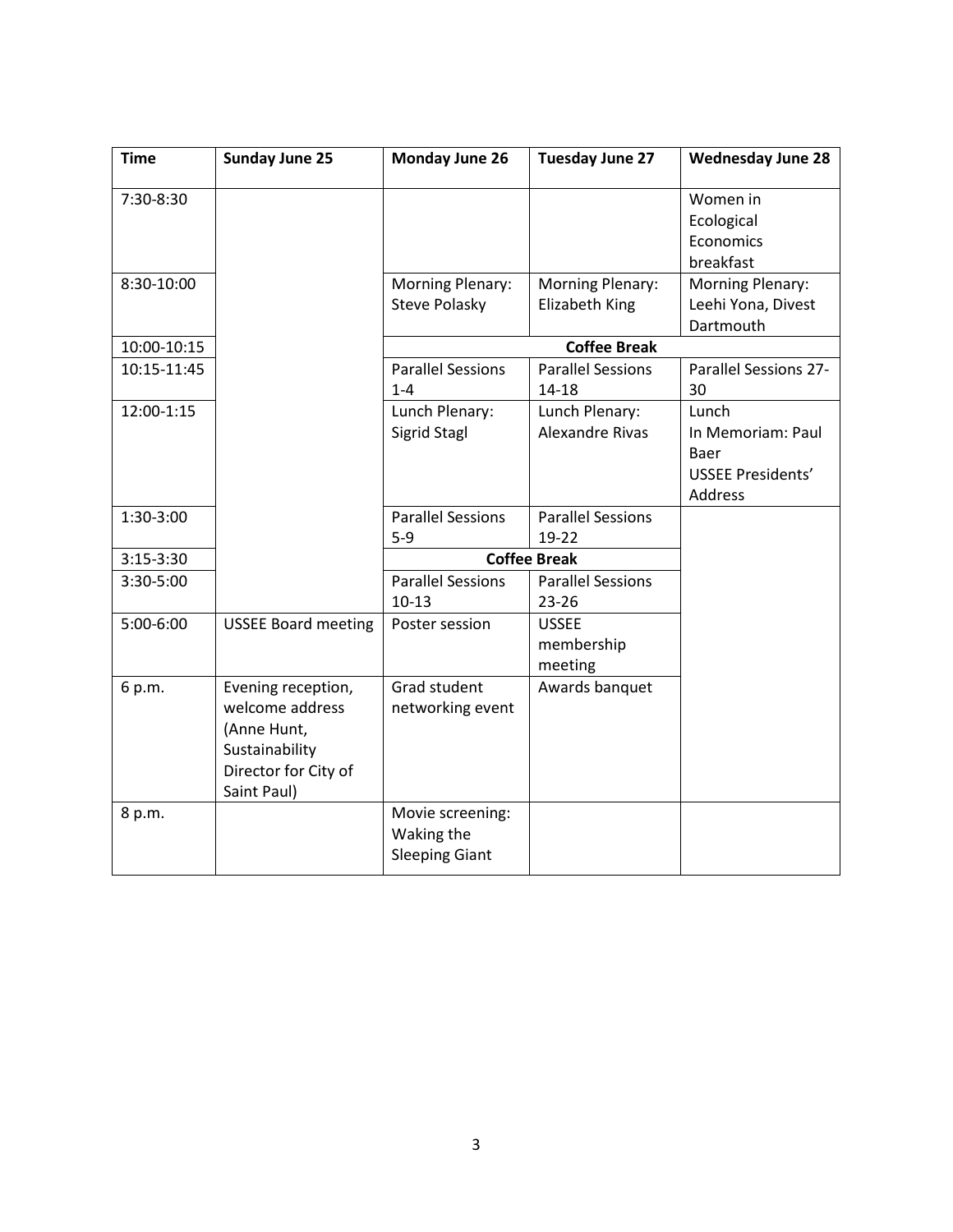## PARALLEL SESSIONS AGENDA

| <b>Title of Session</b>                                                                         | <b>Time</b>            | Author                           | Room                               |
|-------------------------------------------------------------------------------------------------|------------------------|----------------------------------|------------------------------------|
| <b>Ecosystem services in land</b><br>management                                                 | Monday 10:15-<br>11:45 |                                  | Loch Hall, Dayton<br>Campus Center |
| Developing robust and socially<br>optimal nitrogen management<br>strategies                     |                        | Jesse Gourevitch                 |                                    |
| Social norms, conservation, and<br>the long-term effects of short-<br>term financial incentives |                        | John Kerr                        |                                    |
| The Value of Sand Fixation<br>Service of Desert Ecosystem in<br>China                           |                        | Leilei Cheng                     |                                    |
| Ecosystem Services and<br>Ecological Drought in the Upper<br>Missouri Headwaters, MT            |                        | Nejem Raheem                     |                                    |
|                                                                                                 |                        |                                  |                                    |
| <b>Energy and bio-physical</b><br>economics                                                     | Monday 10:15-<br>11:45 |                                  | Board Room,<br>Weyerhauser Hall    |
| Superorganomics                                                                                 |                        | Nathan John<br>Hagens            |                                    |
| Induced innovation in the waste<br>management sector                                            |                        | Sahar Milani                     |                                    |
| Energy Policy and Job Creation at<br>the State Level                                            |                        | <b>Heidi Garrett-</b><br>Peltier |                                    |
|                                                                                                 |                        |                                  |                                    |
| <b>Coastal and marine ecosystem</b><br>services                                                 | Monday 10:15-<br>11:45 |                                  | Davis Court, Markim<br>Hall        |
| The spillover effect of natural<br>protected areas on tourism<br>revenues                       |                        | José A. Lara-<br>Pulido          |                                    |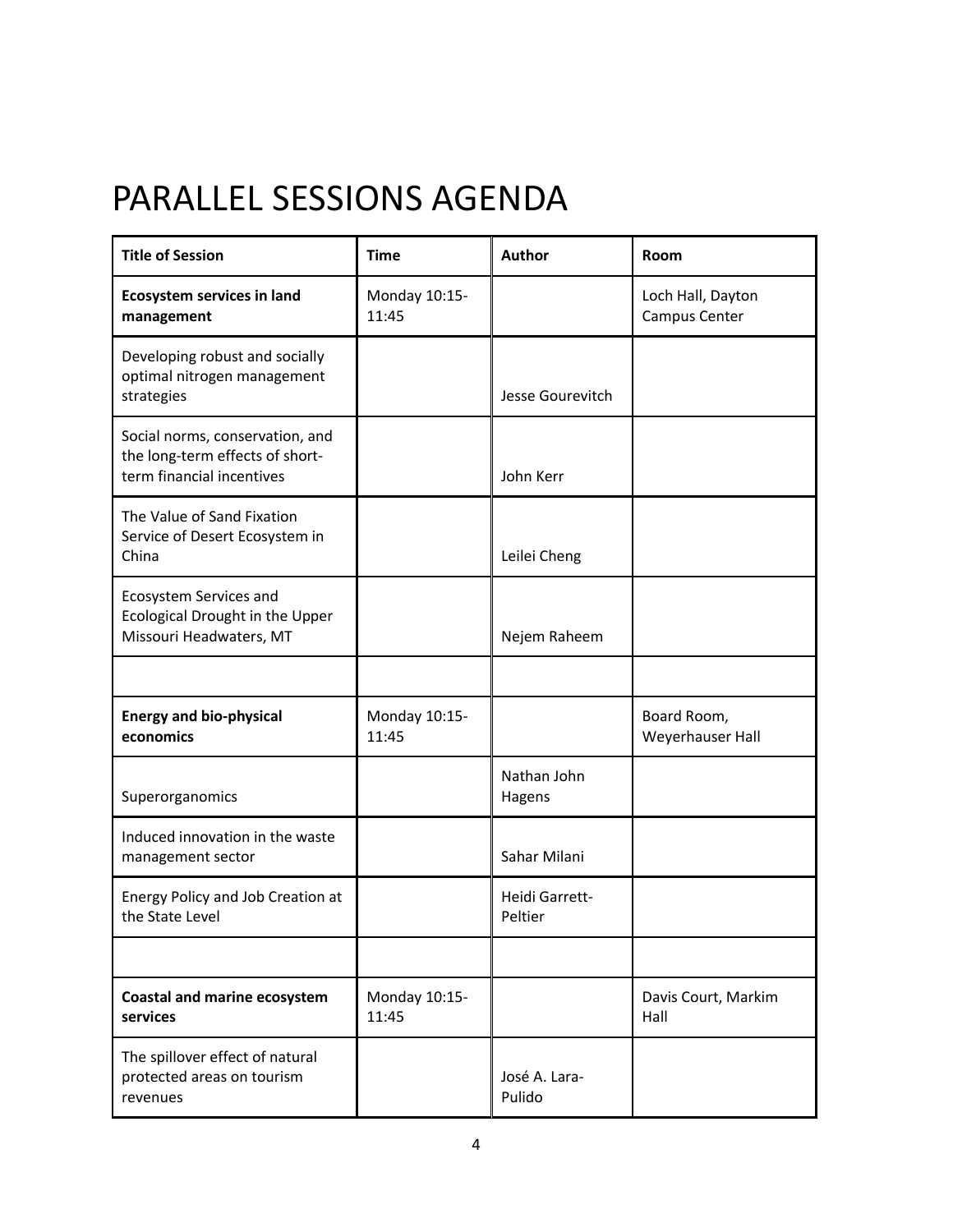| Management options for<br>balancing coral reef ecosystem<br>service supply and demand                                      |                        | Kirsten Oleson        |                                     |
|----------------------------------------------------------------------------------------------------------------------------|------------------------|-----------------------|-------------------------------------|
| Choice Modeling and Its<br>Application to Sundarbans<br>Mangrove Forest Preservation                                       |                        | Md. Hafiz Iqbal       |                                     |
| <b>Economic Valuation of Marine</b><br>Ecosystem Services: The Easter<br>Medditerenean case                                |                        | Shiri Zemah<br>Shamir |                                     |
| An Introduction to Ecological<br><b>Economics</b>                                                                          | Monday 10:15-<br>11:45 | Josh Farley           | Davis Hall, Dayton<br>Campus Center |
|                                                                                                                            |                        |                       |                                     |
| Livelihoods and development I                                                                                              | Monday 1:30-<br>3:00   |                       | Loch Hall                           |
| A perfect storm: The collapse of<br>quality of life in remote areas of<br>Amazonas                                         |                        | James R. Kahn         |                                     |
| Case Study: Volta, Senegal &<br>IncoMaputo River Basin<br>Organizations in Africa                                          |                        | Ms Lucia<br>Motaung   |                                     |
| Mismatches in spatial scale of<br>supply and demand and their<br>consequences for local Welfare in<br>Scottish Aquaculture |                        | Marcello<br>Graziano  |                                     |
| Income inequality and public<br>conservation land in Michigan's<br><b>Upper Peninsula</b>                                  |                        | Kathryn Frens         |                                     |
|                                                                                                                            |                        |                       |                                     |
| <b>Advances in Ecological</b><br><b>Economics I</b>                                                                        | Monday 1:30-<br>3:00   |                       | Davis Hall, Dayton<br>Campus Center |
| Ecosystem service valuation for<br>national accounting - current<br>methodological debates                                 |                        | Nils Droste           |                                     |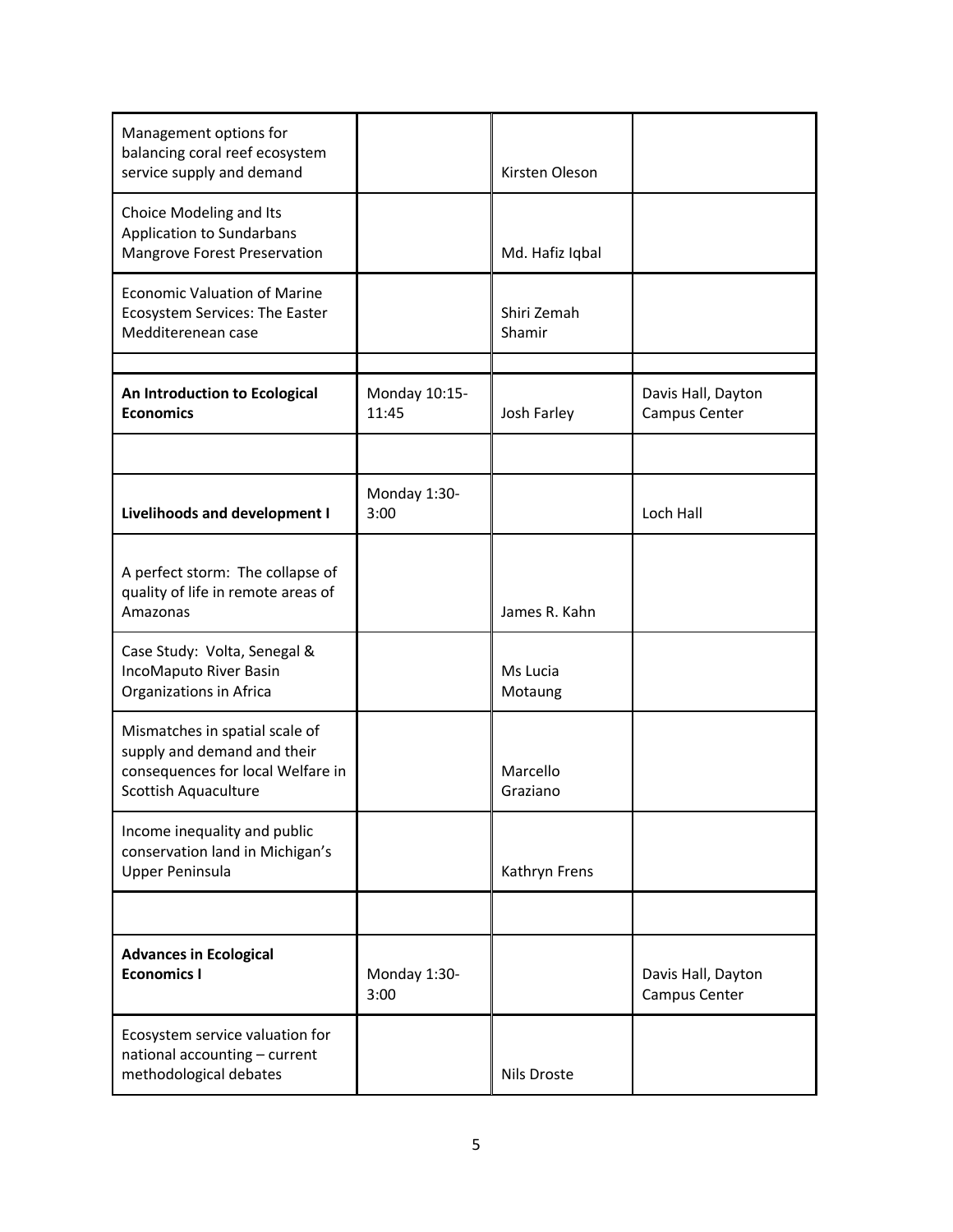| A Sketch of Statistical Economics<br>on Energetics                                                                     |                      | Ram Poudel              |                                     |
|------------------------------------------------------------------------------------------------------------------------|----------------------|-------------------------|-------------------------------------|
| Needs, Norms and Consumption:<br>The Consumer in a Sustainable<br>Economy                                              |                      | Eric Kemp-<br>Benedict  |                                     |
| <b>Ecofeminism and Money</b>                                                                                           |                      | Joseph Ament            |                                     |
|                                                                                                                        |                      |                         |                                     |
| Agroecology and the global<br>environmental crisis: Theory,<br>application, and lessons from<br>Santa Catarina, Brazil | Monday 1:30-<br>3:00 | <b>Ben Dube</b>         | Davis Court, Markim<br>Hall         |
|                                                                                                                        |                      |                         |                                     |
| <b>Energy policy</b>                                                                                                   | Monday 1:30-<br>3:00 |                         | Board Room,<br>Weyerhauser Hall     |
| A Policymaker's View On<br>Improving Key Economic Models<br><b>Used for Climate Policy</b>                             |                      | Alex Barron             |                                     |
| <b>Pipeline Policy Versus</b><br>Renewables: Why Social Cost<br><b>Matters</b>                                         |                      | <b>Spencer Phillips</b> |                                     |
| A Distributional Analysis of a<br>Carbon Tax in the United States                                                      |                      | Mark Paul               |                                     |
| Iberian power: the path toward a<br>more competitive and<br>sustainable electricity market                             |                      | <b>Agustin Garcia</b>   |                                     |
|                                                                                                                        |                      |                         |                                     |
| <b>Ecological Economics and</b><br><b>Development</b>                                                                  | Monday 3:30-<br>5:00 |                         | Davis Hall, Dayton<br>Campus Center |
| Dematerialization, Decoupling,<br>and Productivity Change                                                              |                      | Eric Kemp-<br>Benedict  |                                     |
| Use of Bayesian Belief<br>Networks in predicting<br>contamination of drinking                                          |                      | David C. Hall           |                                     |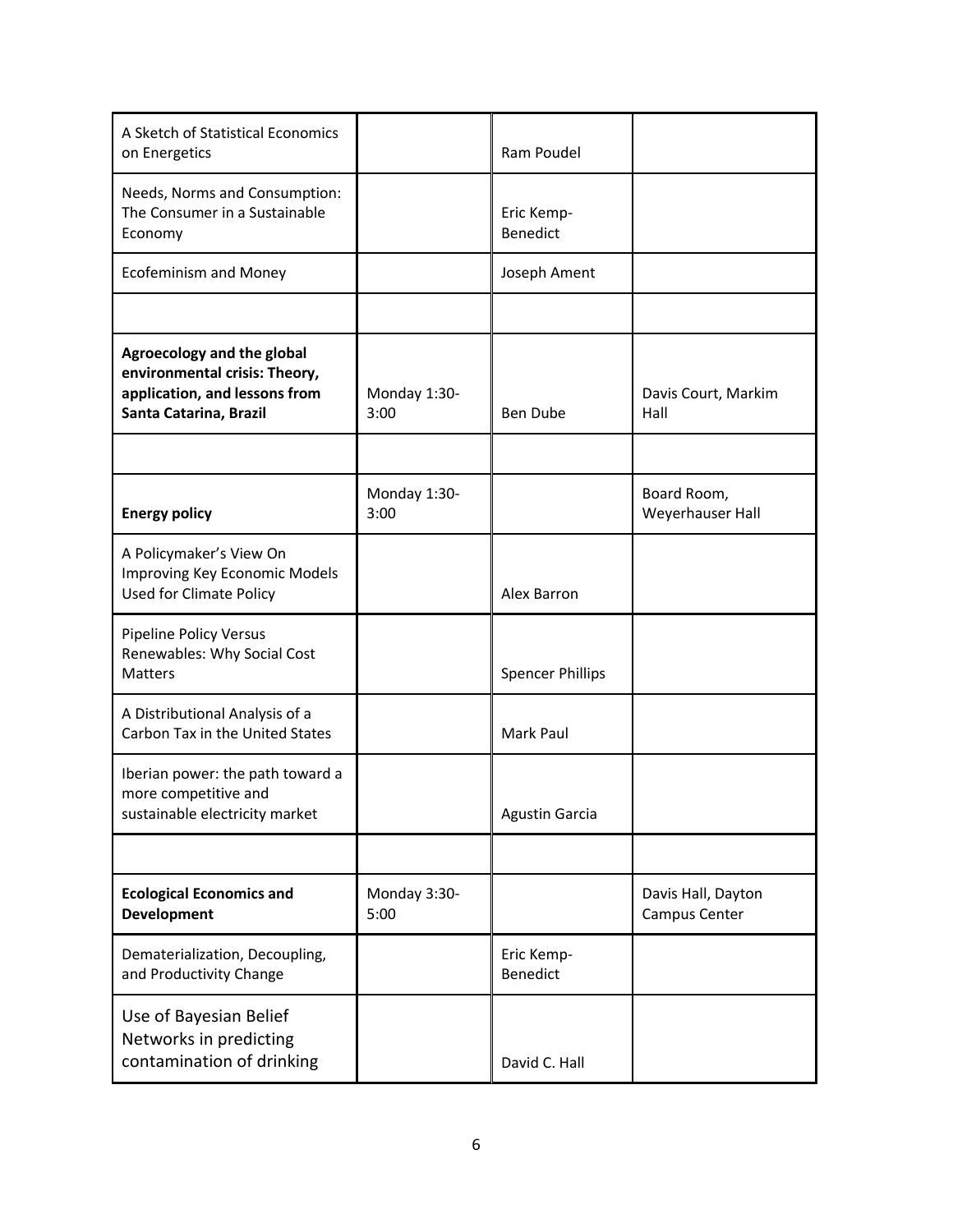| water with E. coli in rural<br>Vietnam                                                                                                                                                                                 |                      |                                                                |                                 |
|------------------------------------------------------------------------------------------------------------------------------------------------------------------------------------------------------------------------|----------------------|----------------------------------------------------------------|---------------------------------|
| Shrinking cities examined from a<br>shrinking scale - the impact of<br>household and neighborhood<br>heterogeneity on changes in<br>material and energy<br>consumption, ecosystem services<br>and environmental impact |                      | Stephen B. Balogh                                              |                                 |
| The Panda's Pawprint: The<br>environmental impact of China-<br>led re-primarization in Latin<br>America and the Caribbean                                                                                              |                      | Rebecca Ray                                                    |                                 |
|                                                                                                                                                                                                                        |                      |                                                                |                                 |
| <b>Food systems and agricultural</b><br>ecosystems                                                                                                                                                                     | Monday 3:30-<br>5:00 |                                                                | Davis Court, Markim<br>Hall     |
| <b>CEA Lettuce Production:</b><br>Methods, Environmental<br>Sustainability and Economic<br>Viability                                                                                                                   |                      | Michael T.<br>Mageau                                           |                                 |
| Financial Deregulation,<br>Speculation, and Food Security:<br>Case Studies from Brazil,<br>Indonesia, and Thailand                                                                                                     |                      | Sean Morris                                                    |                                 |
| Practicing Food Justice: A<br>Comparative Evaluation of<br>Recent Developments in Chicago<br>& Philadelphia                                                                                                            |                      | Peter Kamps &<br>John A.<br>Sorrentino                         |                                 |
| The Dynamics of Pest<br>Resistance Build Up in the<br><b>Context of Market Power</b>                                                                                                                                   |                      | Brian J. Gross                                                 |                                 |
|                                                                                                                                                                                                                        |                      |                                                                |                                 |
| Panel - Towards Just and<br><b>Pluralistic Ecosystem Service</b><br><b>Valuation: Challenges and</b><br><b>Opportunities</b>                                                                                           | Monday 3:30-<br>5:00 | Moderators:<br>Georgia<br>Mavromatti &<br><b>Bonnie Keeler</b> | Board Room,<br>Weyerhauser Hall |
|                                                                                                                                                                                                                        |                      |                                                                |                                 |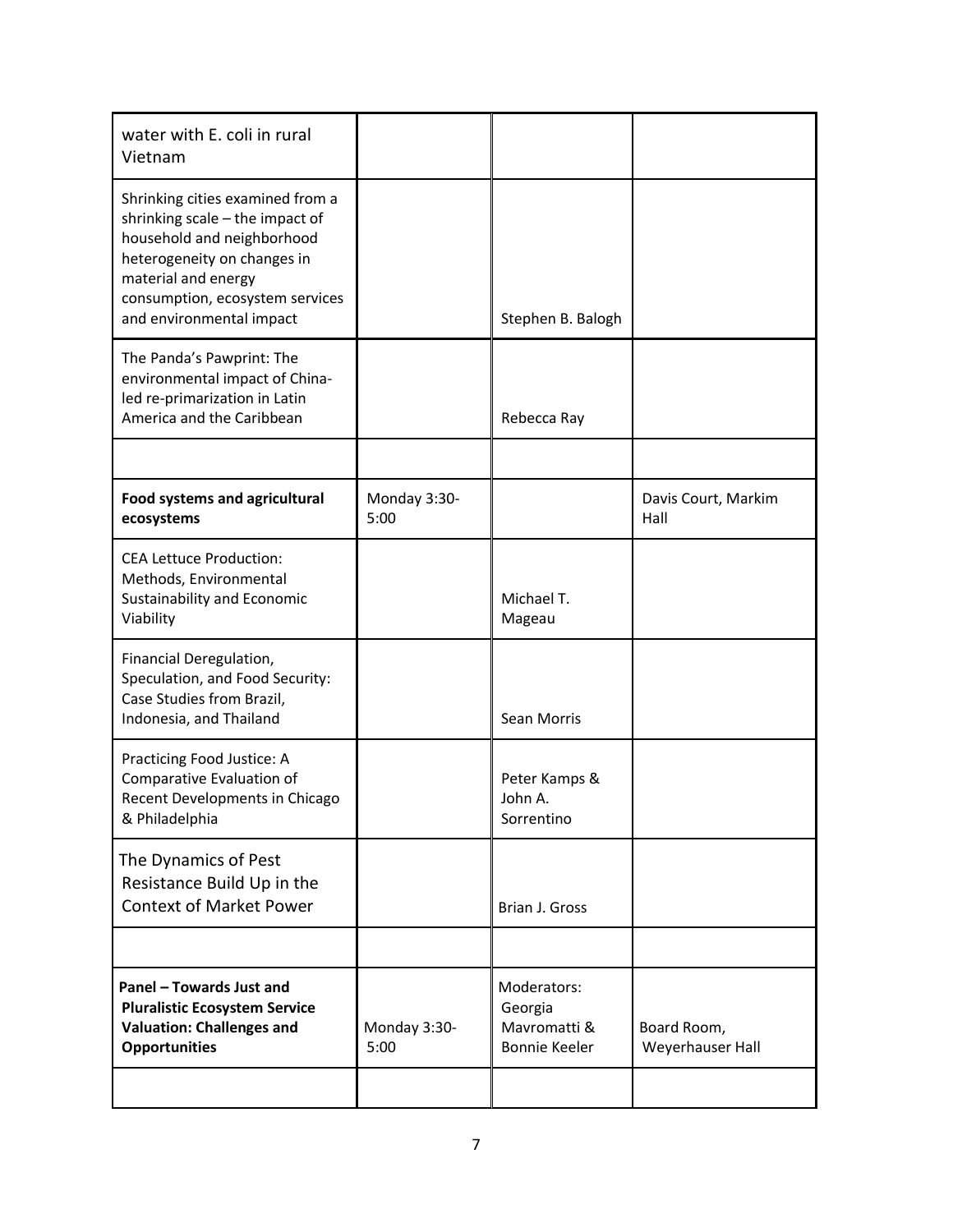| <b>Energy and ecological economics</b>                                                                                                                                                           | Tuesday 10:15-<br>11:45 |                                 | Board Room,<br>Weyerhauser Hall |
|--------------------------------------------------------------------------------------------------------------------------------------------------------------------------------------------------|-------------------------|---------------------------------|---------------------------------|
| Modelling and forecasting EU<br>allowance prices applying<br>artificial neural networks                                                                                                          |                         | <b>Agustin Garcia</b>           |                                 |
| Modeling the Energy Future                                                                                                                                                                       |                         | James Case                      |                                 |
| Mitigating climate change<br>through alternative ecological<br>refrigeration systems                                                                                                             |                         | Josiah Taylor                   |                                 |
| A combined data envelopment<br>and panel data analysis of the<br>impact of mitigation technologies<br>on environmental and economic<br>productivity growth in OECD and<br><b>BRICS countries</b> |                         | <b>Fatih Karanfil</b>           |                                 |
|                                                                                                                                                                                                  |                         |                                 |                                 |
| <b>Ecosystem Services</b>                                                                                                                                                                        | Tuesday 10:15-<br>11:45 |                                 | Davis Hall, Campus<br>Center    |
| An economic and ecological<br>approach for ecosystem<br>services production and<br>income generation in the<br>Amazon                                                                            |                         | Alexandre A. F.<br><b>Rivas</b> |                                 |
| Combining Economics and<br><b>Ecology for Migratory</b><br><b>Species Conservation</b>                                                                                                           |                         | <b>Darius Semmens</b>           |                                 |
| Co-investment in<br>Agroecology for Ecosystem<br>Services in Santa Rosa de<br>Lima, Brazil                                                                                                       |                         | Joshua Farley                   |                                 |
| The Use of Hedonic Analysis<br>Within An Ecosystem<br><b>Services Assessment To</b><br>Inform Post-Hurricane Sandy<br><b>Recovery And Resiliency</b><br>Planning In Long Island, NY              |                         | Nadia Seeteram                  |                                 |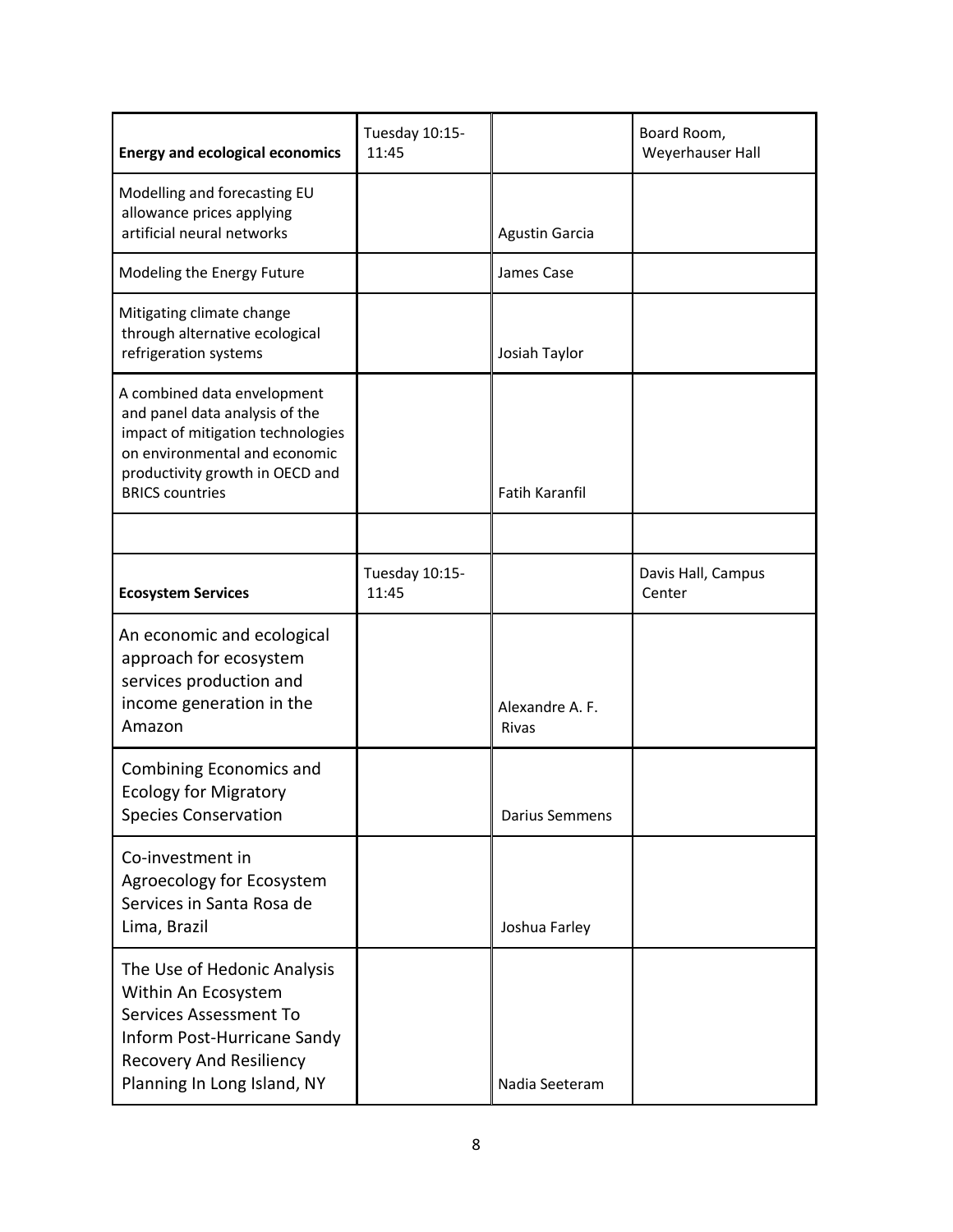| <b>Ecotourism and Outdoor</b><br>Recreation                                                                                             | Tuesday 10:15-<br>11:45 |                                         | Loch Hall, Campus<br>Center     |
|-----------------------------------------------------------------------------------------------------------------------------------------|-------------------------|-----------------------------------------|---------------------------------|
| Sport fishing management<br>for environmental protection<br>and sustainable<br>development: An Application<br>to the middle Rio Negro   |                         | James R. Kahn                           |                                 |
| <b>Building Community Among</b><br><b>Resorts in Protecting</b><br>Ecosystem Services from the<br>Threat of Aquatic Invasive<br>Species |                         | Patrick G. Welle                        |                                 |
| The Economics of Outdoor<br>Recreation in Washington<br>State                                                                           |                         | Tania Briceno                           |                                 |
|                                                                                                                                         |                         |                                         |                                 |
| <b>New Perspectives On Teaching</b><br><b>Ecological Economics</b>                                                                      | Tuesday 10:15-<br>11:45 |                                         | Davis Court, Markim<br>Hall     |
| New Developments in Energy and<br>Climate Change: The Potential for<br>a New Energy Economy                                             |                         | Jonathan M.<br><b>Harris</b>            |                                 |
| Teaching about Population:<br>Social, Economic, and Ecological<br>Analyses                                                              |                         | Anne-Marie<br>Codur                     |                                 |
| <b>Ecological Economics, Music</b><br>and Immersion in Nature:<br>Integration through Experiential<br>Learning                          |                         | Nancy Bertaux,<br><b>Kaleel Skeirik</b> |                                 |
|                                                                                                                                         |                         |                                         |                                 |
| <b>Sustainable Agricultural</b><br><b>Interventions</b>                                                                                 | Tuesday 1:30-<br>3:00   |                                         | Board Room,<br>Weyerhauser Hall |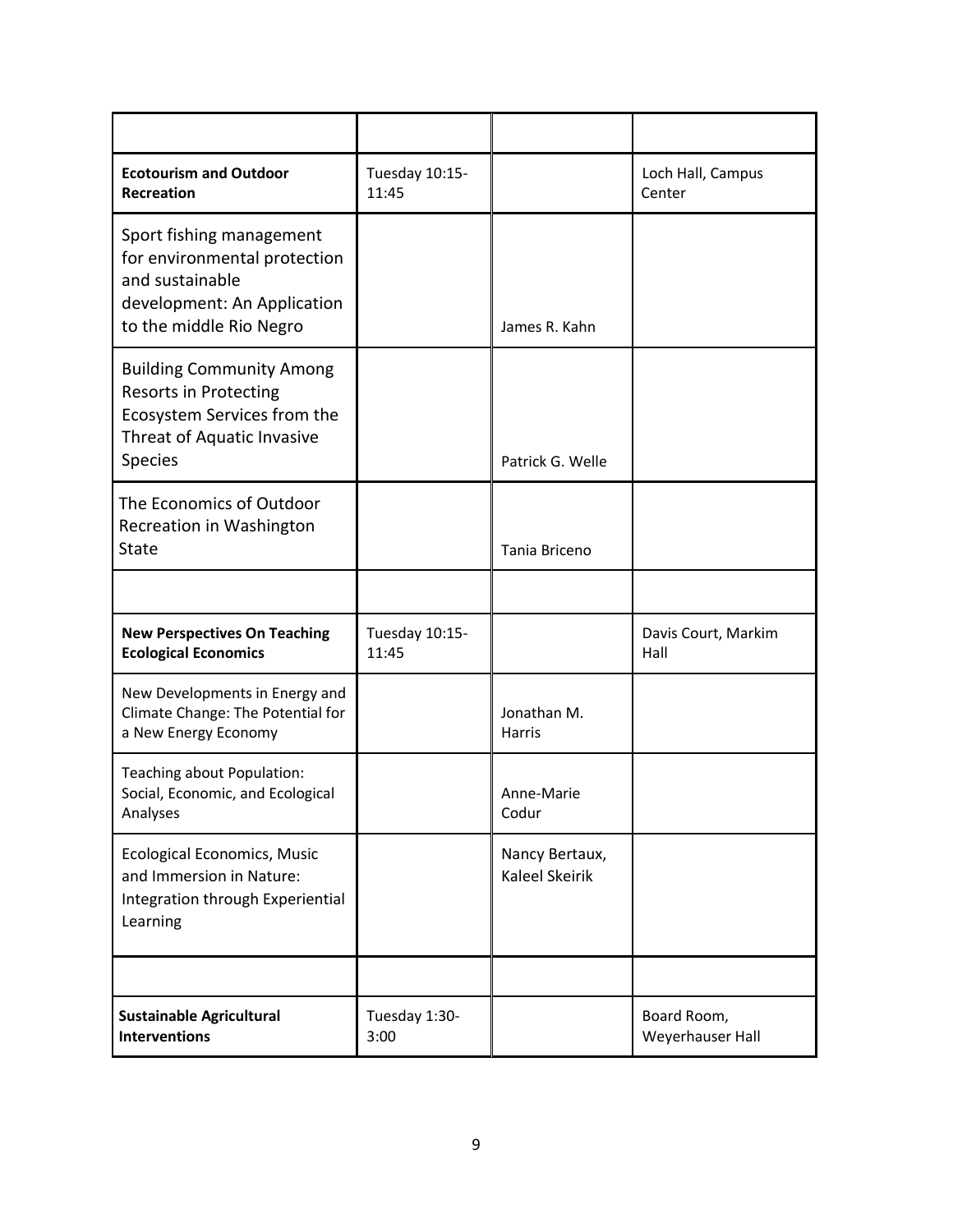| <b>Addressing Farm Program</b><br><b>Drivers of Tropical Forest</b><br><b>Destruction and Fertilizer</b><br>Pollution      |                       | Clay Ogg                 |                              |
|----------------------------------------------------------------------------------------------------------------------------|-----------------------|--------------------------|------------------------------|
| Redefining efficiency in<br>agriculture: A case study in<br><b>Brazil's Atlantic Forest</b>                                |                       | Joshua Farley            |                              |
| Sustainable intensification of<br>agriculture: the location of<br>land contraction and<br>expansion matters                |                       | Nathaniel P.<br>Springer |                              |
| Risk analysis of on-farm industrial<br>oil production from winter<br>oilseed crops                                         |                       | Prabodh<br>Illukpitiya   |                              |
|                                                                                                                            |                       |                          |                              |
| <b>Sustainable Land Use and</b><br><b>Restoration</b>                                                                      | Tuesday 1:30-<br>3:00 |                          | Davis Hall, Campus<br>Center |
| Land Use in Buffers of Two<br><b>Costa-Rican National Parks</b>                                                            |                       | <b>Robert Gottfried</b>  |                              |
| A new index for prioritization<br>in landscape ecological<br>restoration                                                   |                       | Tanh Nguyen              |                              |
| Socio-economic Analysis<br>within an Ecosystem Service<br>Framework: Assessing Delta<br>Restoration                        |                       | Tania Briceno            |                              |
| The Role of the Value-Transfer<br>Methodology in Scaling Human-<br>Use Restoration Projects Under<br>the Oil Pollution Act |                       | Heath Byrd               |                              |
|                                                                                                                            |                       |                          |                              |
| <b>Sustainable Water Management</b>                                                                                        | Tuesday 1:30-<br>3:00 |                          | Loch Hall, Campus<br>Center  |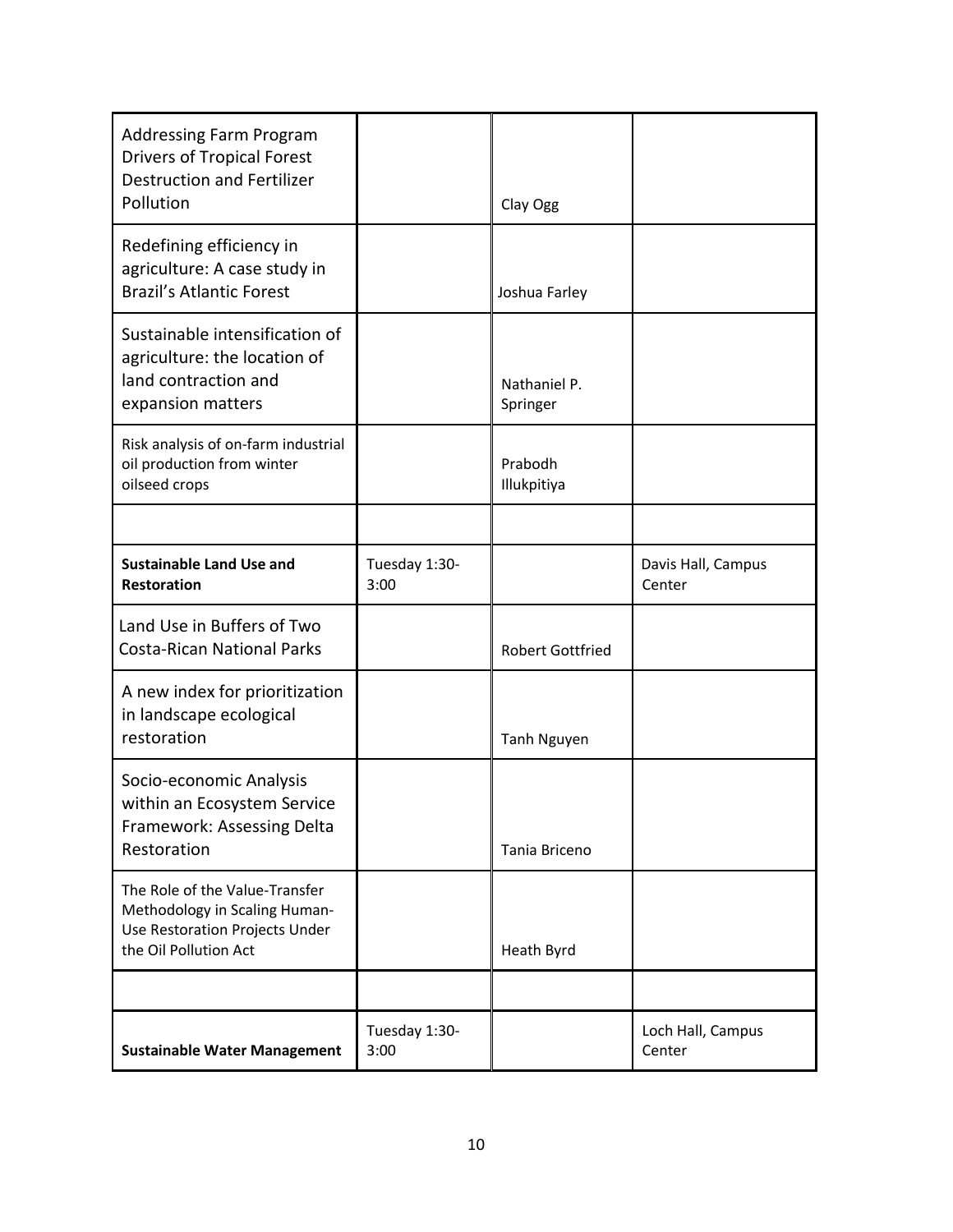| The impact of water quality<br>policy on farmer autonomy<br>in agricultural watersheds                                                                   |                       | Courtney<br>Hammond<br>Wagner |                             |
|----------------------------------------------------------------------------------------------------------------------------------------------------------|-----------------------|-------------------------------|-----------------------------|
| Water as a Fictitious<br>Commodity: A Critique of<br>Market-Based Environmental<br>Policies                                                              |                       | Hannah Lawson                 |                             |
| Upstream solutions to coral<br>reef conservation: The<br>payoffs of smart and<br>cooperative decision-making                                             |                       | Kirsten Oleson                |                             |
| <b>Sustainability Issues in Asia</b>                                                                                                                     | Tuesday 1:30-<br>3:00 |                               | Davis Court, Markim<br>Hall |
| Amenity demand versus<br>species conservation in<br>Indian zoos                                                                                          |                       | David Martin                  |                             |
| A framework for<br>understanding the livelihood<br>impact of forest plantations<br>in developing countries, with<br>evidence from the Indian<br>Himalaya |                       | Forrest<br>Fleischman         |                             |
| Community-Managed<br><b>Forests and Household</b><br>Welfare: Empirical Evidence<br>from Nepal                                                           |                       | Jayash Paudel                 |                             |
| Environmental impacts of shifting<br>to healthy diet: Case of China                                                                                      |                       | Pan HE                        |                             |
|                                                                                                                                                          |                       |                               |                             |
| <b>Sustainability Issues in Sub-</b><br><b>Saharan Africa</b>                                                                                            | Tuesday 3:30-<br>5:00 |                               | Davis Court, Markim<br>Hall |
| REACCTING to a rebound? An<br>econometric analysis of fuelwood                                                                                           |                       | Kelsey Hample                 |                             |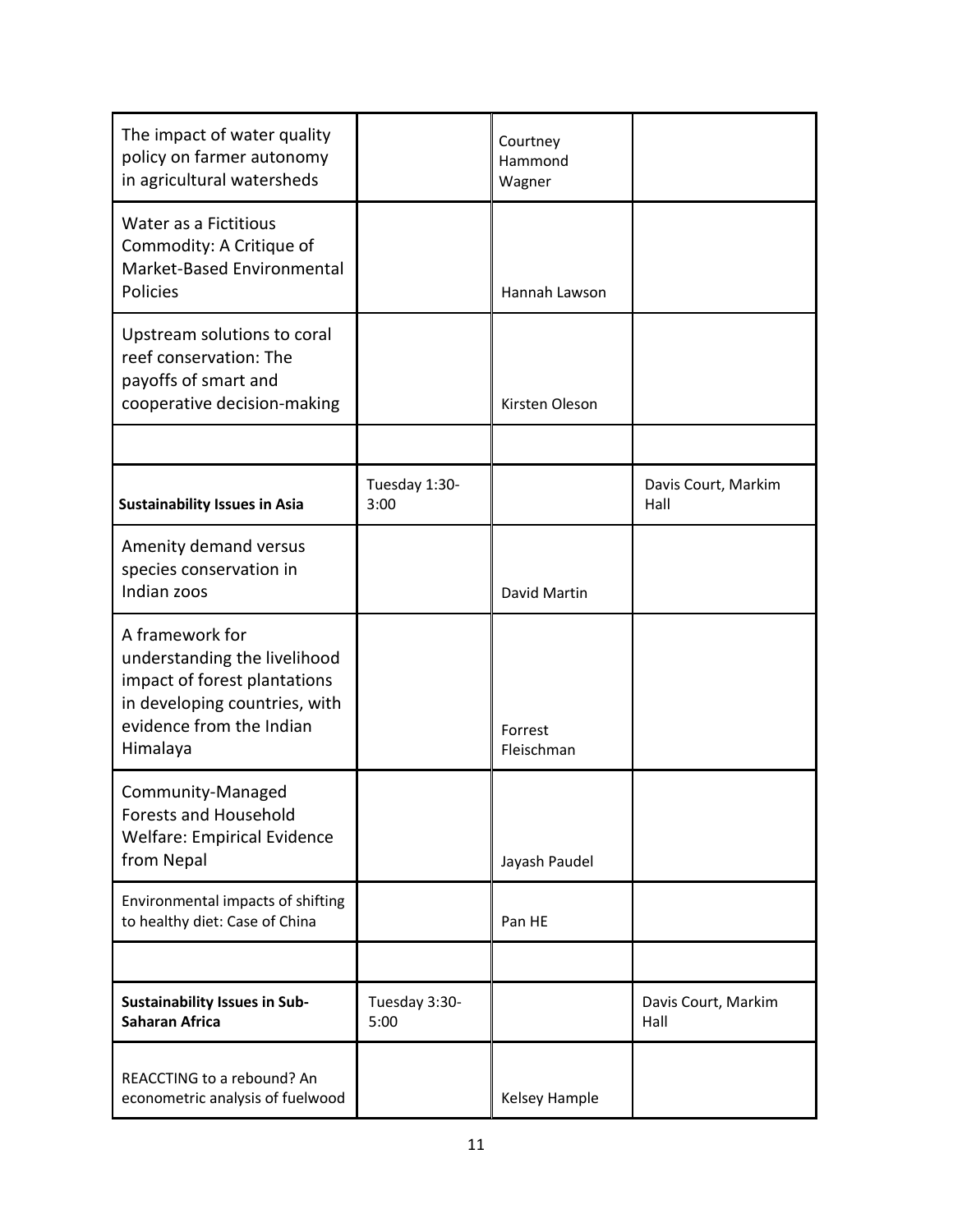| demand responses to a<br>randomized controlled<br>experiment with improved<br>cookstoves in northern Ghana                                                   |                       |                                              |                                 |
|--------------------------------------------------------------------------------------------------------------------------------------------------------------|-----------------------|----------------------------------------------|---------------------------------|
| <b>Using Binomial Probit Models</b><br>to isolate factors that<br>influenced community and<br>household placement into<br>Ghana's Modified Taungya<br>System |                       | Doe Adovor                                   |                                 |
| Decentralized forest and<br>wildlife management in<br>Tanzania: Does the theory<br>match with practises?                                                     |                       | Innocent H. Babili                           |                                 |
|                                                                                                                                                              |                       |                                              |                                 |
| <b>Natural Capital and Governance</b>                                                                                                                        | Tuesday 3:30-<br>5:00 |                                              | Board Room,<br>Weyerhauser Hall |
| The institution of science in<br>natural resource<br>management                                                                                              |                       | Adrienne Strubb                              |                                 |
| <b>Characterizing Ecosystem</b><br>Services of Coastal Dunes to<br><b>Support Environmental</b><br>Management Partnerships                                   |                       | Robert B.<br>Richardson                      |                                 |
| Conserving and regenerating<br>forests and soils to mitigate<br>climate change                                                                               |                       | Jonathan M.<br>Harris & Anne-<br>Marie Codur |                                 |
|                                                                                                                                                              |                       |                                              |                                 |
| <b>Education for Sustainability</b>                                                                                                                          | Tuesday 3:30-<br>5:00 |                                              | Loch Hall, Campus<br>Center     |
| The entrepreneurial university<br>and sustainable development in<br>Kuwait: Research agenda on food,<br>water, and energy                                    |                       | Ali Aljamal                                  |                                 |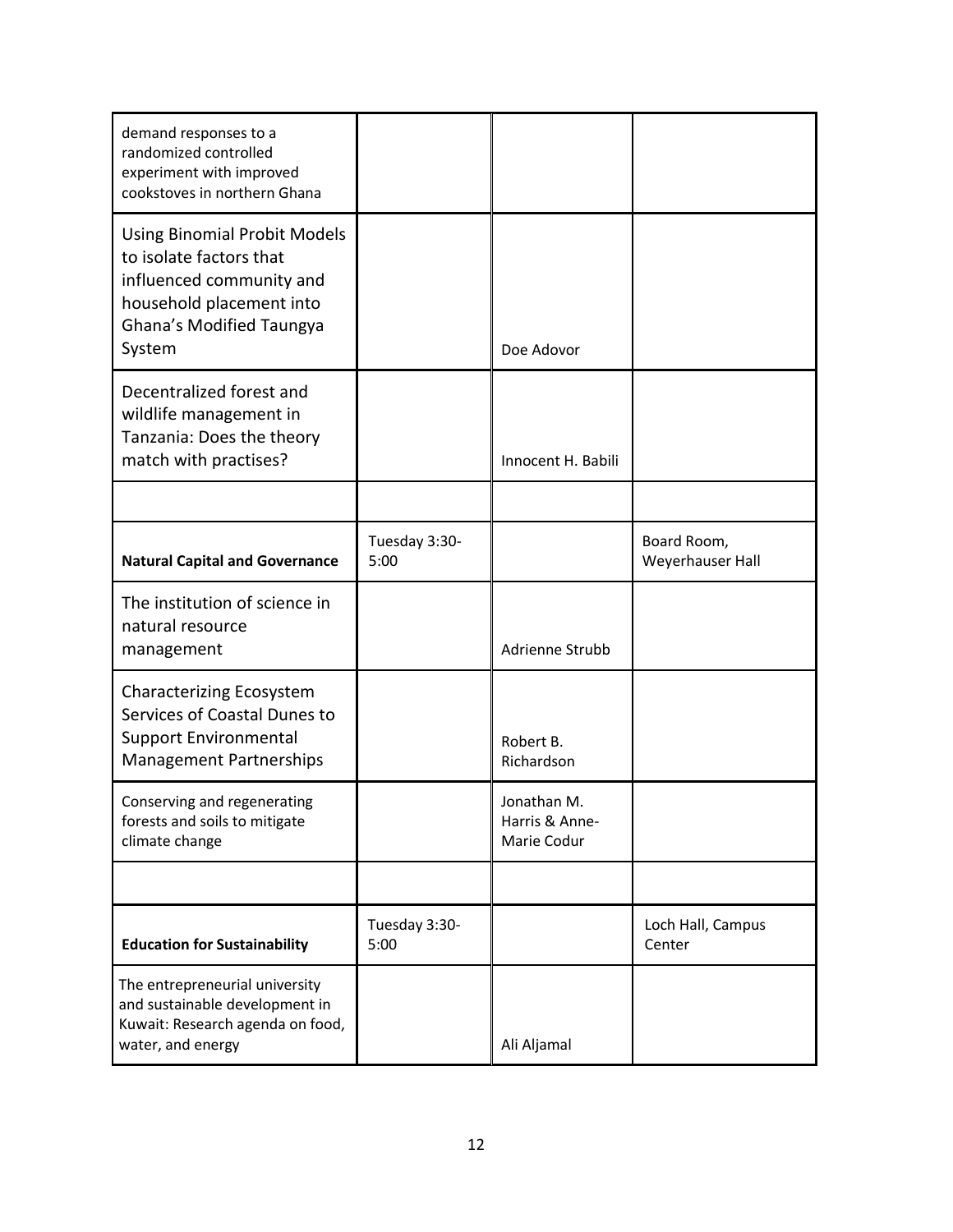| The role of economic literacy in<br>fostering sustainability                                                           |                          | Madhavi<br>Venkatesan        |                                   |
|------------------------------------------------------------------------------------------------------------------------|--------------------------|------------------------------|-----------------------------------|
| <b>Explicit economics: Addressing</b><br>conscious consumption for<br>sustainability                                   |                          | Madhavi<br>Venkatesan        |                                   |
| <b>Ecological Economics Tools for</b><br>Design Thinking                                                               |                          | Sayeh Dastgheib-<br>Beheshti |                                   |
|                                                                                                                        |                          |                              |                                   |
| <b>Advances in Ecological</b><br><b>Economics II</b>                                                                   | Tuesday 3:30-<br>5:00    |                              | Davis Hall, Campus<br>Center      |
| The Economics of Equity: Insights<br>from the BDY Model                                                                |                          | Garvin H. Boyle              |                                   |
| Kiss nature goodbye. The<br>dangerous illusions of post-<br>environmentalism                                           |                          | Sam Bliss                    |                                   |
| Multilevel Research: Exploring<br>new avenues for sustainability<br>between ecological and<br>economic systems         |                          | Nikhil Joshi                 |                                   |
| <b>Meeting Planetary Boundaries:</b><br>Economy-Wide Assessment of<br>Global Policies towards Strong<br>Sustainability |                          | Maksym<br>Chepeliev          |                                   |
|                                                                                                                        |                          |                              |                                   |
| <b>Sustainability Indicators and</b><br><b>Practices</b>                                                               | Wednesday<br>10:15-11:45 |                              | Loch<br>Hall,<br>Campus<br>Center |
| Pricing Water under the<br><b>Public Trust Doctrine:</b><br>Designing a Process for Policy<br><b>Makers in Hawaii</b>  |                          | Regina<br>Ostergaard-Klem    |                                   |
| Women Parliamentarians and<br>Deforestation Around The World                                                           |                          | Nurmukhammad<br>Yusupov      |                                   |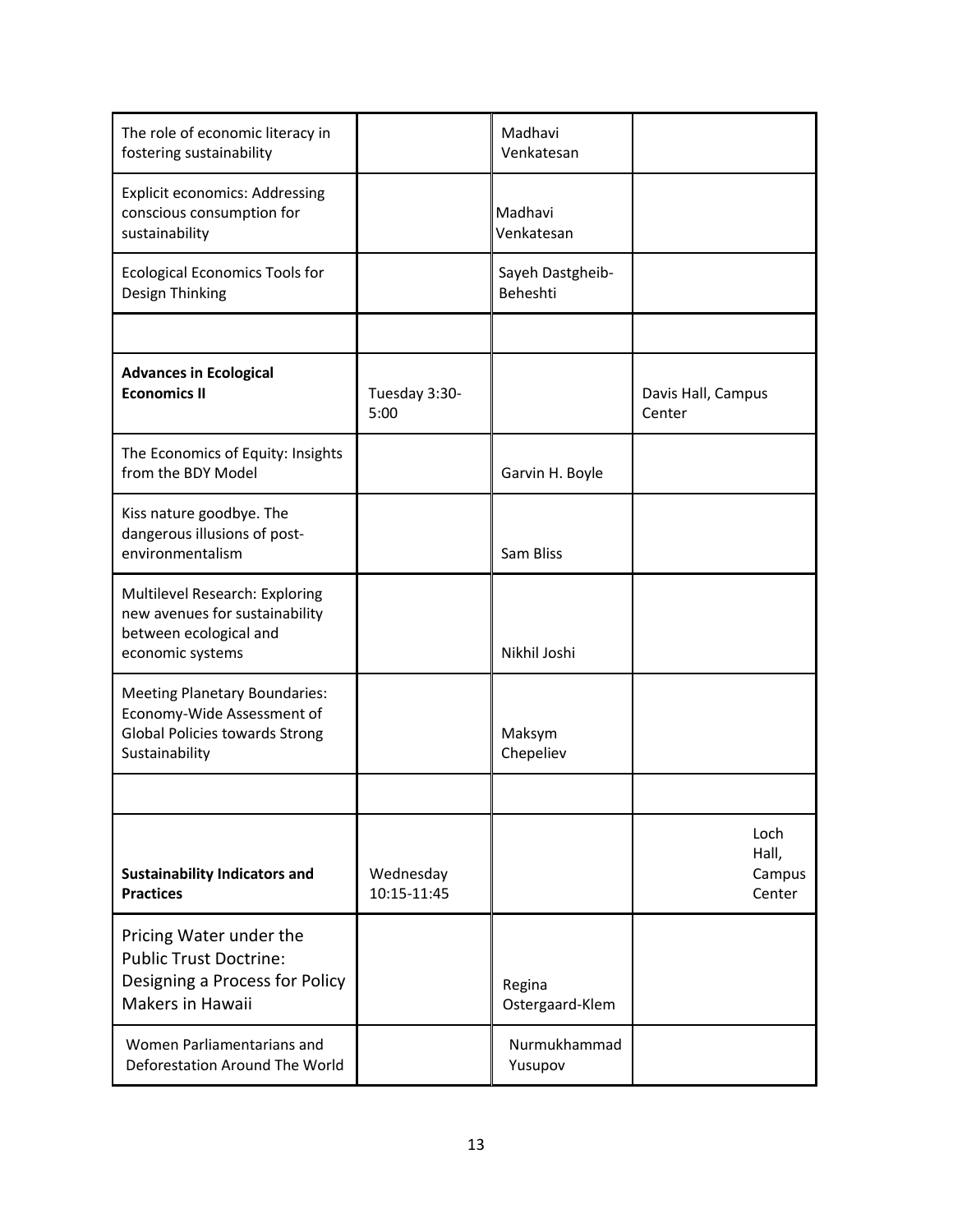| Moving Beyond GDP: The<br>Impacts of State-Level Initiatives<br>in Measuring "Genuine Progress"                 |                          | Anders Hayden                |                              |
|-----------------------------------------------------------------------------------------------------------------|--------------------------|------------------------------|------------------------------|
| Genuine Progress Indicator<br>2.0: Pilot Accounts for the U.S.,<br>Maryland, and City of Baltimore<br>2012-2014 |                          | Michael Weisdorf             |                              |
|                                                                                                                 |                          |                              |                              |
| <b>Sustainability-Based Policy</b>                                                                              | Wednesday<br>10:15-11:45 |                              | Davis Hall, Campus<br>Center |
| Ten Successes: Ecological<br><b>Economics Applied</b>                                                           |                          | David Batker                 |                              |
| A new ecological economics<br>model for Amazonas                                                                |                          | Alexandre Rivas              |                              |
| The Role of Ecological Fiscal<br><b>Transfers for Solid Waste</b><br>Management in the Overall<br>Policy Mix    |                          | Felipe Luiz Lima<br>de Paulo |                              |
| <b>Ecological Fiscal Transfers in</b><br>Europe - evidence-based<br>design options of a<br>transnational scheme |                          | <b>Nils Droste</b>           |                              |
|                                                                                                                 |                          |                              |                              |
| <b>Advances in Ecological</b><br><b>Economics III</b>                                                           | Wednesday<br>10:15-11:45 |                              | Davis Court, Markim<br>Hall  |
| <b>Integrated Systems Dynamic</b><br>Model of the Macroeconomy:<br>People, Nature, and Money                    |                          | Carey King                   |                              |
| Developing and Applying<br><b>Ecosystem Accounting to Coastal</b><br>Long Island Bays                           |                          | Anthony Dvarskas             |                              |
| Modeling Intergenerational<br>Sustainability                                                                    |                          | Garvin H Boyle               |                              |
|                                                                                                                 |                          |                              |                              |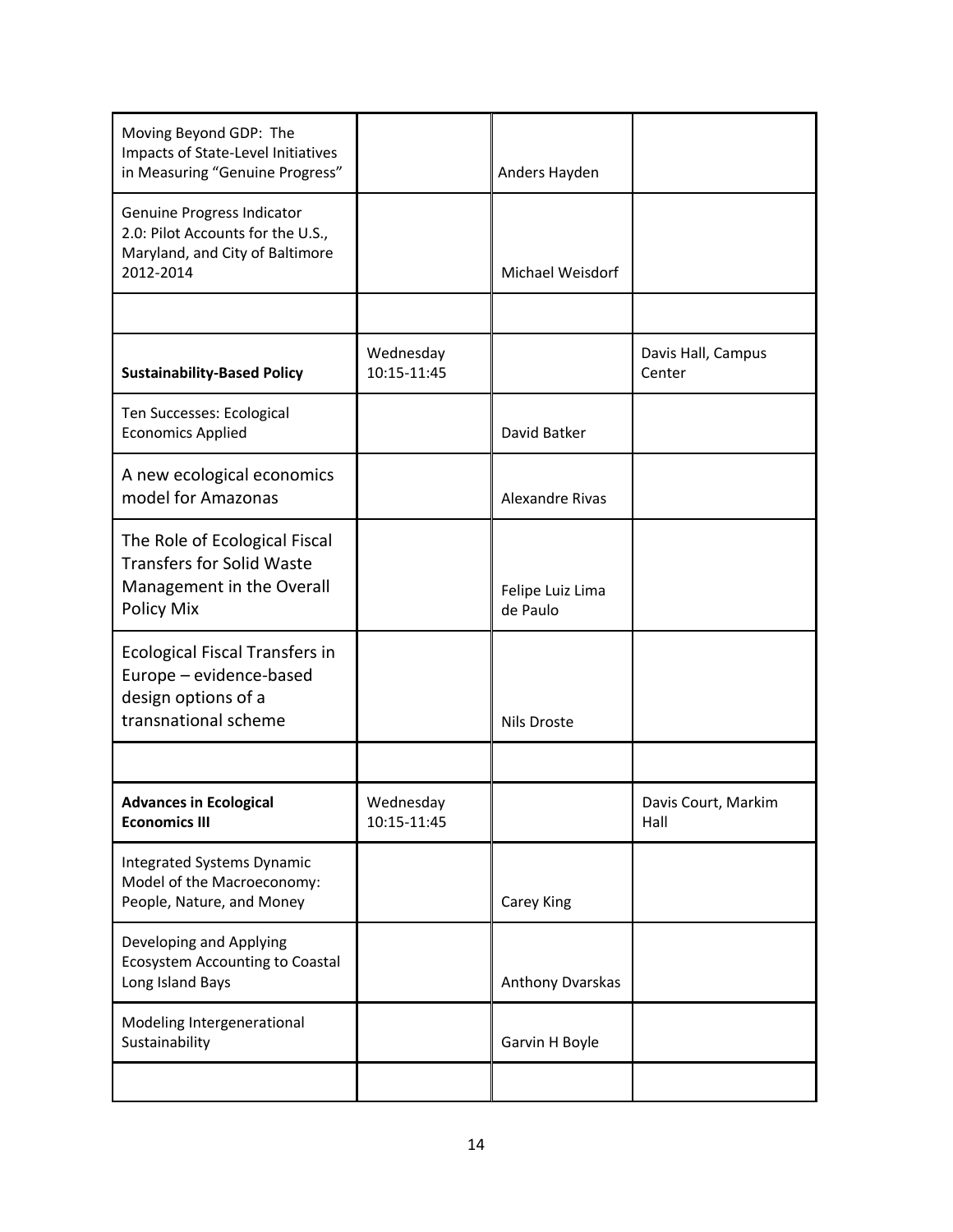| Wednesday   |                      | Board Room,      |
|-------------|----------------------|------------------|
| 10:15-11:45 | <b>Susan Santone</b> | Weyerhauser Hall |
|             |                      |                  |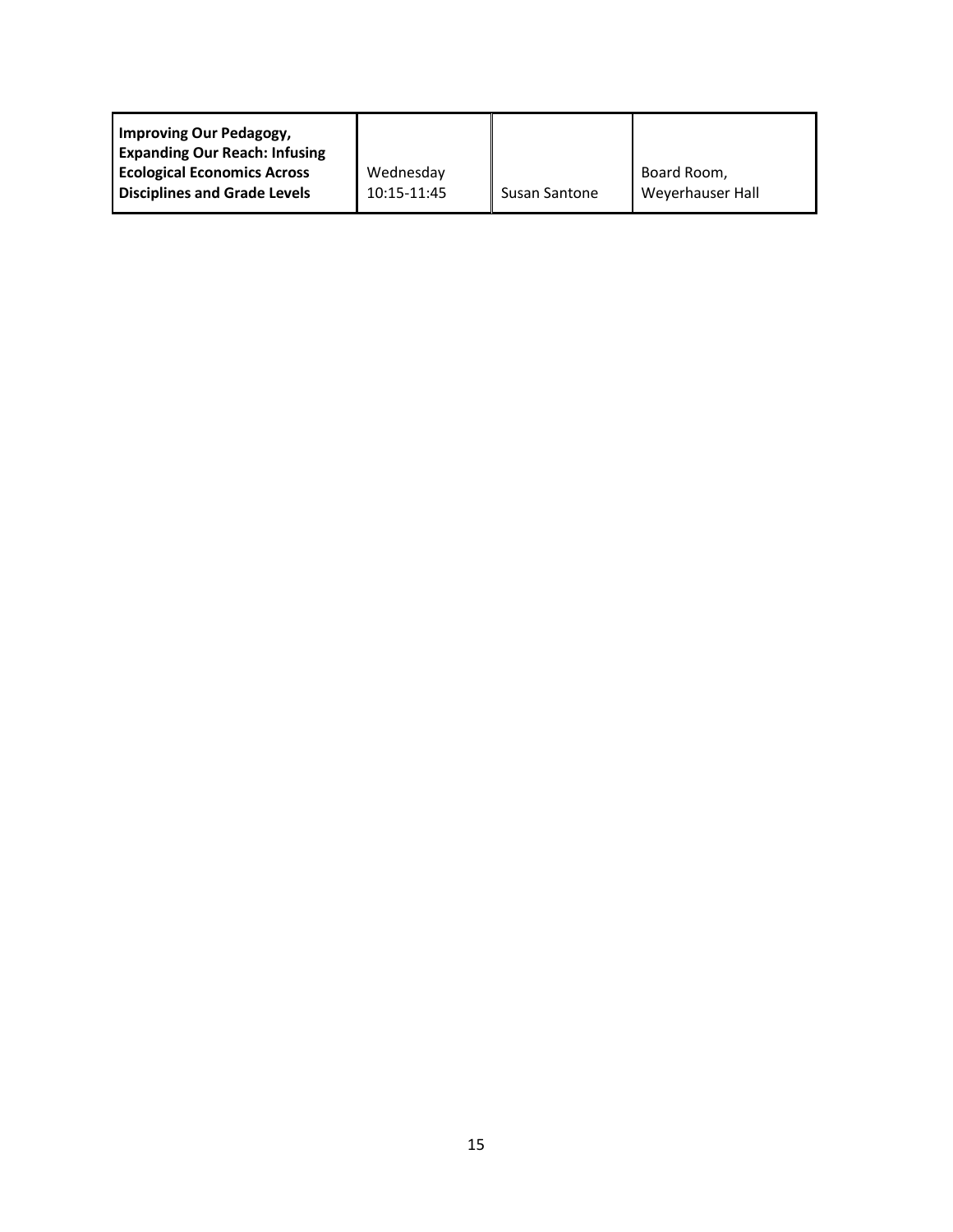## PLENARY SPEAKERS

#### **Evening of June 25**



Since January 2006, **Anne Hunt** has served in a new position, created by Saint Paul Mayor Chris Coleman, as Sustainability Director. Anne has more than 25 years of experience in public and non-profit management and community organizing. Her work for the city has focused on policies and programs that: encourage energy-efficiency and conservation; development of clean and renewable energy technologies; and alternative transportation options to reduce carbon dioxide emissions; promote resource conservation through recycling and waste reduction; improve water quality; and strengthen habitat for wildlife in a built environment. For 13 years, Anne was the executive director of a non-profit coalition of community-based organizations providing innovative environmental programs and services for Saint Paul area residents. Prior to joining Mayor Chris Coleman's staff, Anne coordinated public policy initiatives for the Minnesota Environmental Partnership, a coalition of 90 environmental and conservation organizations. Anne recently received ICLEI's 2010 Sustainability Leadership Award for Local Government Staff.

#### **Morning of June 26**



**Stephen Polasky** is a Regents Professor and the Fesler-Lampert Professor of Ecological/Environmental Economics at the University of Minnesota where he has a joint appointment in the Department of Applied Economics and the Department of Ecology, Evolution & Behavior. He is also a fellow of the University's Institute on the Environment. His research interests focus on issues at the intersection of ecology and economics and include the impacts of land use and land management on the provision and value of ecosystem services and natural capital, biodiversity conservation, sustainability, environmental regulation, renewable energy, and common property resources. He is a co-founder of the Natural Capital Project, a partnership between Minnesota, Stanford, The Nature Conservancy, and World Wildlife Fund. He served as Senior Staff Economist for environment and resources for the President's

Council of Economic Advisers 1998-1999. He currently serves on the Board of Directors and the Science Council for The Nature Conservancy, the Sustainability External Advisory Committee for Dow Chemical, and the Science Advisory Board of NOAA. He was elected into the National Academy of Sciences in 2010. He is a fellow of the Association of Environmental and Resource Economists, the American Academy of Arts and Sciences, and the American Association for the Advancement of Science. He received a Ph.D. in economics from the University of Michigan in 1986.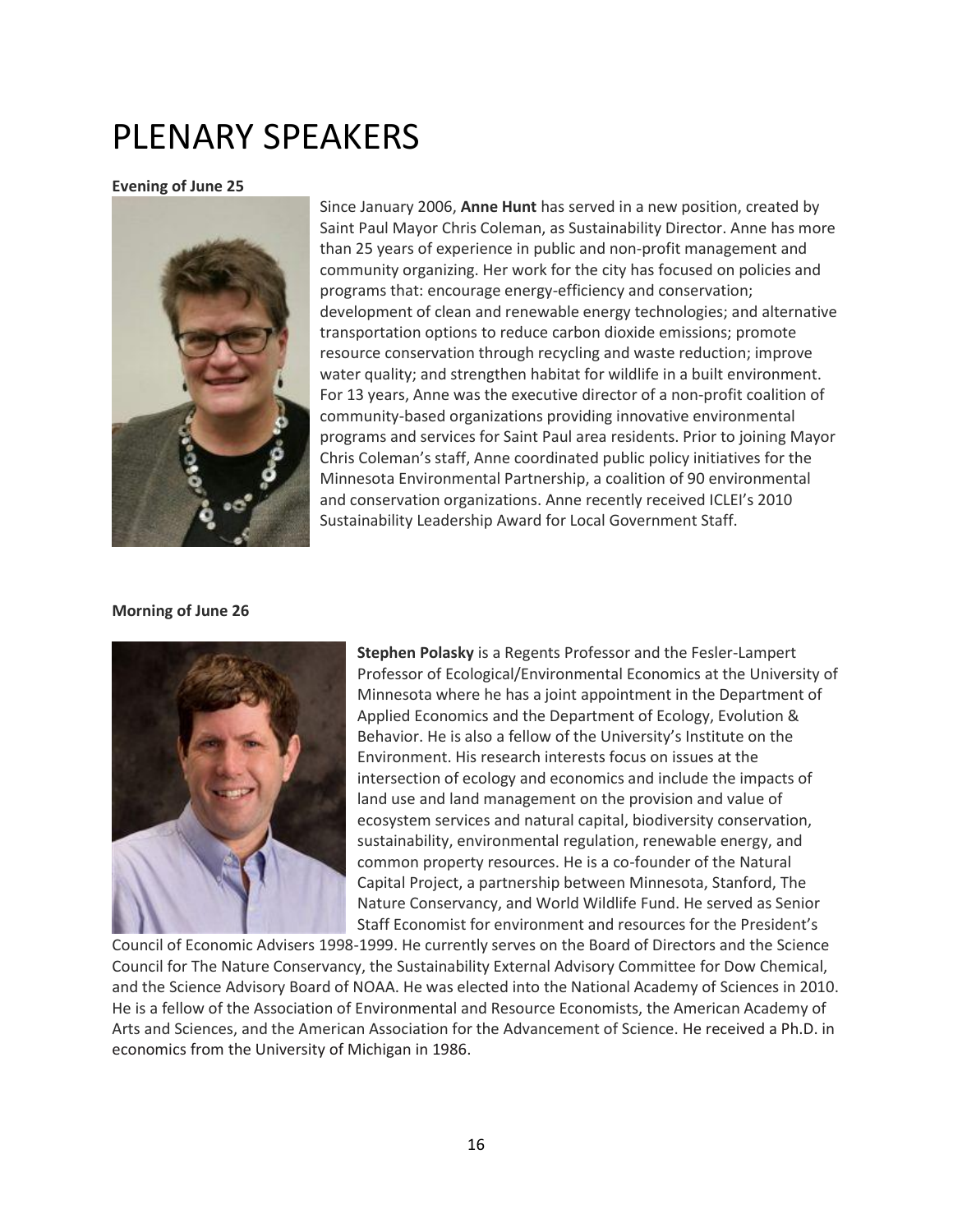**Lunch Session, June 26**



**Sigrid Stagl** was the first graduate from the Ecological Economics program at RPI, New York (May 1999), making her the first PhD in Ecological Economics worldwide. Sigrid's thesis was on "Global food production and its alternatives – a socioecological economic perspective" (advisor: Sabine O'Hara). After her studies Sigrid worked at universities in Vienna (Austria), Leeds (UK) and Sussex (UK). She is now Full Professor of Environmental Economics and Policy at WU – Vienna University of Economics and Business. Sigrid's main research interests lie in (1) understanding institutional and behavioural change, (2) improving sustainability appraisal methods and (3) developing ecological macroeconomic models. Besides journal articles, her publications include "Ecological Economics – An Introduction", Cambridge University Press, 2005 (with M Common), which is used in graduate courses worldwide. From 2003 to 2012 Sigrid served as Vice-President and then President of European Society for Ecological Economics. She is

now Director of the MSc Program "Socio-Ecological Economics and Policy", which started in October 2012 at WU.

#### **Morning of June 27**



**Elizabeth King** is an Assistant Professor at the University of Georgia, in the Odum School of Ecology and the Warnell School of Forestry & Natural Resources. Dr. King's fields of expertise are restoration ecology, socialecological systems, resilience, and sustainability science. In her research, she embraces both interdisciplinary (connecting academic disciplines) and transdisciplinary approaches (connecting research, practice, and stakeholders). Her primary research focus has been in pastoralist systems in East Africa, where she has worked for over 20 years studying both ecological and social dimensions of land degradation and livelihood transitions. More recently, she has investigated multiple ecosystem service tradeoffs in rural agricultural systems, with particular attention to the constraints and capacities of households and communities to adapt and transform their livelihood strategies.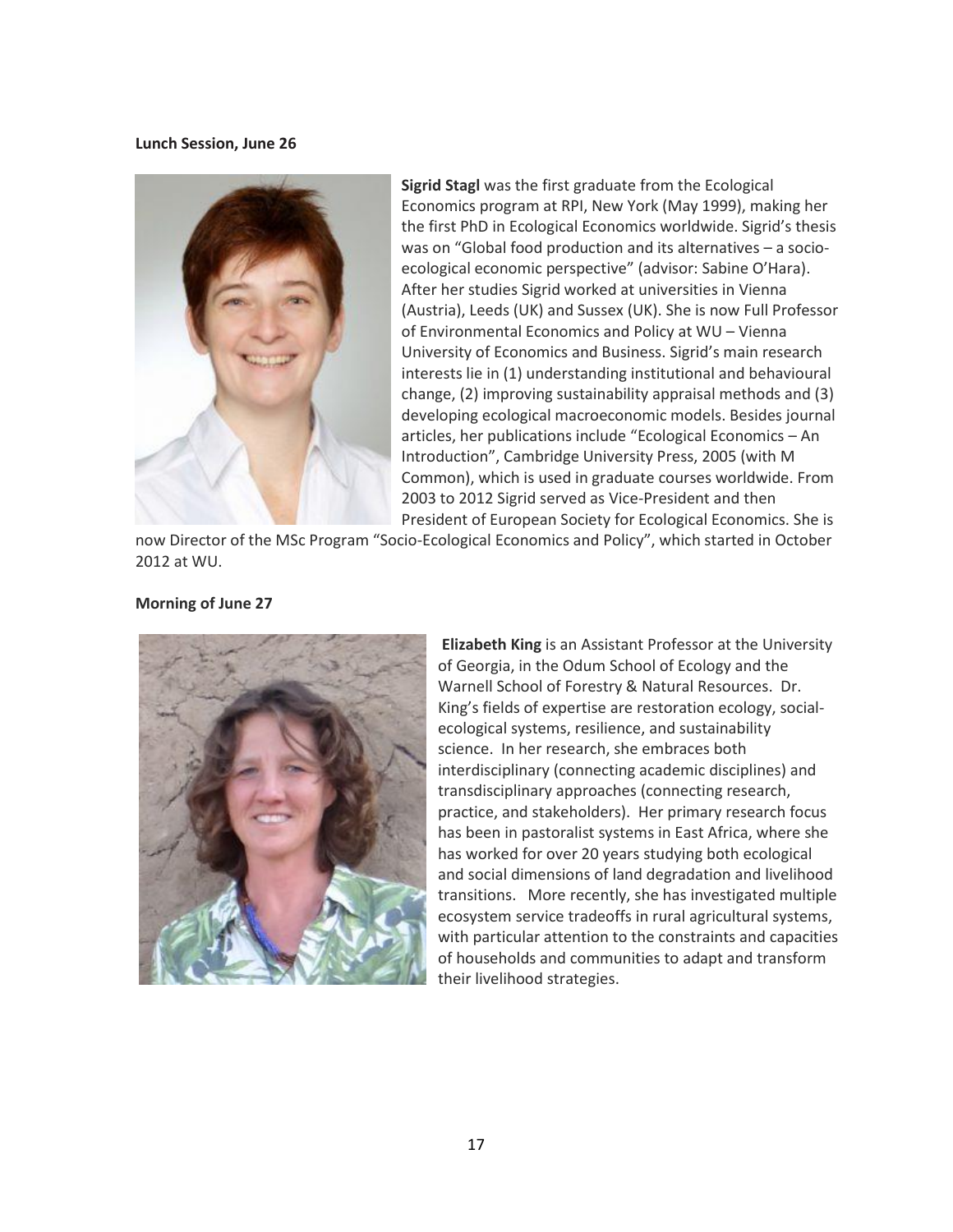**Lunch Session, June 27**



**Alexandre Rivas** received his doctoral degree in Environmental Economics and Public Finance from The University of Tennessee System (1998), Masters in Public Finance – The University of Tennessee System (1997) and bachelor in Fisheries Engineering from the Federal University of Ceará, Brazil (1988). He is full professor in the Economics Department from Federal University of Amazonas. President of Piatam Institute, Collaborating Professor in the Environmental Studies Program at Washington and Lee University (USA), Emeritus economist conferred by the Economics Council of the Amazonas State, Brazil. He is a Science and Technology Adjunct director from the Amazonas State Federation of

Industries (FIEAM). His current research interest focus mainly in the area of Environmental Economics and Natural Resources, with emphasis on the Economics of environmental services and economic valuation of the environment and environmental impact analysis of major projects in the Amazon. Dr. Rivas also actively participates in projects in the private sector.

#### **Morning of June 28**



**Leehi Yona** is a Master of Environmental Science candidate at the Yale School of Forestry and Environmental Studies. Her research focuses on integrating climate change science and policy, with a previous focus in the Arctic. Currently, she is investigating ways to strengthen both the development and implementation of the Intergovernmental Panel on Climate Change's Greenhouse Gas Accounting Guidelines, focusing on soil ecology and regional political discourse. She holds a degree with high honours from Dartmouth and has been to nearly a dozen United Nations climate conferences. As a scholar activist, Leehi founded the Divest Dartmouth fossil fuel disinvestment campaign and is currently working with the Union of Concerned Scientists on a project to aggregate faculty engagement with divestment. Leehi is a recipient of the Lieutenant-Governor of Quebec's Youth Medal, was a Rhodes finalist this year, and was named Canada's Top Environmentalist Under 25.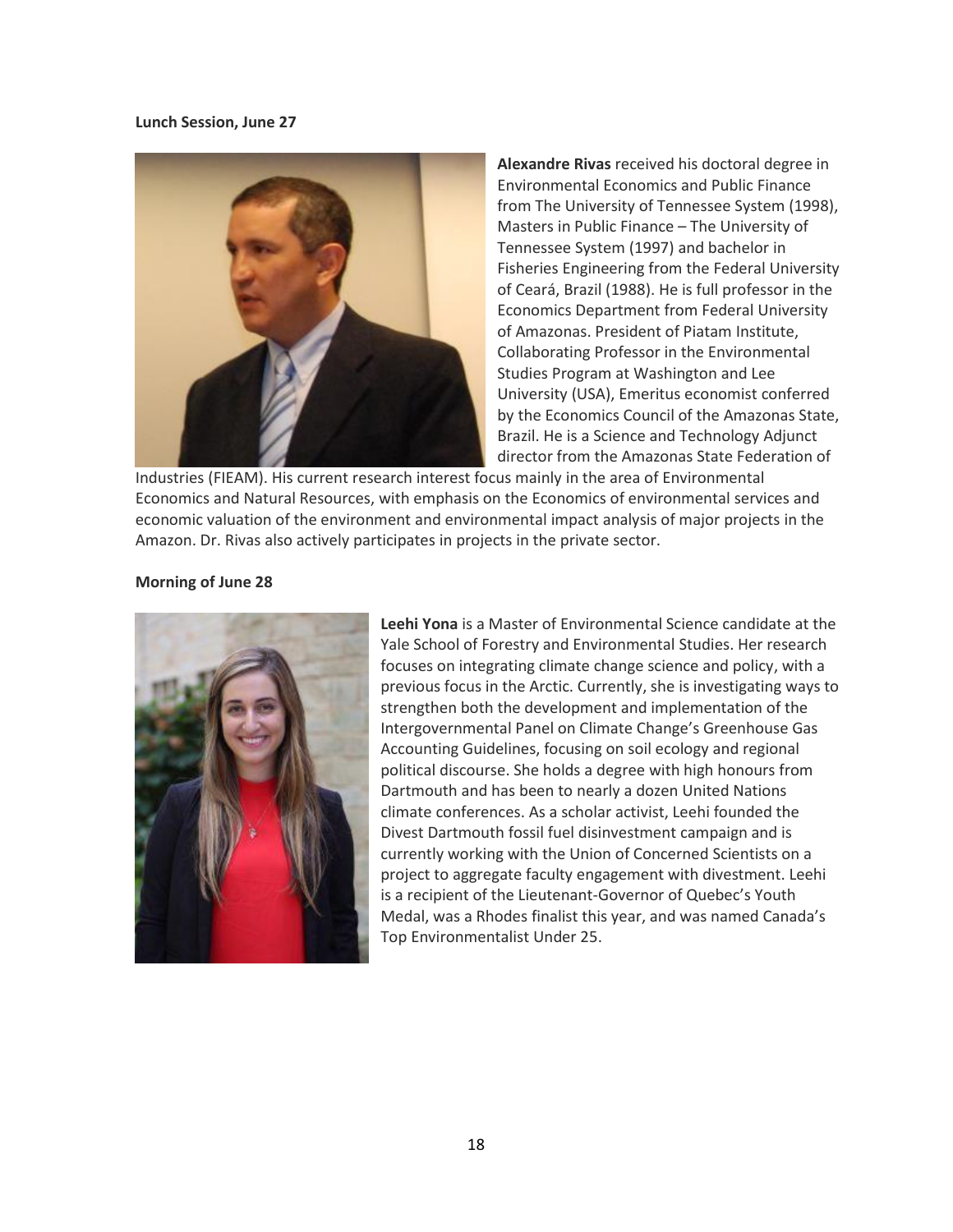#### **USSEE President's Address, Lunch Session, June 2[8](http://www.ussee.org/wp-content/uploads/2016/05/KahnJim75_092508_015.jpg)**



**Jim Kahn, USSEE President-Elect** is an environmental and ecological economist, and a founding member of USSEE. He received his PhD in environmental economics from the University of Maryland in 1981, studying under one of the leaders of the original ecological economics movement, John Cumberland. He is a past Secretary/Treasurer of USSEE. Jim Kahn is the John Hendon Professor of Economics at Washington and Lee University, and the Director of

the Environmental Studies Program there. He has been a faculty member at the Center for Environmental Science and the Graduate Program in Tropical Fishery Science at the Federal University of Amazonas (Brazil) since 1992. Past positions include SUNY-Binghamton (now Binghamton University) from 1980-1991 and a joint appointment at the University of Tennessee/Oak Ridge National Laboratory from 1991-2000. He has over 150 publications (including 9 in Ecological Economics). Kahn has coauthors from diverse fields including ecology, chemistry, engineering, political science, hydrology, and fishery science. He held a Fulbright Scholarship in Brazil in 2001. Kahn has received numerous teaching awards including a SUNY-system-wide award for teaching excellence, and an Outstanding Faculty award from the Virginia State Council of Higher Education. Research interests focus on global climate change policy, sustainable development in remote regions, Amazonian issues, fishery management, causes of deforestation, economic incentives for preservation, and environmental valuation. Kahn has received research funding from NOAA, USEPA, US Department of Education, NYDEC, Mellon Foundation, CNPq (the Brazilian National Science Foundation) and the State of Amazonas, among other agencies.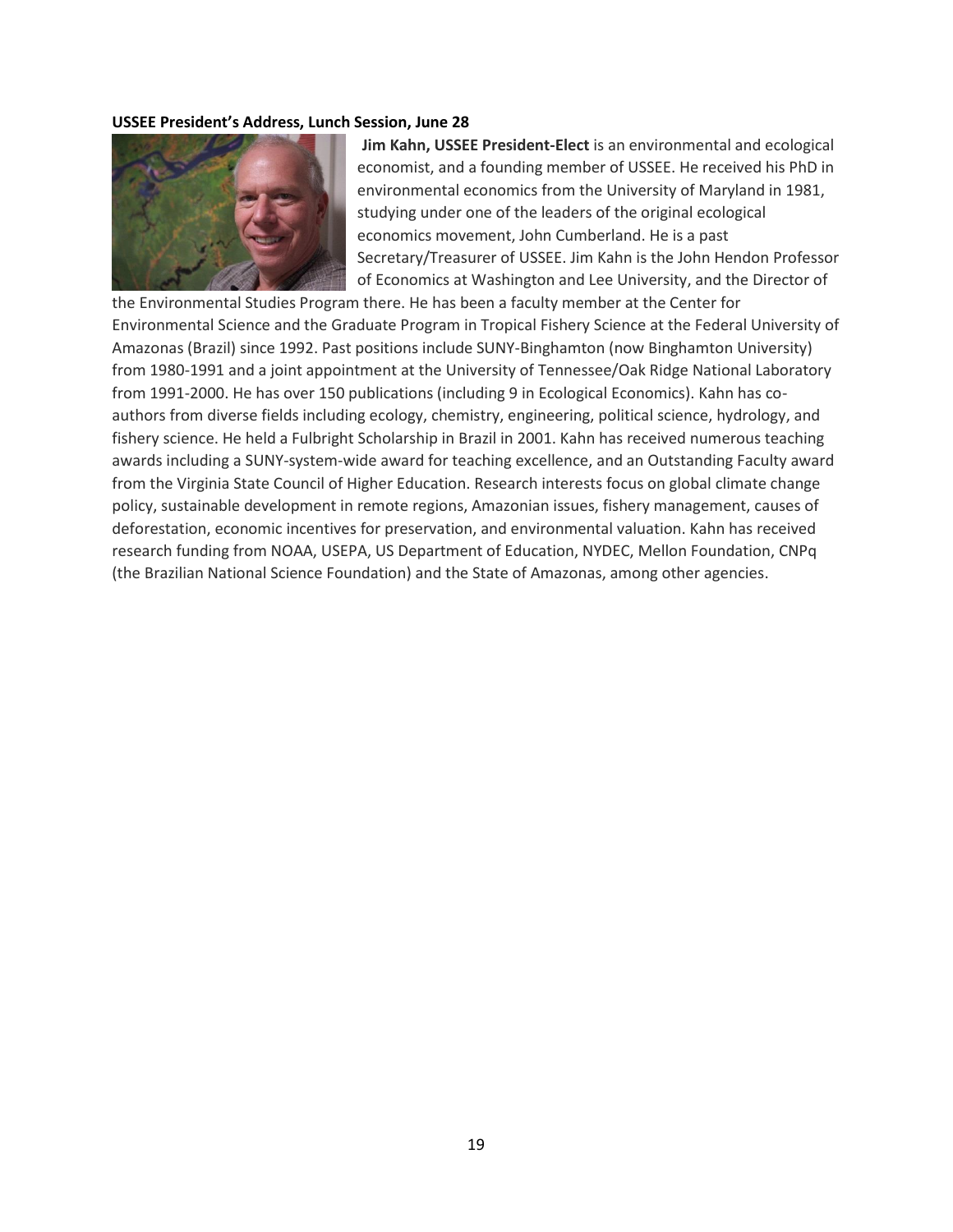## ABSTRACTS

### Alphabetical by Corresponding Author's Last Name

#### **Using Binomial Probit Models to isolate factors that influenced community and household placement into Ghana's Modified Taungya System**

Doe Adovor (PhD) Michigan State University Department of Forestry); John Kerr (PhD) (Professor and Associate Chair Michigan State University Department of Community Sustainability); Runsheng Yin (PhD) (Professor Michigan State University Department of Forestry); Ernest Foli (PhD) Principal Research Scientist, Forestry Research Institute of Ghana)

This research used Binomial Probit Models (BPM) to isolate factors that influenced placement of Ghana's Modified Taungya System (MTS) into communities and households as a first step to investigating livelihood changes since launching the national reforestation program in 2002. In 2009 878 household surveys were conducted in 19 forest communities in Yaya, Nsemre and Sawsaw forest reserves in Ghana's Brong Ahafo Region. Included in the Yaya survey were 406 MTS participant and 240 non-participants. Included also are 232 households in Nsemre and Sawsaw where the MTS did not exist. The BPM results suggest that four factors (assistance from religious organization, access to transportation, rural-urban migration, and type of roof) increased significantly the predicted probability of MTS community placement while two (size of land and annual household income) decreased significantly the predicted probability of community placement. Extension support from public and civil society groups, and commercial crop production increased significantly the predicted probability of program placement within households following community selection. Also an increase in the number of individuals in a household with at least a junior secondary education and those receiving help from relatives outside of the village significantly decreased the probability of program placement within the household.

#### **The entrepreneurial university and sustainable development in Kuwait: Research agenda on food, water, and energy**

Ali Aljamal \*, Mark Speece, Mohsen A. Bagnied (College of Business and Economics American University of Kuwait)

The entrepreneurial university is about engagement with critical social and economic issues facing modern societies. Kuwait's 2035 Initiative outlines a sustainable economy less dependent of oil revenues, focusing on food, water, and energy. The goals make sense, but there is little idea about how to achieve them. The problem is not purely technical, but about gaining acceptance for sustainable technologies and more sustainable behaviors. This paper discusses a research agenda focused on food, water, and energy in Kuwait. Partly, the agenda includes de-marketing, to reduce considerable waste of these resources. Partly, it investigates gaining acceptance for household use of sustainable technologies. A key element is involvement of students, who gain experience on real-world class projects, learn to interact with outside organizations in a consulting role, and become advocates for goals of the 2035 Initiative. One set of projects examines household adoption of hydroponics for vegetable production, which could substantially reduce dependence on imported food. Another set looks at adoption of small-scale reverse osmosis desalination technology, to reduce demand for government water produced through more expensive and more environmentally harmful thermal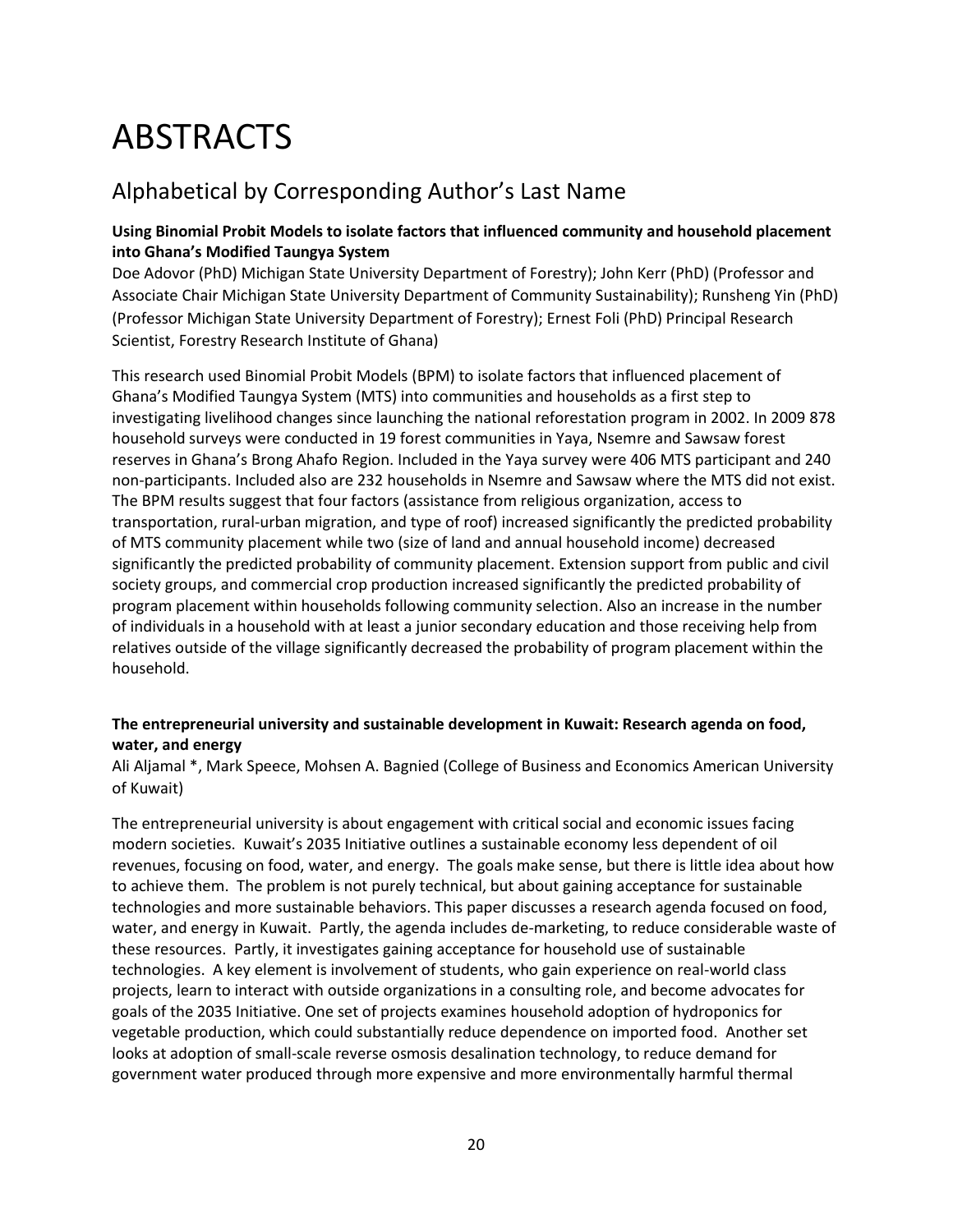desalination. A third set of projects examines how to market household solar systems to reduce dependence on government.

#### **Ecofeminism and Money**

Joseph Ament, Gund Institute for Ecological Economics, The University of Vermont

The manner in which private banks create money in modern economies presents a problem for socioecological management. Ninety-seven percent of all money in circulation is the result of administering interest-bearing loans to the private sector. Accordingly, money is systematically channeled to investments that tend strongly to destroy social and environmental systems. The spending and investment needed for the consequent restoration is often characterized by long-term, no-return projects. The result is a global juggernaut structurally at odds with sustainability. Ecofeminism provides a lens through which to analyze the metaphysical underpinnings of the destructive global money system. This paper uses ecofeminist theory to consider how a society framed in the feminine might create and allocate money. First, it considers the early Western philosophy that created a dualist hierarchy that placed humans above nature, and men above women. Next, it translates that philosophy into the foundational assumptions of classical economics. Finally, it considers how neoclassical economics, and the money systems it uses, rests upon those dualisms. Public systems of money creation have the advantage of allocating money to projects based upon need, rather than profit. An economy reframed through a feminine lens offers the opportunity to leverage public money for global sustainability.

#### **Decentralized forest and wildlife management in Tanzania: Does the theory match with practises?**

Innocent H. Babili, Sayuni B. Mariki and George.C.Kajembe (1. Institute of Continuing Education, Sokoine University of Agriculture, (SUA) Morogoro, Tanzania; 2. Department of Tourism, SUA, Morogoro, Tanzania; 3. Department of Resources Assessment and Management, SUA, Morogoro, Tanzania)

Over the past three decades, there has been a shift from top-down approach of natural resources management to more decentralized approach aimed at achieving positive ecological, rural livelihood and governance outcomes. However, through recentralization process, lower level actors in natural resources management are receiving from the government insufficient powers intended for decentralization. This paper draws from literature review and information collected through participant observation at stakeholders' workshop of forest and wildlife sectors held in Dar es Salaam, Tanzania in 2015. Using the two sectors as case studies, the paper applies decentralization, political ecology and multiple institutional logics of action (MILA) theories to demonstrate that although policies and legislation on natural resources management seem to favor decentralization, discourses and actual practices have undermined the decentralization policy and in some cases recentralized. This recentralization process is more pronounced in wildlife sector than forest sector. This calls for adoption of discourses and practices in forest and wildlife resources management that favor meaningful devolution of power to lower level actors, particularly local communities. Keywords: Decentralization, multiple institutional logics of action (MILA), political ecology, forest, wildlife, Tanzania

#### **Shrinking cities examined from a shrinking scale – the impact of household and neighborhood heterogeneity on changes in material and energy consumption, ecosystem services and environmental impact**

Stephen B. Balogh, US Environmental Protection Agency, Office of Research and Development, Atlantic Ecology Division; Elvia Melendez-Ackerman, University of Puerto Rico at Rio Piedras; Cecilio Ortiz, University of Puerto Rico Mayaguez; Tischa Munoz-Erickson, US Forest Service, International Institute for Tropical Forestry; Ariel Lugo, US Forest Service, International Institute for Tropical Forestry; Susan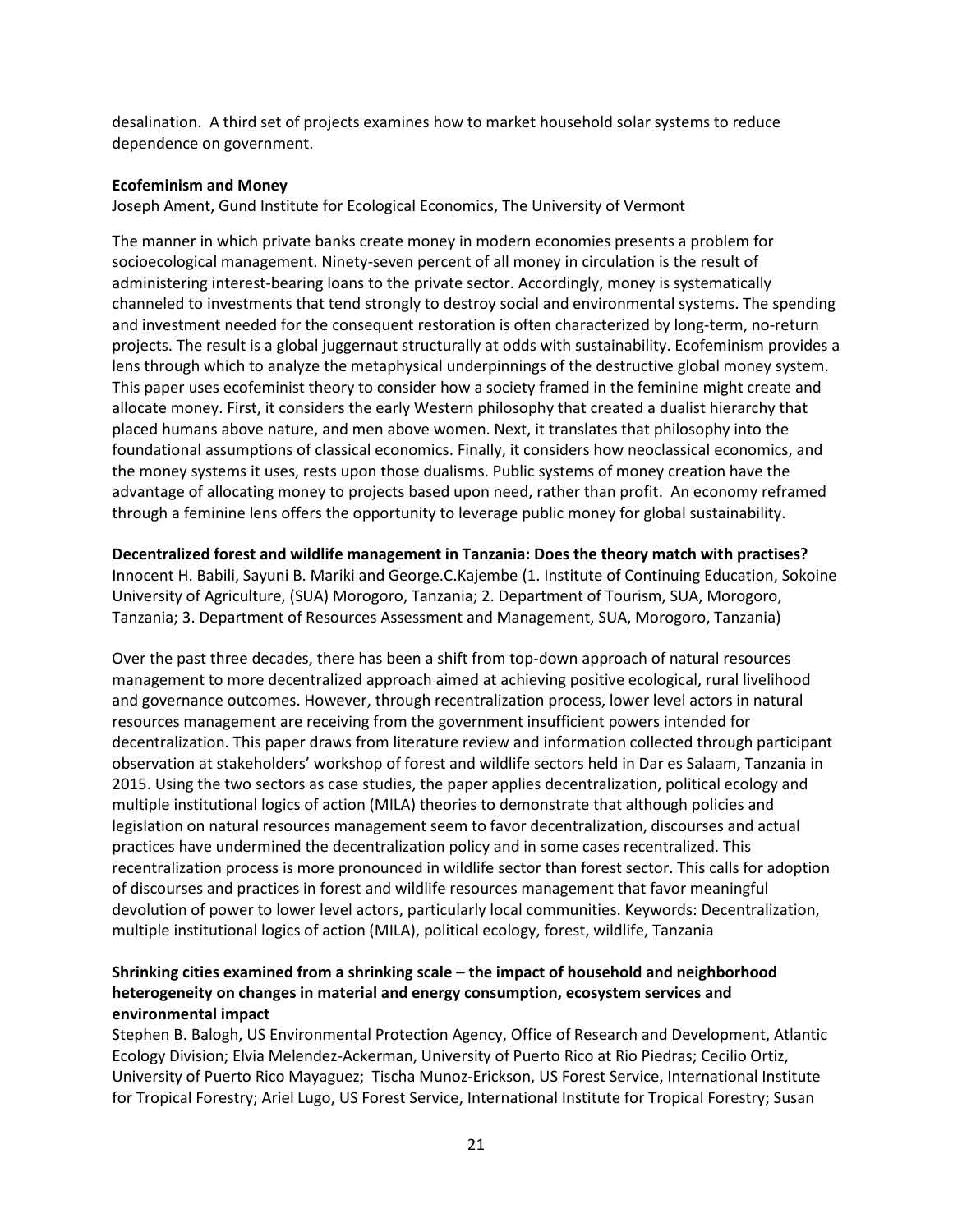Yee, US Environmental Protection Agency, Office of Research and Development, Gulf Ecology Division; Gustavo Garcia-Lopez, University of Puerto Rico at Rio Piedras; Marla Perez Lugo, University of Puerto Rico Mayaguez

Urban populations continue to increase globally and cities have become the dominant human habitat. However, the growth of cities is not universal. Shrinking cities face decreased income, reduced property values, and decreased tax revenue. Fewer people per unit area creates inefficiencies and higher costs for infrastructure maintenance and the provision of public amenities. However, population losses and economic distress are not equal in all neighborhoods, and in fact are quite heterogeneously distributed across the landscape. Broader statements about the trajectory of a shrinking city may mask underlying differences in economic, cultural, and environmental impacts as well as the ability of some neighborhoods to be resilient and adaptive to economic changes in addition to climate change and other environmental stressors. This paper examines the recent impact of population loss in neighborhoods in the Río Piedras watershed in San Juan, Puerto Rico, on the provision of ecosystem services, material and energy flows, and ecological impacts, using public data and data collected previously in two household surveys. Using scenarios, we estimate future population changes and their potential positive and negative impacts on the environment and human well-being in these neighborhoods.

#### **A Policymaker's View On Improving Key Economic Models Used for Climate Policy** Alex Barron, Smith College

In a post-Paris world, increased ambition at the national level is critical to further progress on climate. This ambition is often calibrated with the projected costs of a policy – as estimated by "national" scale economic models (e.g. NEMS, IGEM, ADAGE) run by U.S. government agencies. However, these models have historically performed poorly in many of the areas where they need to be strongest: renewable energy deployment, energy efficiency, and emissions reductions in a wide range of sectors. At the same time, past modeling of U.S. climate legislation provided limited context on benefits and uncertainty that are critical to effective policy making. Neither academics nor government modelers have ignored these issues. However, while significant resources are appropriately devoted to improving climate models and integrated assessment models, the literature examining the national-scale models that are used for policy analysis is thin relative to the outsize importance of these models in framing policy discourse and design. Because improvements to these models take time, this is a critical window for investments to refine these models so that the next wave of climate policies can benefit. Priority areas for action will be discussed based on direct experience with both the Congressional and Federal policy-making processes.

#### **Ten Successes: Ecological Economics Applied**

David Batker, Earth Economics

Ecological Economics works. Projects and policies based upon Ecological Economics can be implemented across the US in red and blue states. This presentation will provide 10 quick examples including \$2 billion in Mississippi River Delta restoration projects , the spot prawn fishery AK to CA, levee setbacks, greening federal buildings, mining, national park expansion, court cases and more with valuable lessons learned from applying ecological economics in over 30 US states and internationally.

#### **Kiss nature goodbye. The dangerous illusions of post-environmentalism**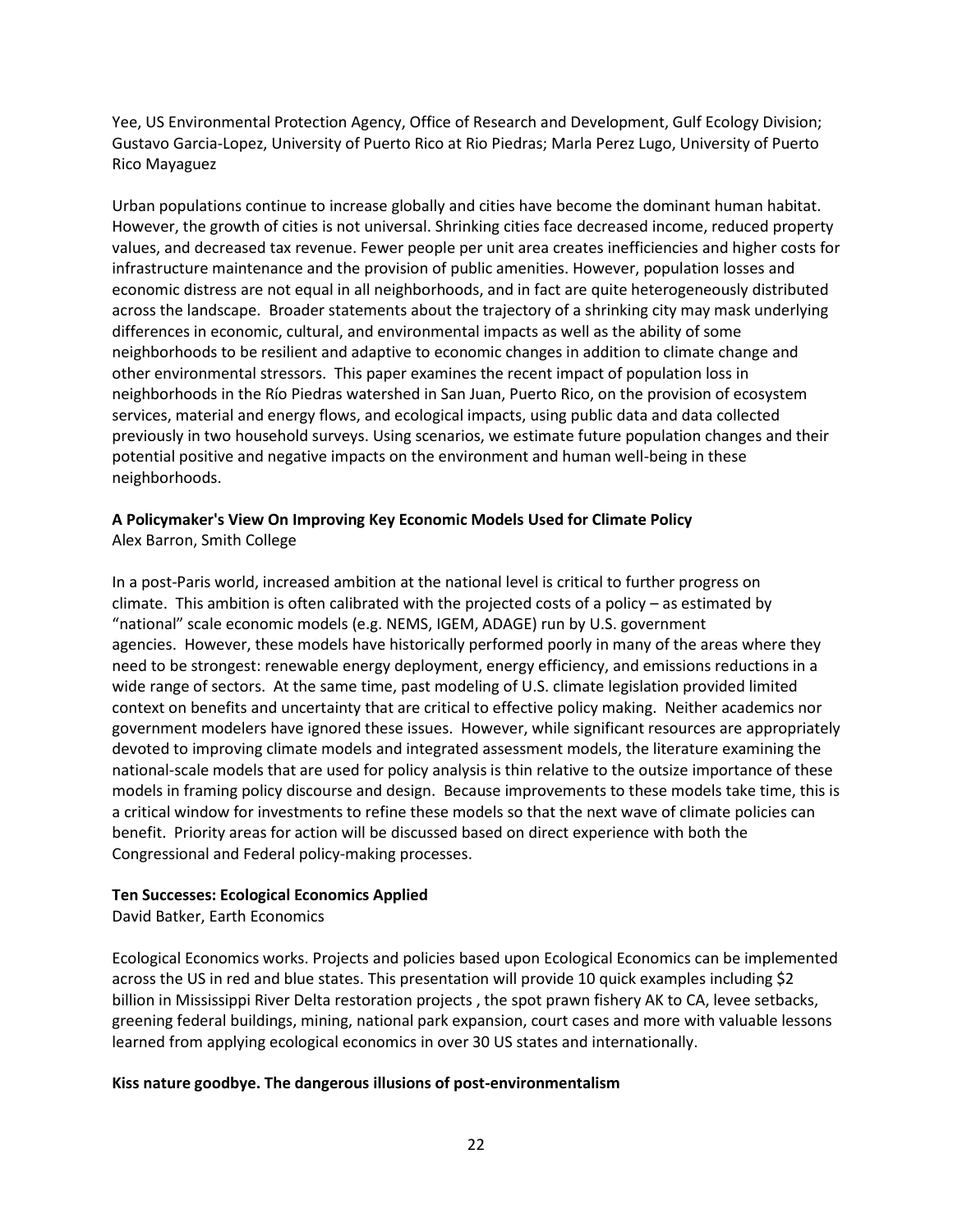Sam Bliss, Rubenstein School of Environment and Natural Resources, University of Vermont; Giorgos Kallis, Institute of Environmental Science and Technology, Universitat Autònoma de Barcelona

Post-environmentalists foresee salvation in technology. They call for concentrating human activity in dense cities and factory farms to leave more room for wildlife. They advocate deploying nuclear energy, genetic modification, synthetic materials, and more new technologies that "decouple" humans from nature. Only by breaking free from biological resources and natural cycles, they argue, can humanity shrink its total environmental impact and achieve economic development for all. In a forthcoming book, we critically review the scientific literature surrounding the foundational claims that underlie the postenvironmentalist vision, as described in An Ecomodernist Manifesto. We find that urbanization, agricultural intensification, energy revolutions, and economic growth coincide with increasing, not decreasing, environmental damage. Modernization has not merely left some people behind, but has created material wealth at the direct expense of impoverished and exploited populations. People who "decouple" from nature care less about protecting it. Little evidence suggests that these trends will reverse. Collective action, not technology as such, improves social and ecological conditions. Postenvironmentalism has the makings of a self-fulfilling prophecy – one that, if realized, will be a disaster.

#### **The Economics of Equity: Insights from the BDY Model**

Garvin H Boyle, Orrery Software

In 1988 Benatti described a simple agent-based computer model demonstrating simple capital exchanges between economic actors. In a subsequent paper, Drăgulescu and Yakovenko elaborated the model and explored its behaviour. Now referred to as the BDY model, it is proving to be highly pertinent to the issue of income inequity, both within national economies and between nations. In this presentation I briefly review the history of the BDY model, its simple construction, and its easily demonstrated behaviour. I show how the ubiquitous and widespread problem of extreme economic inequality is largely a direct result of fundamental mathematical and "natural" processes unrelated to skill, talent or greed. Supporting empirical studies from the Econophysics literature and elsewhere will be referenced. I argue that the theoretical foundations of Ecological Economics must encompass this phenomenon if it is to maintain its stance as a science-based discipline. I address the philosophical question of whether such "natural" processes can be viewed as bad or good, and should or should not be resisted. Finally, I briefly outline the long-term local and global policy implications that must be addressed perpetually if the goal of a sustainable steady-state economy is to be achieved and maintained.

#### **Modeling Intergenerational Sustainability**

Garvin H Boyle, Orrery Software

Modern agent-based evolutionary computer models are able to demonstrate extremely complex and important dynamics that cannot easily be expressed in mathematical equations. Our global economy is neither self-supporting nor independent of the health of the biosphere within which it arose. If we do not understand this instability, we cannot formulate policies to fix it. However, there are currently no hybrid biophysical/economic models that include both sub-systems coupled and co-evolving together. I argue that a deep understanding of the dynamics of inter-generational sustainability is necessary, but only possible through the careful study of such evolving hybrid agent-based models. I present ModEco, an evolutionary agent-based model economy, along with six hypotheses, and a challenge to modelers. In the biophysical sub-system the laws of conservation of mass and energy are observed and prices reflect the true cost of consumption. In addition, the cycles of life are modeled from birth to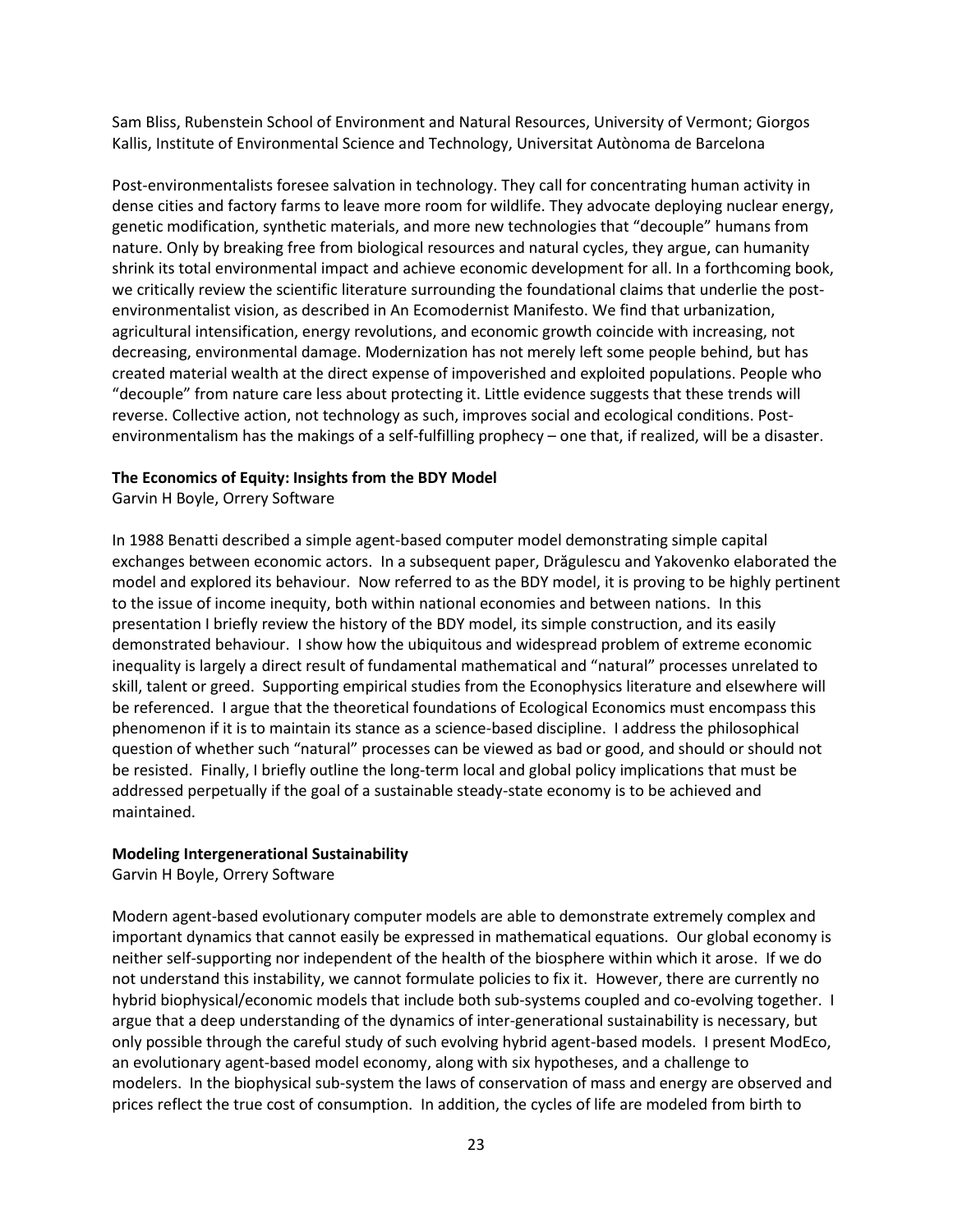death, from generation to generation. The inter-generational dynamics of this truly sustainable biophysical/economic society are presented. Interim results from ModEco seem to indicate that economic sustainability is an elusive quality with very unpleasant implications. I challenge other economic modelers to produce a hybrid model economy that is both sustainable, and socially just.

#### **Socio-economic Analysis within an Ecosystem Service Framework: Assessing Delta Restoration** Tania Briceno, Earth Economics

The 9,600 square-mile Mississippi River Delta is one of the world's largest and most productive deltas, whether measured by trade, fisheries, or navigation. As the Delta region deteriorates, with the dramatic land losses experienced over the last century, there is an urgent need to understand the link between socio-economic systems and the complex biophysical landscapes that provide ecosystem services to these systems in order to set up appropriate delta management plans. Landscape changes are having an effect on storm protection, fish habitat, water supply, recreational opportunities, among others. In this context, a socio-economic analysis framework is proposed for assessing the potential impacts of coastal restoration projects in this region. Under the directive of the Coastal Protection and Restoration Authority (CPRA) of Louisiana, this framework is developed to evaluate river sediment diversion projects designed for land building within the 2017 Coastal Master Plan. This framework links the output produced by hydrological and fisheries models (Delft3D, EwE, and CASM) to ecosystem goods and services in order to predict and assess socio-economic changes expected in different scenarios. Various quantitative measures and indicators are reviewed for their ability to reflect the interdependency of local economies and the biophysical characteristics of the Delta.

#### **The Economics of Outdoor Recreation in Washington State**

Tania Briceno, Earth Economics

Approximately \$20 billion are spent every year in outdoor recreation in Washington State. These expenditures support about 200,000 jobs and fuel local economies. More importantly, the outdoor recreation economy provides many co-benefits in the form of environmental benefits and quality of life improvements. This study gives an overview of some of the major findings of recent studies conducted by Earth Economics for the Washington Recreation and Conservation Office and for Washington State Parks. There are more than sixteen different land managers in the state, promoting different types of outdoor recreation opportunities and conserving diverse landscapes that perform important ecological functions. Forests, wetlands, rivers, and urban green spaces all provide different benefits to surrounding communities. The ability to be physically active also improves the mental and physical health of Washingtonians, measured by various metrics. We value key benefits and identify critical factors that act as drivers to increase visitation to outdoor recreation sites. A set of tools are proposed for land managers to enhance outdoor recreation opportunities while moving towards a more sustainable economy.

#### **Modeling the Energy Future**

James Case

Among its many shortcomings, the free market has shown itself to be a remarkably inefficient steward of the planet's limited supply of fossil fuels. There is, moreover, ample reason to believe that careless development of the remaining resource could mean "game over" for the atmosphere. An energy-driven ― rather than dollar-driven ― model for assessing alternatives will be proposed.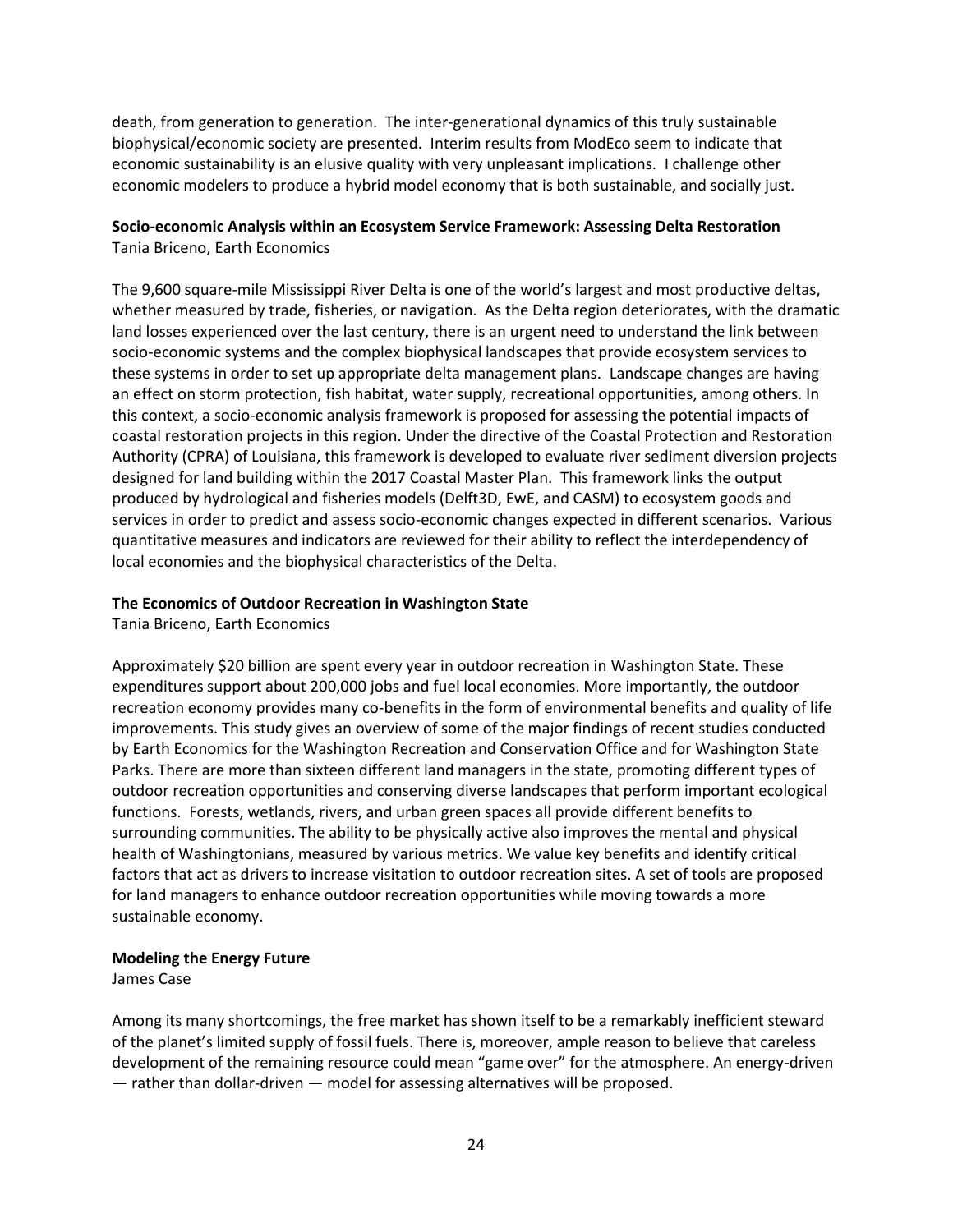#### **The Value of Sand Fixation Service of Desert Ecosystem in China**

Leilei Cheng, Yingshuang Bao, Qi Lu, Pak Sum Low, Hao Guo, Bo Wu Cheng L., Bao Y., Lu Q., Guo H., and Wu B. are from the Institute of Desertification Studies, Chinese Academy of Forestry, China. Pak S.L. is from Bond University, Australia.

Various ecosystem services have been valuated, but no data on desert ecosystem services have been provided. Desert ecosystem provides a number of unique ecological functions and services that produce significant local, regional and global benefits. The most unique and important service is sand fixation by desert vegetation. Based on the data of the National Desertification and Sandification Monitoring, we have estimated the value of sand fixation service of desert ecosystem in China. The amount of sand fixed by desert vegetation was approximately 37.8 billion tonnes, and the value of sand fixation service was 1223.2 billion Chinese yuan in 2009. The methodology used in this research may be replicated in evaluating the sand fixation service elsewhere in the world, although the uniqueness of the desert ecosystems in various countries must be taken into consideration.

#### **Meeting Planetary Boundaries: Economy-Wide Assessment of Global Policies towards Strong Sustainability**

Maksym Chepeliev, Center for Global Trade Analysis, Purdue University

In this study we apply recent developments in planetary boundaries estimates to quantify the sustainability limits of critical natural capital, which stock has to be preserved in terms of Strong Sustainability (SS) concept. Based on different scenarios of population change, economic growth and technological change by countries we develop baseline economic development paths till 2100 and identify patterns of energy and material use, as well as global environmental change. Using available planetary boundaries estimates and developed long term economic scenarios we identify natural capital stocks and associated material flows that transgress the planetary boundaries and violate the SS concept. We further apply a multi-region Computable General Equilibrium model GTAP, which was developed by the Center for Global Trade Analysis at Purdue University and covers 140 regions and 57 commodities, to study policy options that can ensure global economic development within sustainability boundaries. Policies under consideration include energy subsidies reform, emission taxation, shift of taxation base from labor and capital to natural resources and pollution, etc. In addition to conventional economic indicators assessment approach also includes environmental welfare gains, which are estimated within the framework of Weak Sustainability.

#### **Ecological Economics Tools for Design Thinking**

Sayeh Dastgheib-Beheshti, York University, Toronto, Canada

Design thinking, an abductive problem-solution methodology based on the mindset of product designers, has been recognized as one of the few methods suitable for tackling complex problems with high levels of uncertainty. While the idea of design thinking itself has been developed into toolkits for application in diverse fields, product designers continue to grapple with the moral dilemmas they face from the lack of attention afforded by their profession to questions such as sustainability, ecological and social impact, as well as equitable distribution of costs and benefits. It can be argued that the simplistic economic perceptions of the value of design only as public goods, as well as the great separation in time and location between actions and consequences, have been the two main factors utilized by capitalist and market economies to pacify product designers into complacency. This paper highlights the ecological economics elements that can be formulated into tools to assist product designers to think systematically, improve the design thinking process, and envision new socio-economic relationships.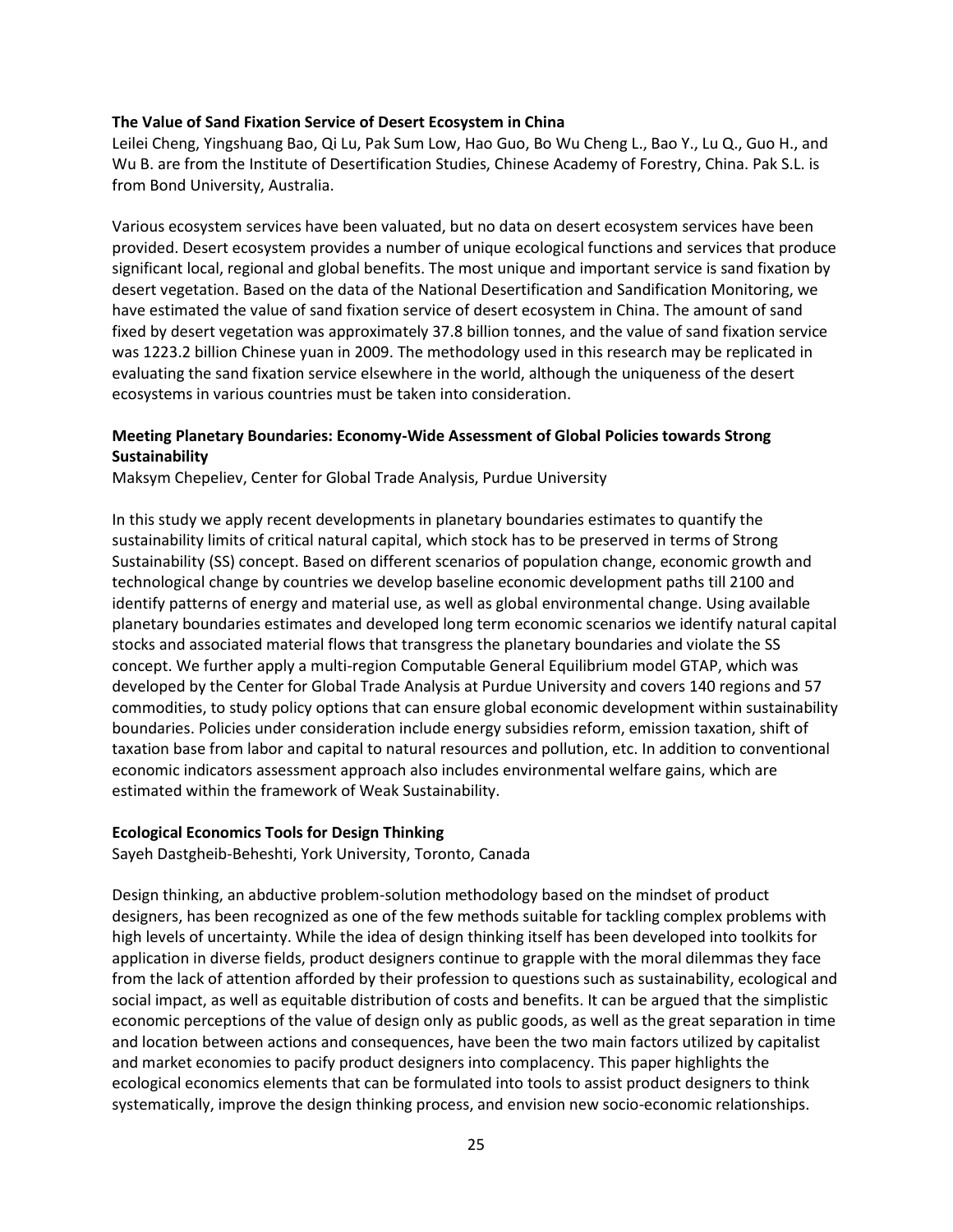#### **The Role of Ecological Fiscal Transfers for Solid Waste Management in the Overall Policy Mix**

Felipe Luiz Lima de Paulo, PhD Student in Administrative Sciences at University of Minho in Braga, Portugal; Pedro Jorge Sobral Camões University of Minho, Portugal; Irene Ring Technische Universität Dresden, Germany

Local governments have yet to overcome several challenges with regard to solid waste management. For example, while waste incineration is expensive, landfills require land availability. Although waste disposal is understood as a typical public service based on fees paid by citizens, fundamental institutional, financial, social, and environmental problems still exist (Bhada-Tata & Hoornweg, 2012). In this sense, it is crucial to explore the role of new policy instruments and initiatives to integrate a solid waste management plan. The Ecological Fiscal Transfers - EFT are an intergovernmental fiscal transfer aiming to enhance the environment. So far, there are three countries that adopted an EFT scheme by integrating additional protected area-related indicators to distribute public revenues to local governments: Brazil (Ring, 2008), Portugal (Santos, et al 2012) and, in small scale, France (Schröter-Schlaack et al., 2014). Although biodiversity conservation is the major policy objective related to the introduction of EFT schemes in these countries, some Brazilian states also consider municipal solid waste management in their EFT scheme. This paper intends to theoretically explore the role of the EFT on solid waste management in the overall policy mix. The expectation is to advance the literature on policy analysis in general, and the EFT literature.

#### **Ecological Fiscal Transfers in Europe – evidence-based design options of a transnational scheme**

Nils Droste (UFZ - Helmholtz Centre for Environmental Research, Martin-Luther University Halle-Wittenberg, FLACSO - Facultad Latinoamericana de Ciencias Sociales Ecuador); Irene Ring (Dresden University of Technology, UFZ – Helmholtz Centre for Environmental Research); Rui Santos (Cense – Centre for environmental and sustainability research, Universidade Nova de Lisboa); Marianne Kettunen (Institute for European Environmental Policy (IEEP))

Ecological Fiscal Transfers (EFT) have recently gained attention as a promising instrument to provide incentives for nature conservation addressing public authorities. In this paper we develop a proposal for an EFT design within the supranational context of the EU and assess its potential effects with evidencebased estimates. To provide such a knowledge base for a potential supranational EU-EFT implementation, we i) provide a theoretical underpinning, and an analytical synthesis of the current experiences both with the uptake of EFT and the implementation of EU's nature conservation legislation (i.e. the Habitats and Bird Directives), ii) propose a model for an EFT implementation within the existing EU funding framework for N2k financing which is built upon both quantitative and qualitative conservation indicators,iii) compute fiscal effects of our suggested model and analyze how the resulting payments would be (spatially) distributed among European regions, and iv) discuss the model outcomes in terms of ecological effectiveness, distributive effects, and cost-effectiveness.

#### **Ecosystem service valuation for national accounting - current methodological debates**

Nils Droste (UFZ - Helmholtz Centre for Environmental Research, Martin-Luther University Halle-Wittenberg, FLACSO - Faculdad Americalatina de Ciencias Sociales Ecuador); Bartosz Bartkowski ((UFZ - Helmholtz Centre for Environmental Research)

While recent experimental frameworks for national ecosystem service accounting have shown substantial progress some crucial methodological issues remain. In response to Obst et al. (2016), we provide arguments with regard to the suitability of particular valuation approaches. Respective valuation methods need to be consistent with national accounting standards but we disagree with their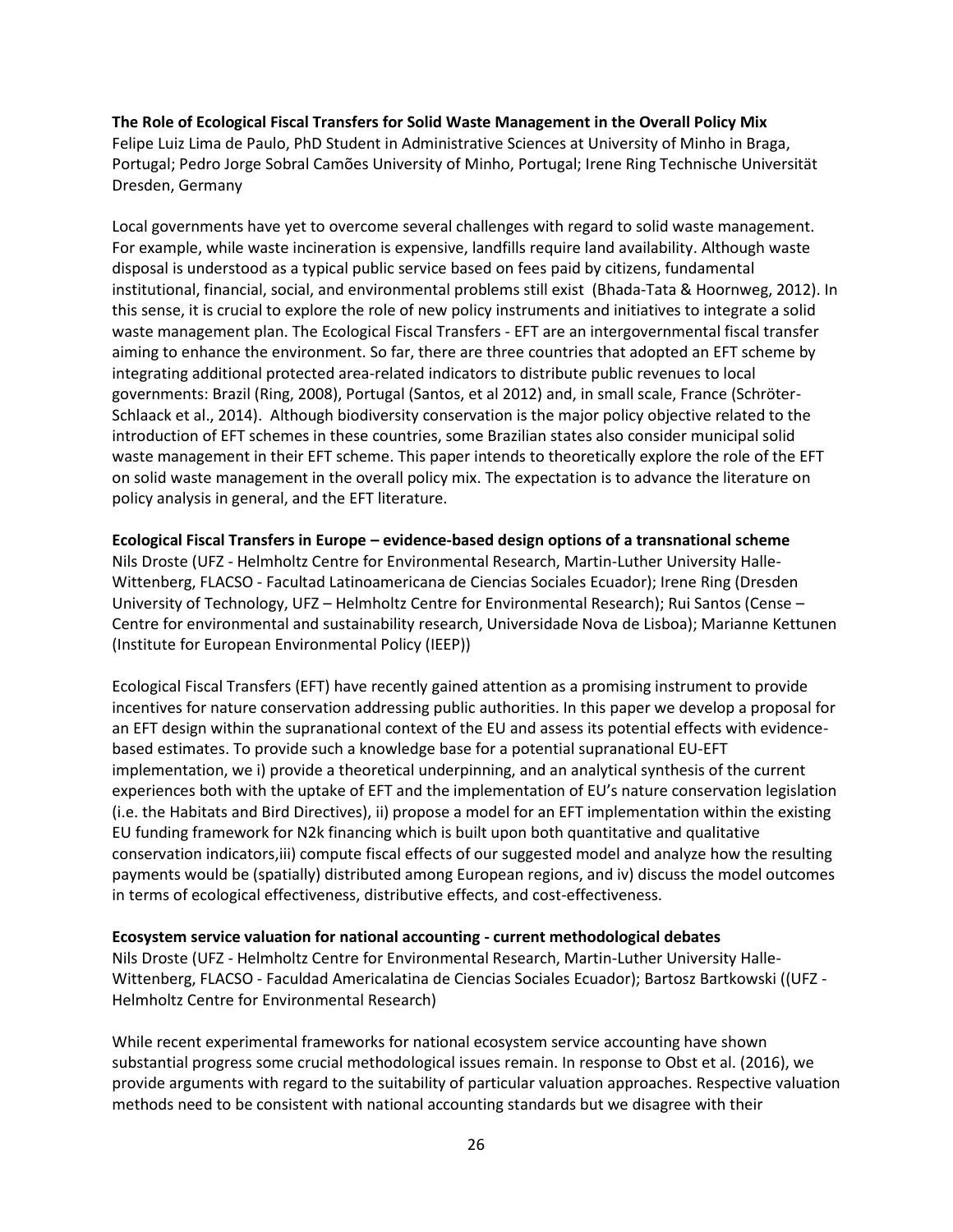conclusions regarding specific valuation techniques. Firstly, that methods used for estimating shadow prices can also be used to derive consumer surplus does not justify their general exclusion for national accounting valuation of ecosystem services, especially for public ecosystem services. Secondly, that preference-based methods can also be used to assess welfare changes does not imply that cost-based methods are generally better suited for ecosystem accounting. Instead, we see an essential need for societal preference information in accounting contexts. Thirdly, assessing ecosystem degradation values through replacement costs instead of restoration costs implicitly assumes substitutability of ecosystems with alternative man-made supply - which does not supply sustainable management information.

#### **Agroecology and the global environmental crisis: Theory, application, and lessons from Santa Catarina, Brazil**

Josh Farley (University of Vermont); Gina Clithero; Abdon L. Schmitt (Federal University of Santa Catarina); Sam Bliss; Ben Dube; Michael Middleman (University of Vermont and Vermont Agency of Agriculture)

The conflict between farms and forestland is perhaps the biggest threat to biodiversity and the stable climate. This global problem is playing out in Brazil's Atlantic Forest: encroaching agricultural systems push ecosystems toward catastrophic thresholds, while sacrificing farmlands to reforestation would plunge many small farmers into extreme poverty—a catastrophic economic threshold. Agroecology addresses this tradeoff with knowledge- and labor-intensive systems that empower small farmers while restoring and protecting biodiversity and ecosystem services. The Redesigning Agroecosystem Research Group, a project of the Federal University of Santa Catarina and more recently the University of Vermont, has been working for two decades to meet the conflicting demands of farmer livelihoods and ecosystem restoration in Brazil's Atlantic Forest through developing, researching, and disseminating systems based on Voisin rotational grazing and agroforestry. In this session, we present papers on: (1) The theoretical basis for agroecology as a solution for the conflict between agriculture and the environment. (2) Redefining efficiency in agriculture (3) Co-investment in agroecology for Ecosystem Services in Brazil's Atlantic Forest (4)Lessons from successes and challenges for applying this framework in other parts of the world, including in the United States.

#### **Developing and Applying Ecosystem Accounting to Coastal Long Island Bays**

Anthony Dvarskas, Stony Brook University

Recent efforts internationally and within the United States have focused on developing accounting systems for ecosystem services. The United Nations System of Environmental-Economic Accounting Experimental Ecosystem Accounting (SEEA-EEA) provides a draft framework for assessing ecosystem services over space and time. The focus of the initial framework, however, is largely on terrestrial rather than aquatic systems. Given the importance of coastal ecosystem assets to the livelihood of many communities within the United States and beyond, this research applied the principles from the SEEA-EEA to three selected pilot watersheds on Long Island. Using a combination of GIS, systems modeling, and review of existing data we have developed a framework for applying the SEEA-EEA to coastal and aquatic ecosystem assets. We specifically explore indicators useful to pending decisions related to nitrogen loading reductions to the pilot bays. The study demonstrates the complexity of the connections between the supply and demand for ecosystem services derived from coastal ecosystem assets as well as the challenges in designing data collection for indicators. Future steps should include development of ecological production function models that can predict the relationship between the extent and condition of recommended coastal habitat classes and the provision of final ecosystem services.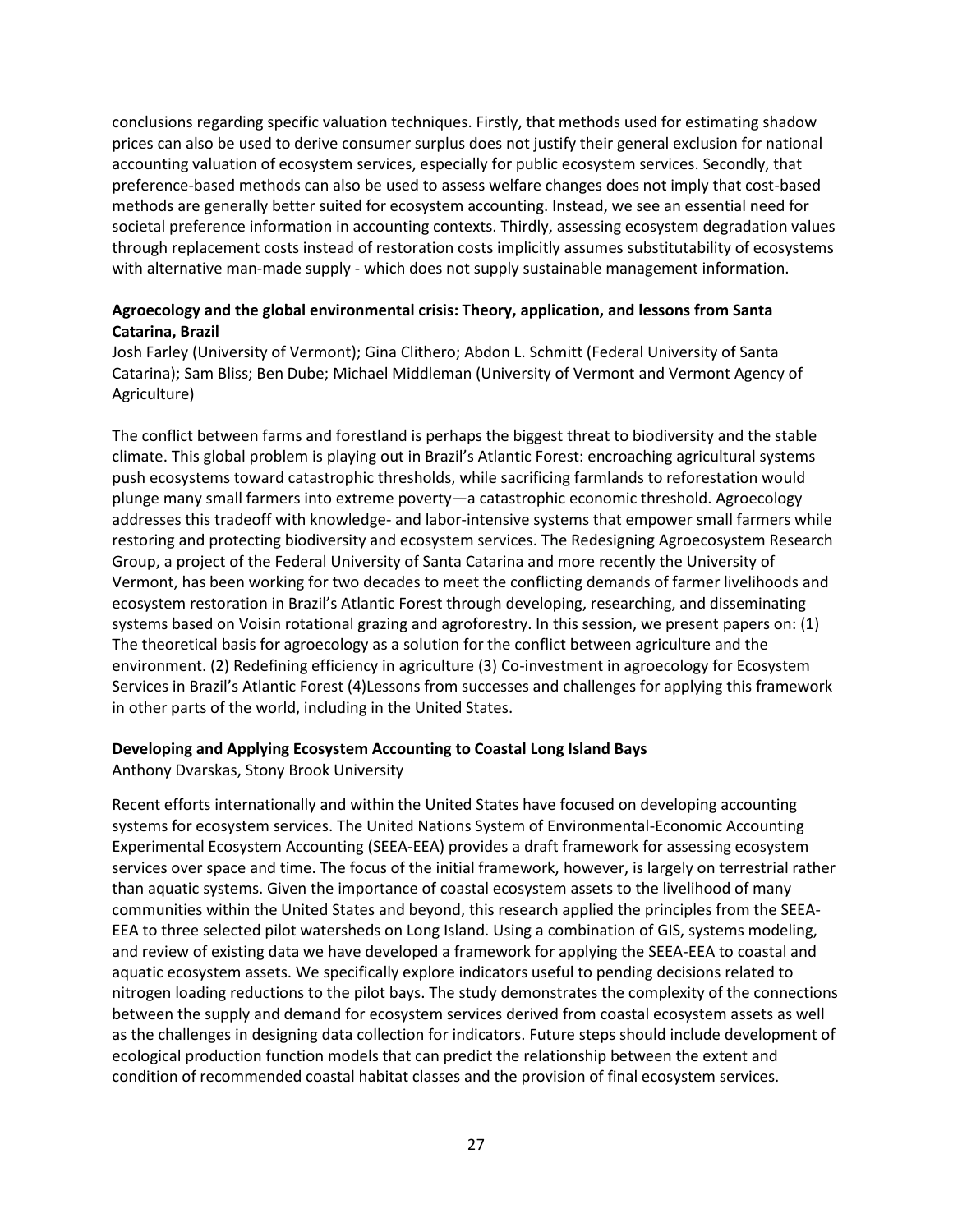#### **Redefining efficiency in agriculture: A case study in Brazil's Atlantic Forest**

Joshua Farley, Department of Community Development and Applied Economics, University of Vermont, Morrill Hall, Burlington, VT, USA; Abdon Schmitt-Filho Departamento de Zootecnia e Desenvolvimento Rural, Centro de Ciências Agrárias, Universidade Federal de Santa Catarina, Florianópolis, SC, Brazil

Brazil's Atlantic Forest is at 15% forest cover. Ecologists believe there will a potentially catastrophic collapse in biodiversity unless forest cover reaches 30%. At the same time, the restoration of farmland to forest threatens the viability of small family farms. Some scientists claim more intensive industrial agriculture is the most efficient technological solution, while others favor agroecology. Some claim the free markets is the most efficient institutional solution, while others favor non-market approaches. We use a case study of agriculture in Brazil's Atlantic Forest to compare these options using an alternative definition of food system efficiency: minimizing the ecological cost of providing food security for all. We break the efficiency down into an identity. Economic efficiency provides food security with the least amount of food production, technical efficiency produces adequate food with the least throughput, and ecological efficiency minimizes ecological costs for a given quantity of throughput. We use the identity to suggest leverage points for achieving sustainable food security. We conclude that industrial agriculture is generally less efficient than agroecology. Free markets are particularly inefficient for research and development of agricultural technologies, and for rationing food when income distribution is highly unequal.

#### **Co-investment in Agroecology for Ecosystem Services in Santa Rosa de Lima, Brazil.**

Abdon Schmitt-Filho Departamento de Zootecnia e Desenvolvimento Rural, Centro de Ciências Agrárias, Universidade Federal de Santa Catarina, Florianópolis, SC, Brazil; Joshua Farley Department of Community Development and Applied Economics, University of Vermont, Morrill Hall, Burlington, VT, USA

The world must produce enough food for a growing population while restoring global ecosystems, but with conventional agriculture, food production is among the greatest threats to global ecosystems. In Brazil's Atlantic Forest, the challenge is to restore forest cover and ecosystem services without driving farmers into poverty. In Santa Rosa de Lima, we are working with farmers to implement high biodiversity silvopastoral systems and multi-function riparian zones that can improve farmer livelihoods, restore ecosystem services, and comply with Brazil's forest code. Scaling the project up will require public sector support, justified by the public good benefits provided. Current policies—Brazil's forest code that mandates restoration and payments ecosystem services—fail to simultaneously improve farmer livelihoods and promote restoration at the necessary scale. Using participatory action research, we develop a proposal for an alternative approach to PES in which the public sector co-invests with farmers in the transition to agroecological systems that can achieve these goals. Farmers are willing to donate 10% of their sales to a rotating fund that will finance adoption by additional farmers, assuring continuity even if public sector support falters. Also, sufficiently profitable agroecological practices could go viral even without government support.

#### **An Introduction to Ecological Economics**

Joshua Farley, Community Development and Applied Economics; Fellow, Gund Institute for Ecological **Economics** 

USSEE conferences attract many attendees who are interested in the field but have not studied it extensively and would like to learn more. I propose a symposia that will present core ideas in the field by skilled communicators and experts consisting of three 90 minute sessions with four to five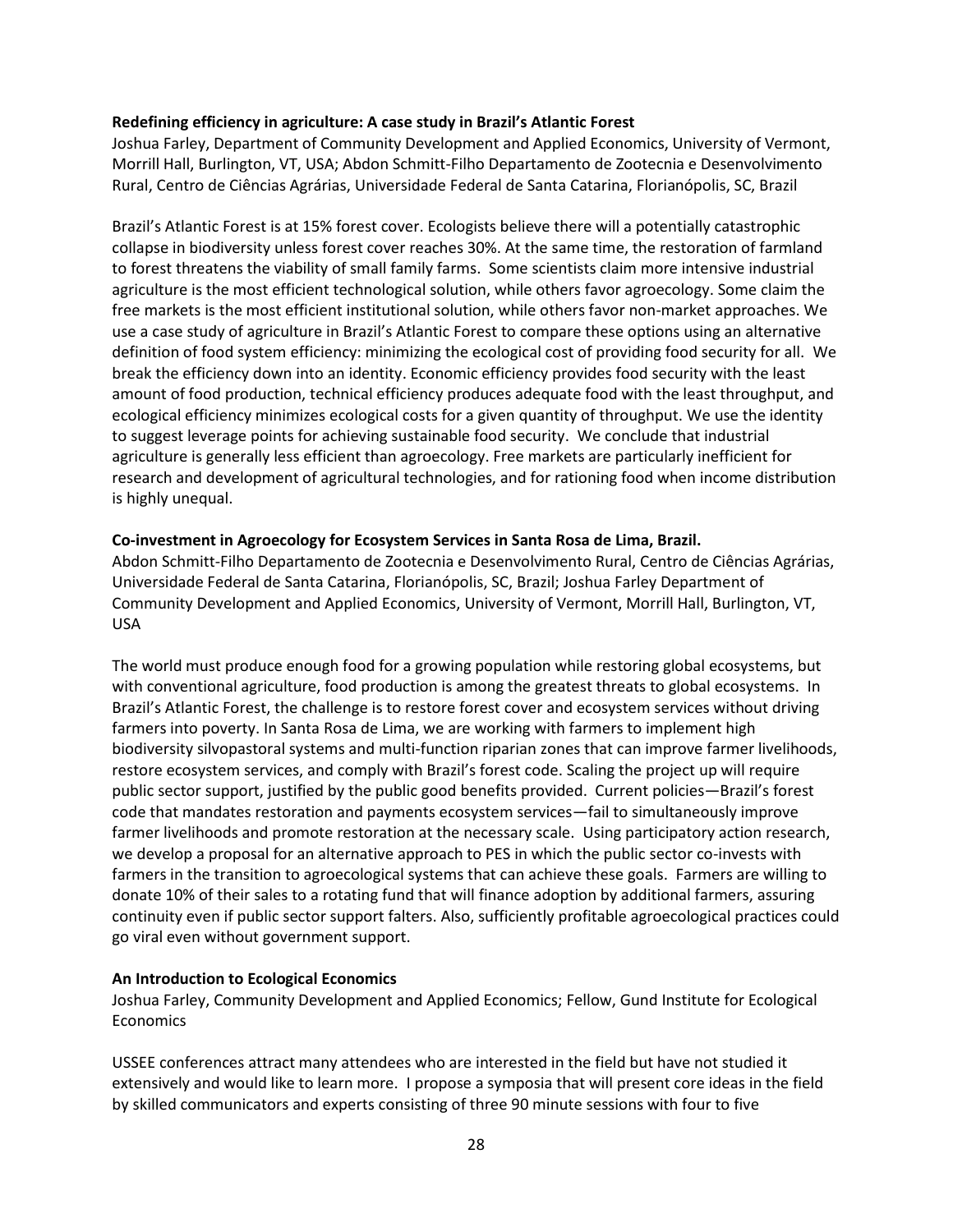presentations each: 1) biophysical foundations, 2) the human sub-system, and 3) debates and controversies. Presentations will stand on their own, but in their entirety will clearly (albeit briefly) describe the fields' central paradigms and controversies. I will recruit presenters from conference attendees over the next month, but also solicit pre-recorded videos from leaders in the field who will not be attending the conference, such as Herman Daly. The conference presentations will be recorded. All videos will be posted on the USSEE and other web-sites, incorporated into an MOOC currently under development at UVM, and made freely available for viewing or download, hopefully exposing an everbroader audience to the field. We will build on the library of presentations in future conferences, beginning with the 2017 CANSEE presentation in Montreal.

#### **A framework for understanding the livelihood impact of forest plantations in developing countries, with evidence from the Indian Himalaya**

Forrest Fleischman, Department of Forest Resources, University of Minnesota

National and international policies are increasingly encouraging tree plantations as a tool for economic development, poverty alleviation, ecosystem restoration, and carbon sequestration. In this paper I use institutional political economy to conduct a theoretical examination of the potential impacts of tree plantations on rural livelihoods, drawing on evidence from the scattered literature evaluating plantation programs. I argue that the effect of plantations varies based on the ability of those living near the forest to participate in the design of the plantation, as well as the relative power of the forest users and those funding and implementing the plantation. I then show, using preliminary data from a larger project examining plantation projects in the Indian Himalaya, that the postulated theoretical relationships are valid, but they interact with broader economic changes occurring in rural India.

#### **Income inequality and public conservation land in Michigan's Upper Peninsula**

Kathryn Frens and William Porter--- Michigan State University Department of Fisheries and Wildlife

Dialogue around public conservation land is often framed as a debate over the opposing values of economic growth and environmental conservation, despite research showing that public land has no effect on either employment growth or on wages. However, as the natural resources extraction industries decline in the northern US, research suggests that the increased importance of tourism spending to local economies might lead to a "hollowing out" of the income distribution and thus to increased income inequality. Inequality is known to have a negative effect on human wellbeing, including health and social cohesion, and thus possible increases in inequality are of concern to the public. Here we examine the relationships among income inequality, employment sector, and public land in northern Michigan using a Bayesian hierarchical modeling framework. Inequality is higher in metropolitan areas and areas where the economy is highly dependent on tourism services. No difference in inequality was found between areas with differing amounts of public conservation land.

#### **Modelling and forecasting EU allowance prices applying artificial neural networks**

Miguel Angel Jaramillo (University of Extremadura); Blanca Moreno (University of Oviedo); Agustin Garcia (Global Development And Environment Institute - GDAE, and University of Extremadura); Alvaro Lopez (University of Extremadura)

The European Union has introduced the European Trading System, which states a market for carbon emissions or European Union allowances (EUA). Under this system, companies producing carbon emissions must manage associated cash flows by buying or selling carbon allowances. Moreover, future carbon prices could affect companies´ decision about decarbonization technology investments, so there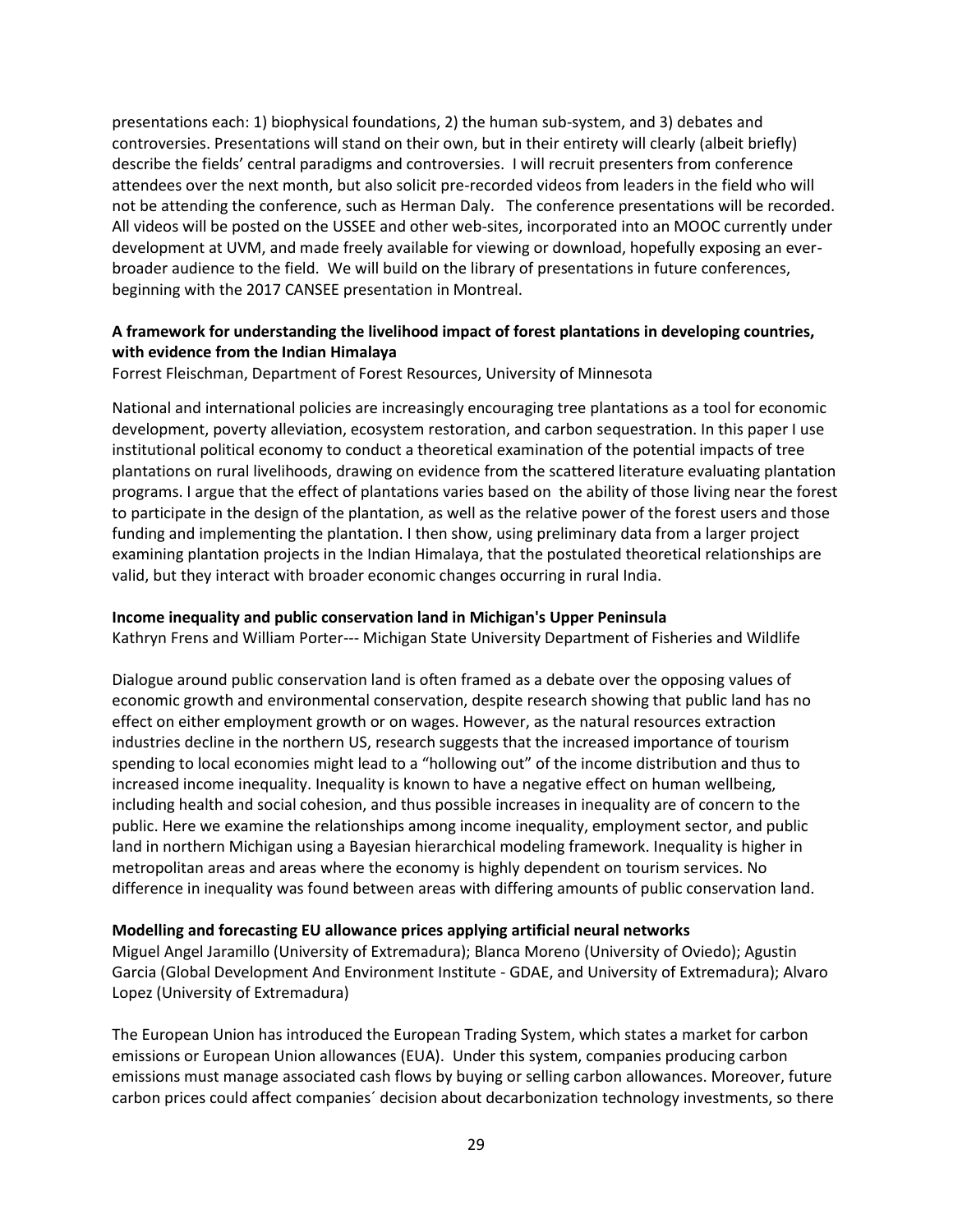is a need to forecast CO2 emission allowances prices. This paper provides artificial neuronal networks based models to provide accurate and timely forecasts for EUA prices. Models are based on daily carbon price observations. We also try to include external variables that can affect those prices as production of emissions changes (more production can produce an increase of carbon emissions so EUA demand will increase and thus its price). In that sense, one of the most important activities affecting EUA prices is electricity generation. Fuel prices may also affect EUA prices, as the wholesale electricity market and the EUA emission allowances market are linked, since polluting power production technologies incorporate their emission allowance costs into the short-term marginal kWh cost of electricity. Thus, the models used to forecast EUA prices considers the daily stock price of EU emitters sectors (as a proxy for daily production) and fuel spot prices.

#### **Iberian power: the path toward a more competitive and sustainable electricity market**

Agustin Garcia (Global Development And Environment Institute - GDAE, and University of Extremadura); Maria Teresa Garcia-Alvarez, (University of A Coruna); Blanca Moreno (University of Oviedo); Mihaela Caraus (University of Extremadura); Tania Iglesias (University of Extremadura)

Over the past several years, important policy developments affecting the electricity market have taken place. European Union policy is aimed at promoting a deep reform toward a more liberalized, competitive and environmentally-friendly electricity market, which will affect the cost of energy supply and substantially modify countries' energy mix. The Spanish and Portuguese cases are two interesting attempts to transition towards a cleaner economy. At the end of the last century, Iberian countries started the electricity market liberalization process and the promotion of renewable energies in the electricity generation mix. The challenge was to lead the process, changing the role played in previous energy transitions. Moreover, the goals went beyond the power sector. The point was to seek advantage from a "greener energy", new employment opportunities or reduced dependence on imported fuels, among other factors, to expand the effect toward a more sustainable economy. The results have been contradictory. Economic disturbances resulting from the EU financial crisis have added doubts to the process during the last few years. Our paper describes the evolution of the electricity sector and market, trying to identify the main features conditioning the changes (socio-economic background, EU environmental and single-market policy, domestic policies,…), and the key points going forward.

#### **Energy Policy and Job Creation at the State Level**

Heidi Garrett-Peltier, Assistant Research Professor, Political Economy Research Institute, University of Massachusetts Amherst

The U.S. federal government is increasingly becoming populated by individuals who are climate skeptics or climate deniers, as well as many who oppose an expansion of clean energy in favor of bolstering fossil fuels. Federal support for clean energy and climate change mitigation is therefore likely to be systematically cut over the next four or more years. It therefore becomes increasingly important to focus on state-level energy policy and the economic benefits of such policies. New York and Washington are two states among others that are trying to create a greener economy by becoming more energy efficient, expanding renewable energy, and reducing the use of fossil fuels. Analyses conducted by the Political Economy Research Institute show that such clean energy policies are engines of job growth in a number of different sectors, and that the number of jobs lost through fossil fuel retrenchment is small in comparison to the number of jobs created by clean energy. We will present this state-level analysis, including the costs of implementing a 10-year emission reduction state policy and the methodology and estimates of employment impacts from these state-level clean energy policies.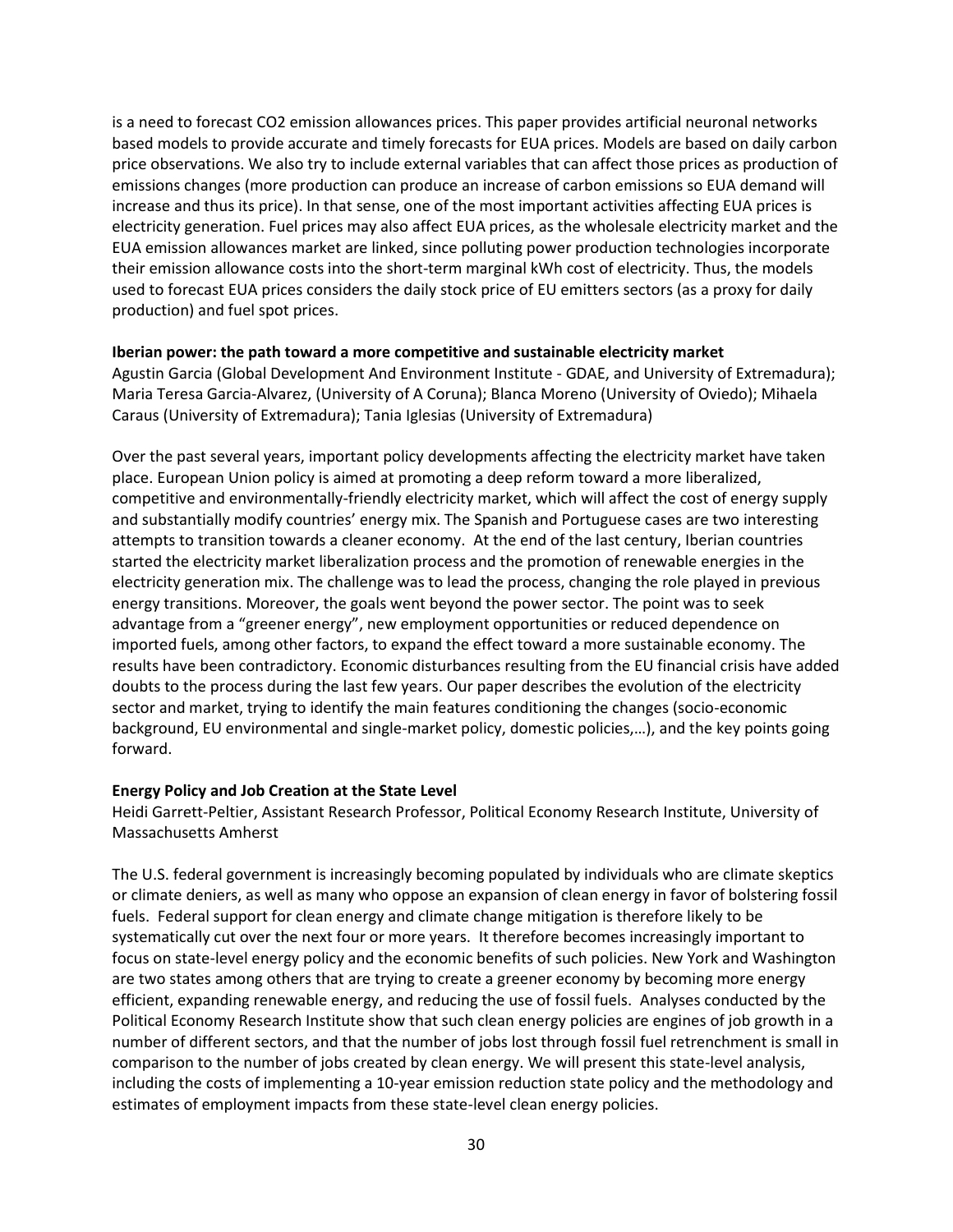#### **Land Use in Buffers of Two Costa-Rican National Parks**

Robert Gottfried, Professor Emeritus of Economics, The University of the South, Sewanee, TN; Charles Brockett, Professor Emeritus of Political Science, The University of the South, Sewanee, TN; and Christopher Van De Ven

Privately owned lands adjacent or close to publically protected lands of great ecological value are widely recognized as playing a crucial role in either protecting or degrading those lands. This buffer role is especially important for the Reserva Forestal Golfo Dulce (RFGD) on Costa Rica's Osa Peninsula, which connects at its northeastern end to one national park (Piedras Blancas) and further to the southwest wraps around three sides of a second park, Corcovado, which is often referred to as the "crown jewel" of the country's park system. We have obtained the results of a recent land use survey of parcel owners along with related geocoded data for all parcels in the northern half of the RFGD and many in the southern half. This paper reports our preliminary findings, first, on variations in parcel land use (as well as several related variables) according to distance from the two national parks. Second, although this is cross-sectional data, it does include information on date of parcel purchase in what had been a frontier region, allowing for well-grounded inferences about land use changes and their relationship to central features such as rivers and new roads.

#### **Developing robust and socially optimal nitrogen management strategies**

Jesse Gourevitch, Gund Institute for Ecological Economics, University of Vermont

Improving nitrogen (N) fertilizer management is central to sustaining agricultural productivity, improving water and air quality, and mitigating climate change. Despite recent advances in quantifying the social costs and benefits of N, inadequate characterization of methodological uncertainty and biases threatens to undermine effective N management strategies. We evaluate how the assumptions and parametric relationships underlying N valuation functions affect socially optimal N fertilizer application rates for corn in Minnesota. Our results suggest that the privately optimal N fertilizer application rate is 163 kg ha-1, while the socially optimal rate is between 124 and 161 kg ha-1, depending on the location of application. Based on loss in yields under the socially optimal application rates, farmers ought to be compensated between \$0.1 and \$13 ha-1. We found that parameters related to the relative risk of disease for exposure to N and the value of damages to health drive uncertainty in the social costs of N. Also, alternative methods for estimating the cost of health impacts significantly shift the spatial configuration and magnitude of the social costs of N. By illuminating the value of improved N fertilizer management to society, decision-makers can more effectively prioritize and implement actionable strategies.

#### **The Role of the Value-Transfer Methodology in Scaling Human-Use Restoration Projects Under the Oil Pollution Act**

Richard W. Dunford - Environmental Economics Services; Heath Byrd – Cardno

There are three approaches for determining the appropriate size (i.e., scale) of ecological and humanuse restoration projects under the Oil Pollution Act: value to cost, service to service, and value to value. In general, there are tradeoffs among these three approaches for scaling human-use restoration projects with respect to the units of measure, the need for monetary estimates of human-use activities, the need to quantify human-use gains from the restoration projects, and assessment costs. Instead of conducting a costly, original valuation study, economists often transfer values from previous studies when estimating human-use losses from an oil spill. In our paper we evaluate the role of the value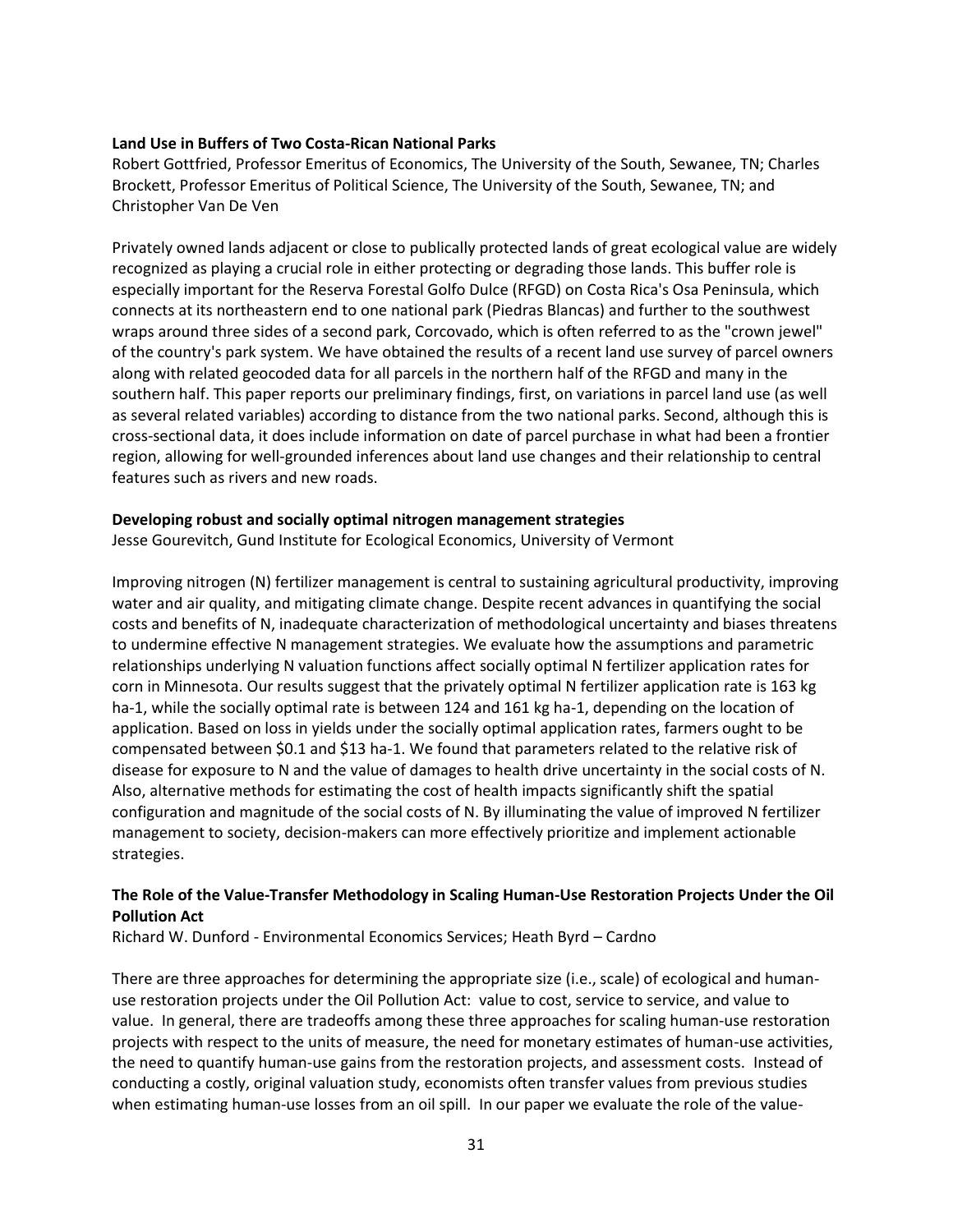transfer methodology in scaling human-use restoration projects. Our paper includes an example from a recent oil spill of the use of the value-transfer methodology for human-use restoration scaling.

#### **The Dynamics of Pest Resistance Build Up in the Context of Market Power**

Brian J. Gross, Economics, Whittier College; Jennifer Alix-Garcia, Agricultural and Applied Economics, University of Wisconsin-Madison; David Zilberman, Agricultural and Resource Economics, University of California-Berkeley.

Given its importance to farmers and the environment, it is not surprising that pesticide resistance has inspired a large economic literature. Although much has been written regarding the role of farmers and regulators in managing resistance, the literature maintains some conceptual holes. Research has largely focused on resistance as a common pool resource problem and/or one facing myopic behavior, leading to the overuse of pesticides. However, the existing literature's emphasis on the resource framework has ignored other features essential to understanding the dynamics of resistance in a more complex reality. In this paper we observe that patent-holding chemical producers effectively have monopoly power, which implies that a monopoly is a reasonably accurate depiction of the pesticide market. This modification leads to substantial changes in the policy prescription for dealing with resistance. Previous papers have considered this characteristic (for example, Alix and Zilberman (2003) and Noonan (2003)) and contrasted the optimality conditions of social optimum, monopoly and myopic cases, identifying the possibility of slower buildup of resistance under monopolistic behavior. We build a formal, continuous time optimal-control framework for verifying the intuition of the discrete and static situations, demonstrating the stability of steady-states, and comparing outcomes.

#### **Superorganomics**

Nathan John Hagens, University of Minnesota EarthTrust

Humans are an ultrasocial species. Combining this with the contribution of ancient primary productivity to current solar flows, our economy has functioned akin to a superorganism seeking low entropy inputs to provide 'evolutionarily derived feelings' to larger numbers of people. Energy underpins the entire endeavor. Each \$1000 of 2005 GDP requires 7 watts of energy input – and this constant has held most of the last 50 years. While the energy spigot maintains its size relative to the economy, how the superorganism accesses this energy changes through time as the best first (and cheapest) fossil deposits are exhausted. Complexity, credit, government rule changes and technology all combine to keep the spigot widening, and environmental impact grows apace. Modern economic theory parses explanations of the human ecosystem into 'macro' and 'micro' components to advise policy and describe the actions of self-interested rational 'actors'. Heterodox economic critiques suggest the changing of taxes, incentives and including externalities into prices as ways of become more sustainable and solving metabolic issues like climate change. Viewed from the perspective of a Superorganism however, an explanation of the human ecosystem would have major departures from economic theory and suggest novel, if low probability, responses towards better futures.

#### **Use of Bayesian Belief Networks in predicting contamination of drinking water with E. coli in rural Vietnam**

David C. Hall, University of Calgary, Alberta, Canada

A Bayesian Belief Network (BBN) was designed to describe association between various deterministic and probabilistic variables gathered from 600 small scale integrated (SSI) farmers in Vietnam. The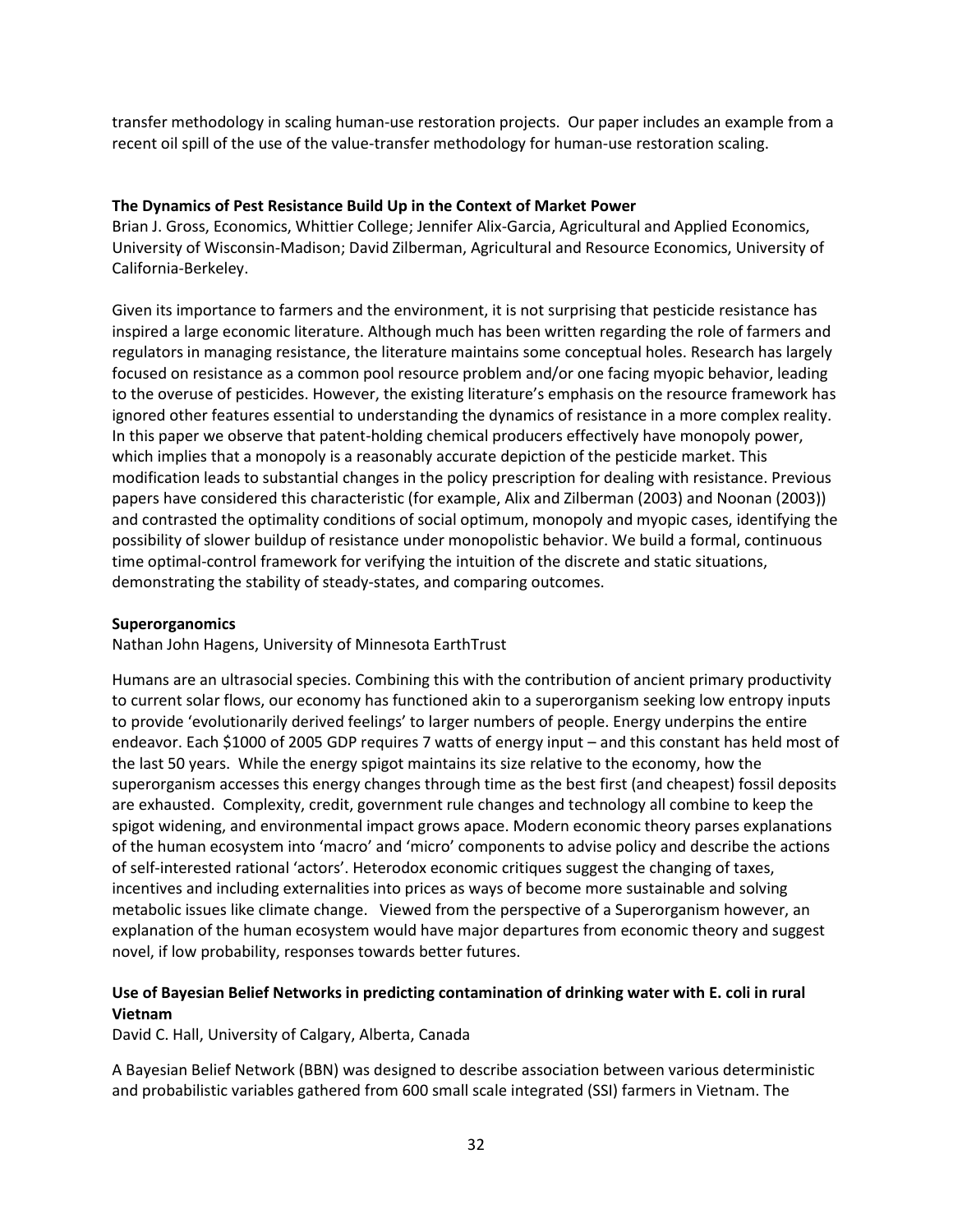variables relate to E. coli content of their drinking water, sourced on-farm from wells and rain water. Sensitivity analysis of the model revealed that choice variables were particularly likely to influence endpoint values, reflecting the highly variable and impactful nature of preferences, attitudes, and beliefs relating to mitigation strategies. This BBN model of SSI farming in Vietnam is helpful to understanding the complexity of small scale agriculture as well as for identifying and estimating impact of policy options, particularly where combined with other analytical and policy tools. With appropriate knowledge translation, the model results will be particularly useful for helping SSI farmers understand their options for engaging in water public health mitigation strategies that do not disrupt their chosen livelihoods.

#### **REACCTING to a rebound? An econometric analysis of fuelwood demand responses to a randomized controlled experiment with improved cookstoves in northern Ghana** Kelsey Hample, NCSU

The motivation to produce and distribute improved cookstoves (ICS) is threefold: to reduce negative health effects caused by indoor emissions, to reduce contribution to climate change, and to reduce pressure on local forests for fuel. Using data from the REACCTING (Research on Emissions, Air quality, Climate, and Cooking Technologies in Northern Ghana) randomized controlled trial in northern Ghana, we study the effects the introduction of two ICS may have on household demand for fuelwood and charcoal. The few existing analyses of fuel demand response to ICS have noted the possibility of a 'rebound effect,' a phenomenon in which ICS yield smaller-than-expected savings in energy consumption, due to reductions in the relative effective price of energy. In recent RCT studies, results are mixed: an ICS intervention in Senegal, for example, was found to cause a significant reduction in fuelwood consumption while the evaluation of a similar intervention in India found no significant effect. Results: Neither the Gyapa-only treatment (locally produced ICS) nor the Philips-only treatment (imported, charcoal-using ICS) had statistically measurable effects on fuelwood expenditure or use. The Gyapa+Philips treatment roughly halved fuelwood expenditure (t-statistic = 4.45 from a DiD regression). As for charcoal expenditure, both treatments that included the Philips stove increased charcoal expenditure by on average 30%.

#### **Conserving and regenerating forests and soils to mitigate climate change**

Anne-Marie Codur, Tufts University Global Development and Environment Institute; William Moomaw, Tufts University Global Development and Environment Institute; Seth Itzkan, Soil4Climate, soil4climate.org; Jonathan M. Harris, Tufts University Global Development and Environment Institute

In formulating climate policy, the window of opportunity for action is limited. It will not be possible to achieve the goals of the Paris Agreement – staying below 2°C with a more ambitious goal of goal of remaining below 1.5°C – without working on both sides of the greenhouse gas accumulation equation: emissions and absorption. In particular, even with successful reduction of greenhouse gas emissions, significantly increased sequestration of carbon in natural ecosystems, including forests, soils, and wetlands, will be essential. In theory it would be possible to sequester 1.4 gigatons of carbon per year in agricultural soils; 1.3 gigatons of carbon per year in forest and agroforest soils and agroforestry soils, and between 0.5 and 1.4 gigatons of carbon in currently degraded lands. This is the basis for the French Ministry of Agriculture's "4 per 1000 initiative for food security and climate", launched during the Paris Agreement meeting on climate change (COP-21). Full implementation of the 4 per1000 initiative has been estimated to involve a cost of about \$500 billion per year, about the level of current global agricultural subsidies, and less than 1% of global GDP. We explore the possibilities for implementation of this ambitious program.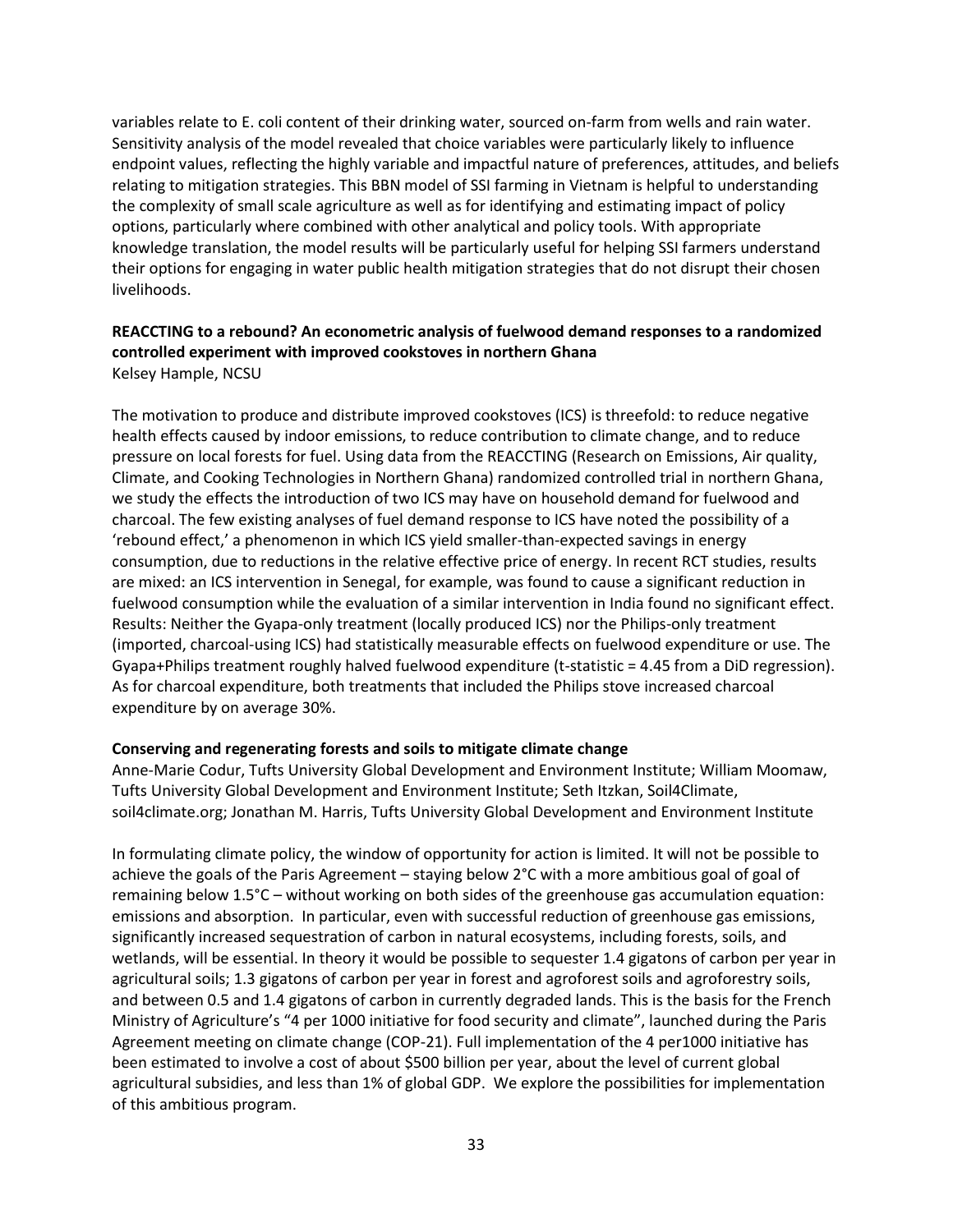#### **New Perspectives on Teaching Ecological Economics**

Jonathan M. Harris, Tufts University Global Development and Environment Institute; Anne-Marie Codur, Tufts University Global Development and Environment Institute

This complete session is organized by the Tufts University Global Development and Environment Institute. The Institute has just completed the fourth edition of a text that combines environmental and ecological economics perspectives, Environmental and Natural Resource Economics: A Contemporary Perspective, and also offers a series of teaching modules that seek to introduce ecological economics perspectives into economics curricula. The text and modules have achieved wide usage, and the modules are made available for free at the website http://ase.tufts.edu/gdae/ In this session, we will present material from the most recent versions of text chapters and modules. We would welcome the addition of other papers discussing aspects of the promotion and expansion of ecological economics education, and could expand the session into two or more sessions. We will offer two presentations: 1. New Developments in Energy and Climate Change: The Potential for a New Energy Economy Presenter: Jonathan M. Harris, Tufts University Global Development and Environment Institute 2. Teaching about Population: Social, Economic, and Ecological Analyses Presenter: Anne-Marie Codur, Tufts University Global Development and Environment Institute

#### **Moving Beyond GDP: The Impacts of State-Level Initiatives in Measuring "Genuine Progress"**

Anders Hayden, Department of Political Science, Dalhousie University; Jeffrey Wilson, School for Resource and Environmental Studies, Dalhousie University

In recent years, GDP's limitations as a wellbeing or prosperity indicator have increasingly been recognized in the political and academic mainstream, and "beyond-GDP" measurement initiatives have proliferated around the world. Among the main alternatives is the Genuine Progress Indicator, which the states of Maryland and Vermont now calculate. What effect are these initiatives having in practice? Is there any evidence to date that alternative indicators have shaped policy and public priorities in ways that live up to their supporters' expectations—whether the goal is a transformative shift toward prioritizing ecological sustainability and social equality or a more limited reformist vision of better policymaking? What obstacles exist to fulfilling those expectations? Other beyond-GDP and sustainabledevelopment indicator initiatives have suffered from a naïve "rational-positivist" view—i.e., a belief that simply producing new measurements will positively affect policy choices. To what extent have Vermont and Maryland been able to link new prosperity measurements to the policymaking process and avoid the disappointment over limited impacts evident elsewhere? This paper draws on semi-structured interviews with elite respondents—researchers, NGO leaders, public-sector officials, and politicians involved in producing, advocating, and using the Genuine Progress Indicator.

#### **Environmental impacts of shifting to healthy diet: Case of China**

Pan He, Department of Geographical Science, University of Maryland, College Park, MD 20742, USA; Giovanni Baoicchi Department of Geographical Science, University of Maryland, College Park, MD 20742, USA; Klaus Hubacek, Department of Geographical Science, University of Maryland, College Park, MD 20742, USA; Kuishuang Feng, Department of Geographical Science, University of Maryland, College Park, MD 20742, USA; Yang Yu Civil and Environmental Engineering, Stanford University, Stanford, CA 94305, USA

Diets in China is not only correlated with malnutrition issues but also leading to significant environmental consequences on greenhouse gas (GHG) emissions, water consumption and land use. To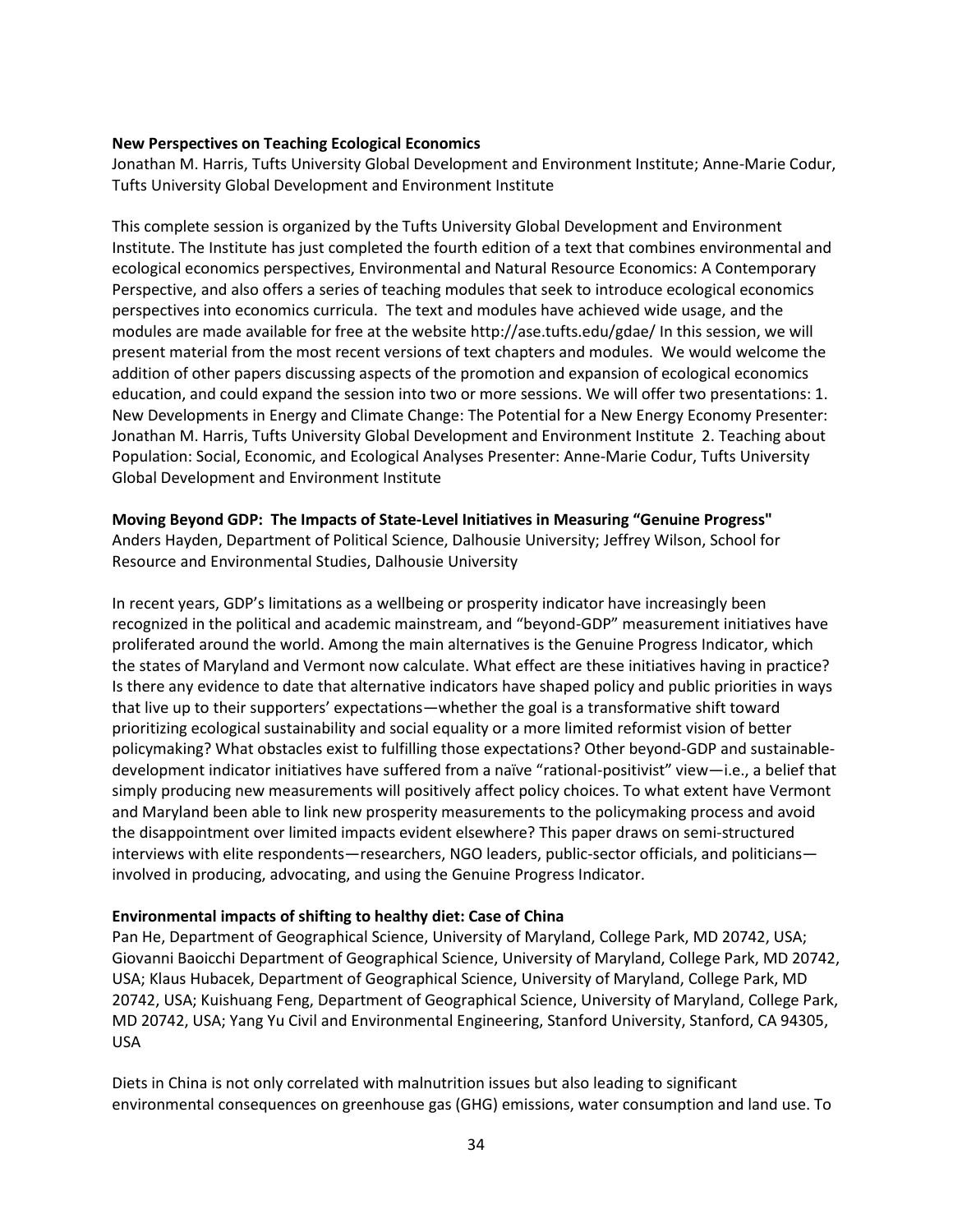identify potential win-win opportunities as well as trade-offs in improving public health and reducing environmental impact simultaneously, knowledge is required on whether a healthy diet would result in less environmental impact. Existing studies fall short in including socio-economic heterogeneity of individual dietary choices, and their performance of multiple types of environmental impacts. In this paper, we evaluate nutritional quality of Chinese diets using an individual-level dataset, China Health and Nutrition Survey (CHNS). With the identified malnutrition issues, we estimate the change of GHG emissions, water consumption and land appropriation of shifting to healthy diet. Our findings enrich understandings on the food-nutrition-environment nexus, and provide policy implications on foodrelated environmental regulations.

#### **Risk analysis of on-farm industrial oil production from winter oilseed crops**

Prabodh Illukpitiya, Firuz Yuldashev, Jason P deKoff, Department of Agricultural and Environmental Sciences Tennessee State University 3500 John A Merritt Blvd Nashville TN 37209

One of the ways small farms may enhance their income is by diversifying their operations and adopting alternative enterprises. Growing winter oilseed crops during winter fallow period not only can provide additional income source for farmers, but also provide energy security for them. Small farmers who are struggling and declining rapidly can take advantage of this briskly growing, high value sub-sector of the energy industry. Production of oilseed crops is rare in most of midsouth and southeastern region, however, small-scale oilseed and on-farm industrial oil production remain largely unproven concepts. The objective of the study is to explore the economic viability of producing on-farm industrial oil from selected wither oilseed crops. The analysis was performed in two stages namely net return to producers from oilseed production and profitability of investment of small-scale processing unit for processing into industrial oil. Monti Carlo simulation was performed to analyze range of net return given uncertainty factors. According to the study findings, industrial rapeseed, carinata and carmabe can generate positive net benefits for farmers under subsidy program for industrial oil production.

### **Choice Modeling and Its Application to Sundarbans Mangrove Forest Preservation**

Md. Hafiz Iqbal, Department of Economics, Government Edward College Pabna

Sundarbans mangrove forest plays an important role in the reclamation of land, protection of coastal habitat from cyclones and tidal surges and uplifts the socio-economic conditions of the coastal people. It is the breeding ground for several globally threatened species, including the endangered the Ganges river dolphin, the masked fine foot, the water bird, the Bengal tiger and reptiles. Now it is affected by insects, disease and climatic and human induced factors for commercial and trading purposes. Depletion of this forest is responsible for creating imbalance ecosystem. This study carried out through questionnaire survey in the adjacent villages and major tourist spots of Sundarbans mangrove forest. To fulfill the research objectives, this study attempts to apply choice experiment approach to assess tourists and villagers perceptions or attitudes i.e. the preference and willingness-to-pay for provisions of different attributes like donation, cutting Golpatta (Nipe fruticans), visiting option and location option. Multinomial Logit and Random Parameter Logit models are used to quantify the respondents' perceptions on the proposed attributes of this study. All of the attributes are found statistically significant and positive. The estimate of WTP on visiting option is higher than the WTP on other attributes in the study area.

#### **Sport fishing management for environmental protection and sustainable development: An Application to the middle Rio Negro**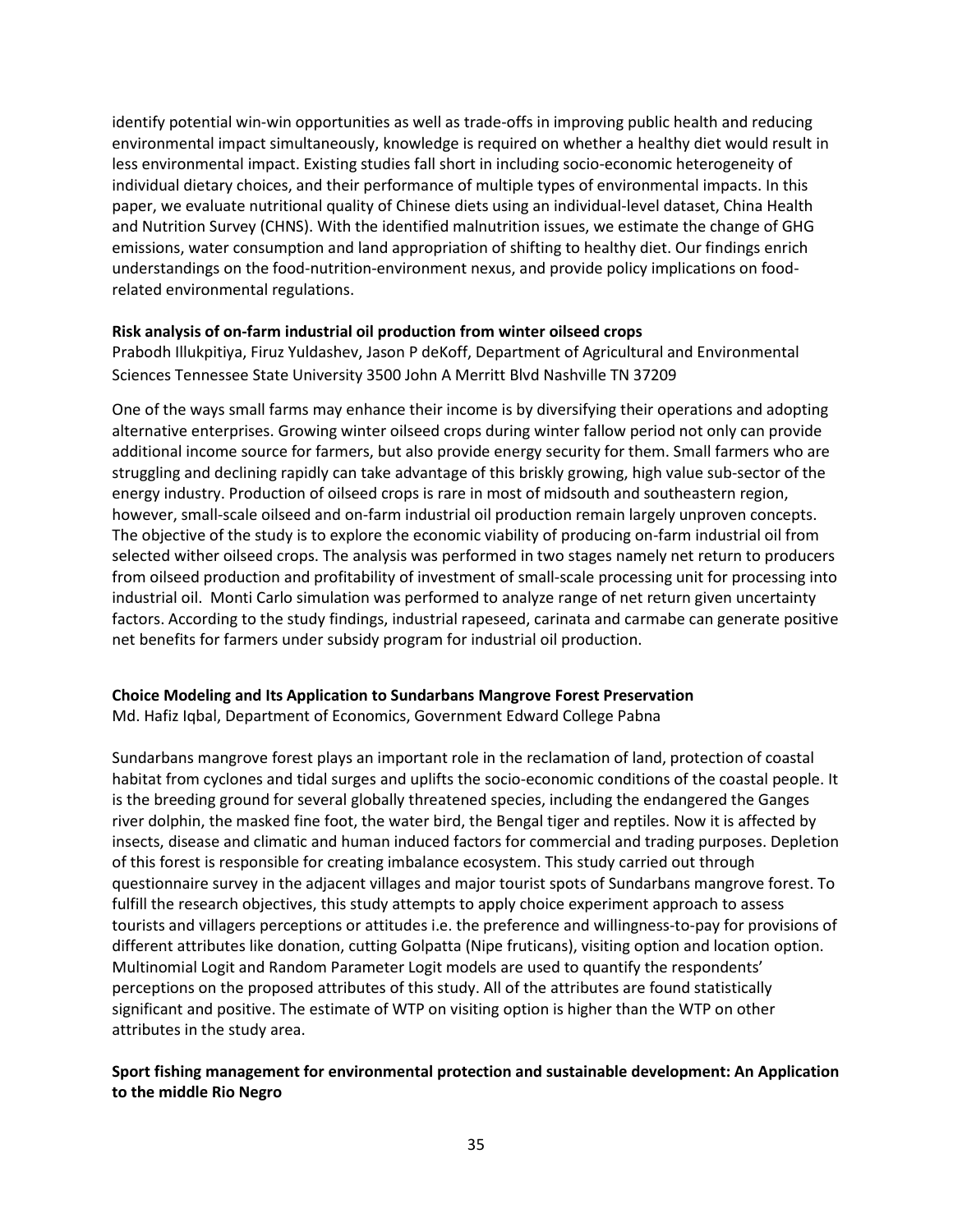James R. Kahn (1,2), Carlos E.C. Freitas (1,2), Sandro Bitar (2), Alexandre Rivas (1,2) and Larry Hurd (1) (1. Washington and Lee University (USA) 2. Universidade Federal do Amazonas (Brazil))

The county of Barcelos in Amazonas, Brazil contains one of the best freshwater fisheries in the world (peacock bass). Currently, fishing services are provided by firms from outside the region, at rates of up to US\$5000 for 6 days of fishing. Unfortunately, very little of this money winds up in the communities. This paper develops the theoretical foundation for a larger effort to bring community based sport fishing to the region. The paper begins with an optimal control model the includes the demand for fishing days and the supply of sport fishing boats as a function of price and the size of the stock. Equations are introduced to account for sport fishing catch and release mortality, commercial fishing mortality and subsitence fishing mortality. The optimal control model is solved and then used to evaluate an innovative program of ITQs for sport fishing days (SFD-ITQs). The evaluation takes place with regard to the impacts on stocks and the potential to implement a sustainable development program of community-based sport fishing and ecoutourism. Recommendations are made for the most efficient and just ways to distribute the SFD-ITQs.

#### **A perfect storm: The collapse of quality of life in remote areas of Amazonas**

James R, Kahn--Washington and Lee U. (WLU) and Federal University of Amazonas (UFAM); Fabiana Calacina da Cunha—UFAM; Ingrid Rafaele de Almeida Lopes-UFAM; Giulia Lopes—UFAM; Katelyn Degnan WLU; Brianna Rakouska-WLU

Since the post-World War II collapse of the rubber trade, remote areas in the middle Rio Negro areas in the state of Amazonas (Brazil) have experienced poverty in terms of cash income, but have not experienced hunger. Since the return of democracy in 1984, public services have improved, with elementary education available in almost all communities, and improved access to medical services such as antibiotics and a trained health agent to administer the antibiotics. In the last few years, quality of life has dramatically declined due to synergistic impacts from competition for commercial fishers, the collapse of markets for other extractive products, global climate change and the political and economic crises in Brazil. This paper details the impacts on these communities, which are not widely discussed in the current economic and political environment in Brazil. Suggestions are made for policies to improve the quality of life, such as zoning of fishery areas and the development of community-based ecotourism.

#### **A combined data envelopment and panel data analysis of the impact of mitigation technologies on environmental and economic productivity growth in OECD and BRICS countries**

Marc Baudry, EconomiX-CNRS, Paris Nanterre University; Fatih Karanfil, EconomiX-CNRS, Paris Nanterre University

This paper examines the evolution of technical progress with respect to CO2 emissions and GDP of both OECD and BRICS countries. We first use directional distance functions in the framework of data envelopment analysis to obtain Malmquist productivity indexes. Within this framework it is assumed that capital, labor and energy are used to produce two outputs, one good (GDP) and one bad (CO2). While doing so, we disaggregate energy use into fossil and non-fossil fuel sources, and also account for the share of industrial value added in GDP for each country to control for structural differences between countries. In the second stage of the analysis, we investigate to what extent research and development activities have contributed to both environmental and economic productivity growth. For this purpose, we perform a panel data analysis, and use patent data from the European Patent Office's PATSTAT database to explain the evolution of technical progress estimated in the first stage. While using these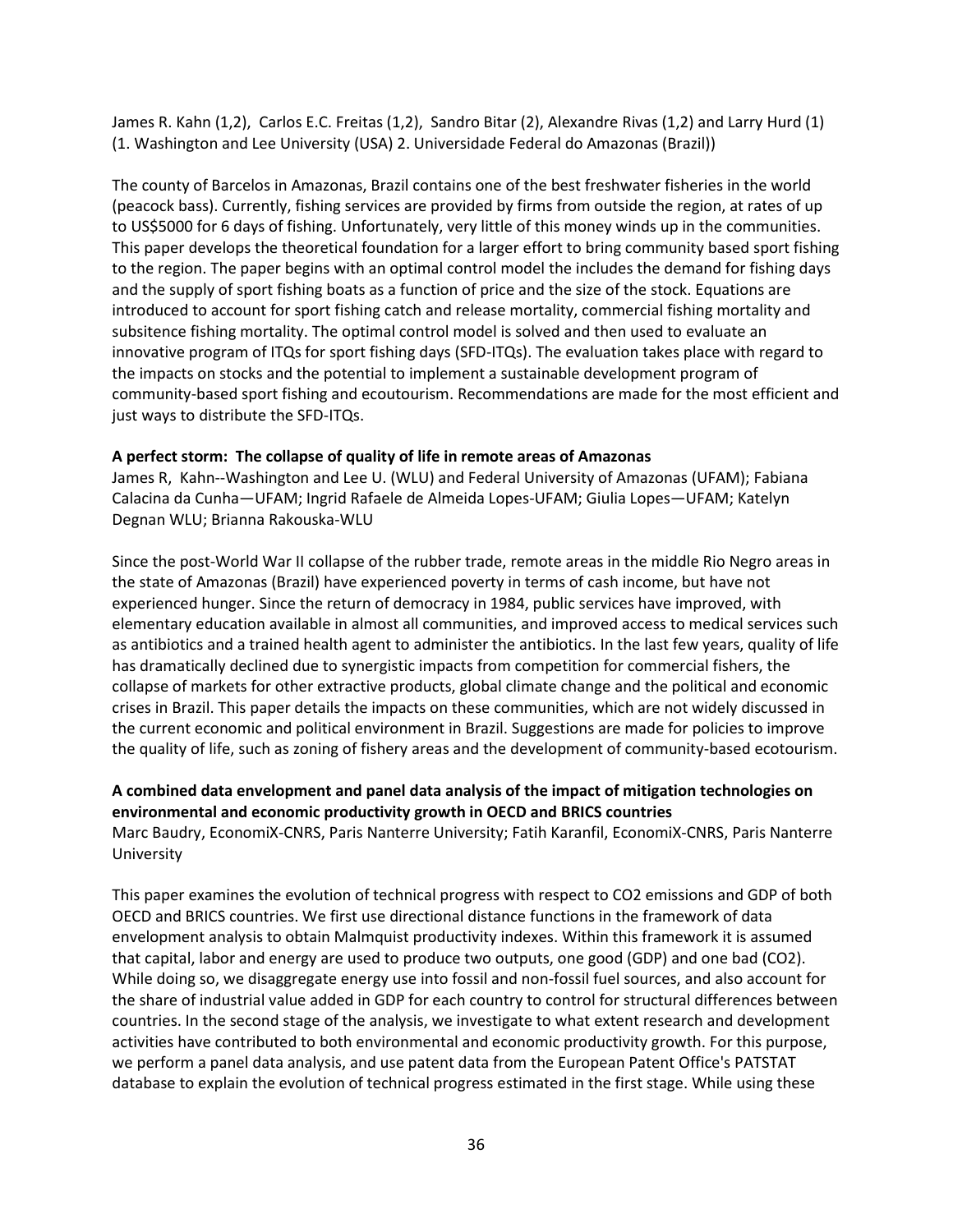data, we disaggregate patents by type (low-carbon patents and other patents) based on the technological classes in section Y of the cooperative patent classification.

#### **Dematerialization, Decoupling, and Productivity Change**

Eric Kemp-Benedict, Stockholm Environment Institute

The prospects for long-term sustainability depend on whether, and how much, we can absolutely decouple economic output from total energy and material throughput. While relative decoupling has occurred – that is, resource use has grown less quickly than the economy – absolute decoupling has not, raising the question whether it is possible. This paper proposes an explanation for why decoupling has not happened historically. Drawing on theories of biased productivity change, it proposes: 1) resources, but not goods or labor, are priced in competitive markets, and prices rise in the short run when demand increases relative to capacity; 2) innovation that saves on inputs to the production of goods and services is biased toward inputs with a higher cost share. These assumptions set up two halves of a supplydemand dynamic, which we explore from a post-Keynesian perspective. In this dynamic, resource costs as a share of GDP move towards a stable level, at which the growth rate of resource productivity is typically less than the growth rate of GDP. The presentation then discusses conditions under which absolute decoupling might occur.

#### **Needs, Norms and Consumption: The Consumer in a Sustainable Economy**

Eric Kemp-Benedict, Stockholm Environment Institute

Consumers develop rules for their day-to-day consumption activities, which they modify gradually through experience. Their consumption helps them to satisfy a hierarchy of needs, from biological needs such as food and shelter, to physical and financial security, to "higher" needs such as esteem and play. Starting from this theoretical orientation, we identify a category of consumption goods, which we call "super-satisfiers", that are particularly costly but with long-lasting benefits, including education, transport, and housing. Because of their cost and time demands, we argue that consumers try to meet multiple needs with each super-satisfier, so their consumption choices do not line up neatly with the hierarchy of their needs. Housing is among the most important super-satisfier, and we discuss how the housing choice drives and constrains other consumption choices. Drawing on the literature on the US housing market, we note that sustainability initiatives that limit the expansion of housing, such as zoning for ecosystem or cultural preservation, can potentially make housing costlier for low-income households, while other sustainability initiatives can reduce the cost.

#### **Social norms, conservation, and the long-term effects of short-term financial incentives**

John Kerr, Michigan State University; Tsering Bum, Emory University; Maria Lapinski, Michigan State University; Rain Wuyu Liu, Michigan State University; Jinhua Zhao, Michigan State University

What happens to protection of ecosystem services once a payment for ecosystems (PES) service program ends? This is a critically important question because most PES programs are funded by donors and governments and are subject to changing budgets and programmatic priorities. We present a model that integrates perspectives from economics and communication sciences to address the question of how financial incentives and social norms can interact after financial incentives have ended in a PES program. We discuss the effects that financial incentives can have on social norms and the effects that norms can have on subsequent behavior after financial incentives have ended. This is important because the dominant literature on behavioral payment programs lacks a sophisticated understanding of social norms and fails to address what will happen to behavior once payments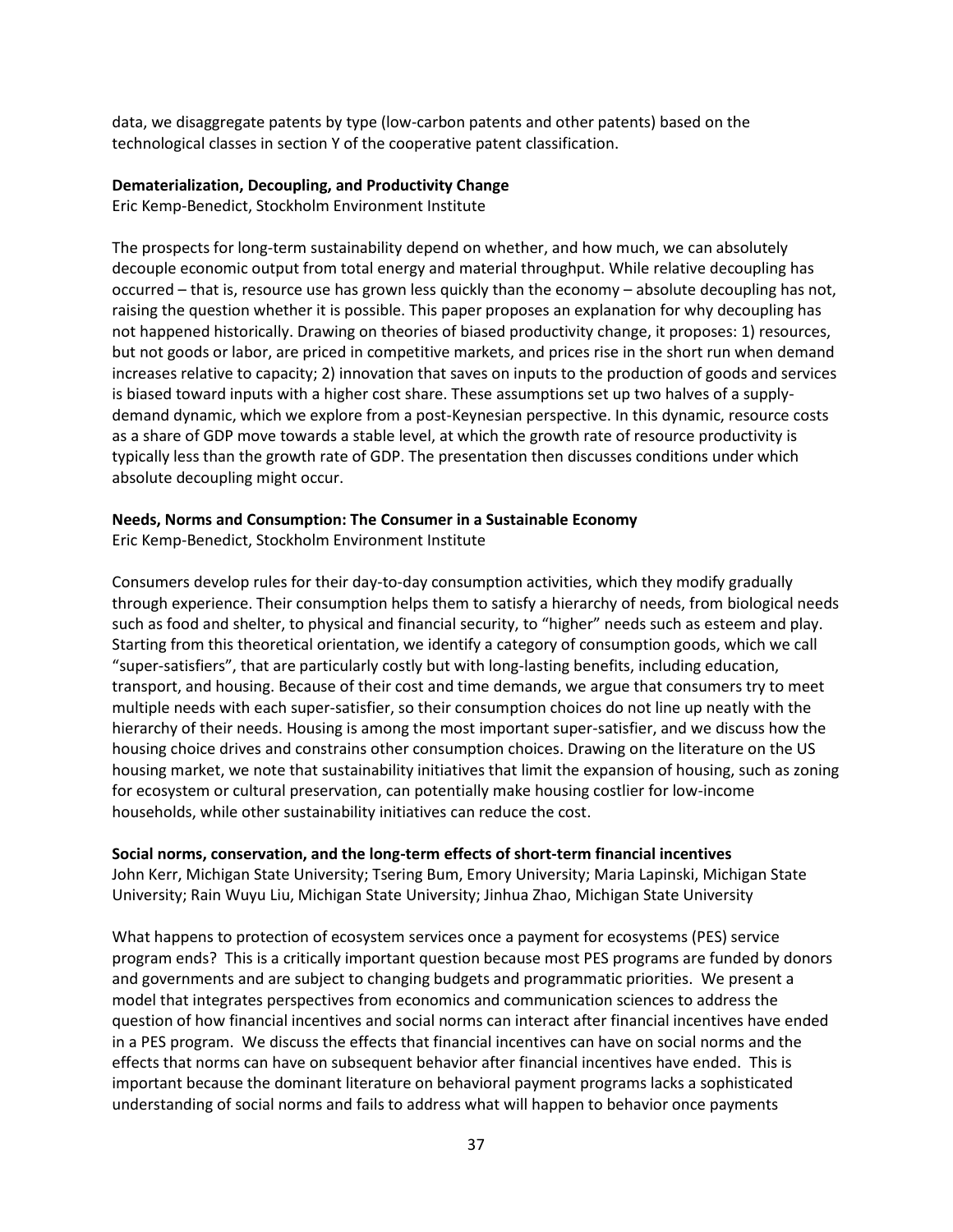end. That literature addresses the potential problem that payments can crowd out other sources of motivation for pro-social behavior, but it lacks the sophisticated understanding of social norms that has the potential to help explain and address this phenomenon. We present evidence on these issues from three social experiments and discuss the implications for PES programs.

#### **Integrated Systems Dynamic Model of the Macroeconomy: People, Nature, and Money**

Carey W. King, University of Texas at Austin; Harshit Jayaswal, University of Texas at Austin; Prathaj Haputhanthri, University of Texas at Austin

As we attempt to transition to a low-carbon energy supply, largely again based again on renewable energy flows, it is paramount to have internally consistent macro-scale models that track flows and interdependencies among money, debt, employment and biophysical quantities (e.g., natural resources and population). The World3 model of The Limits to Growth accounted for finite resources and population, but neglected money and debt. Most neoclassical economic models neglect money, debt and natural resource constraints. This presentation presents a macro-scale modeling framework that is consistent with both biophysical and economic principles. This improved framework can contribute to more robust policy-making ability under changing circumstances characterized by high debt, low interest rates, aging infrastructure and populations, and a low-carbon transition. Specifically, the modeling approach integrates macro-scale system dynamics models of money, debt, and employment (specifically the Goodwin and Minsky models of Steve Keen (Keen, 1995) with system dynamics models of biophysical quantities (specifically population and natural resources such as in the Human and Nature Dynamics Model ("HANDY" of Motesharrei et al., 2014). In other words, these models exist separately, but they have not been combined to fundamentally link the biophysical world to monetary frameworks.

#### **The spillover effect of natural protected areas on tourism revenues**

José A. Lara-Pulido, (Department of Business Studies - Universidad Iberoamericana) Guevara-Sanginés, Alejandro (Department of Economics - Universidad Iberoamericana)

In this paper we investigate the effect of proximity to natural protected areas on the number of persons visiting touristic destinations in Mexico. We find that being nearer than 30 kilometers from a natural protected area increases tourist occupation by 1%. In economic terms this effect is equivalent to 590 million USD anually. We estimate this effect by using OLS, specifying the natural log of occupated rooms as the dependent variable and a dummy that indicates if a destination is near to a natural protected area as an independent variable; also, we control other characteristics as independent variables. In terms of policy this finding is relevant, since expenditure on natural protected areas is commonly seen as non-profitable disbursement; yet, as we show, a portion of tourism revenues depend on the preservation of natural areas.

#### **Water as a Fictitious Commodity: A Critique of Market-Based Environmental Policies**

Hannah Lawson, Sarah Lawrence College

Drawing on Polanyian-Ecological framework, this paper argues that the commodification of water has led to ineffective market-based policy. This paper will first discuss the major economic tools and theories that are used in environmental economics in an attempt to improve policy, and how they all assume that water is a normal commodity. Second, it will explore how the assumption and treatment of water as a commodity has lead to market-based solutions. Understanding how water is priced in the market through the valuation of ecosystem services and contingent valuation is important for analyzing how the market system exploits the supply of water. Negative externalities on the environment are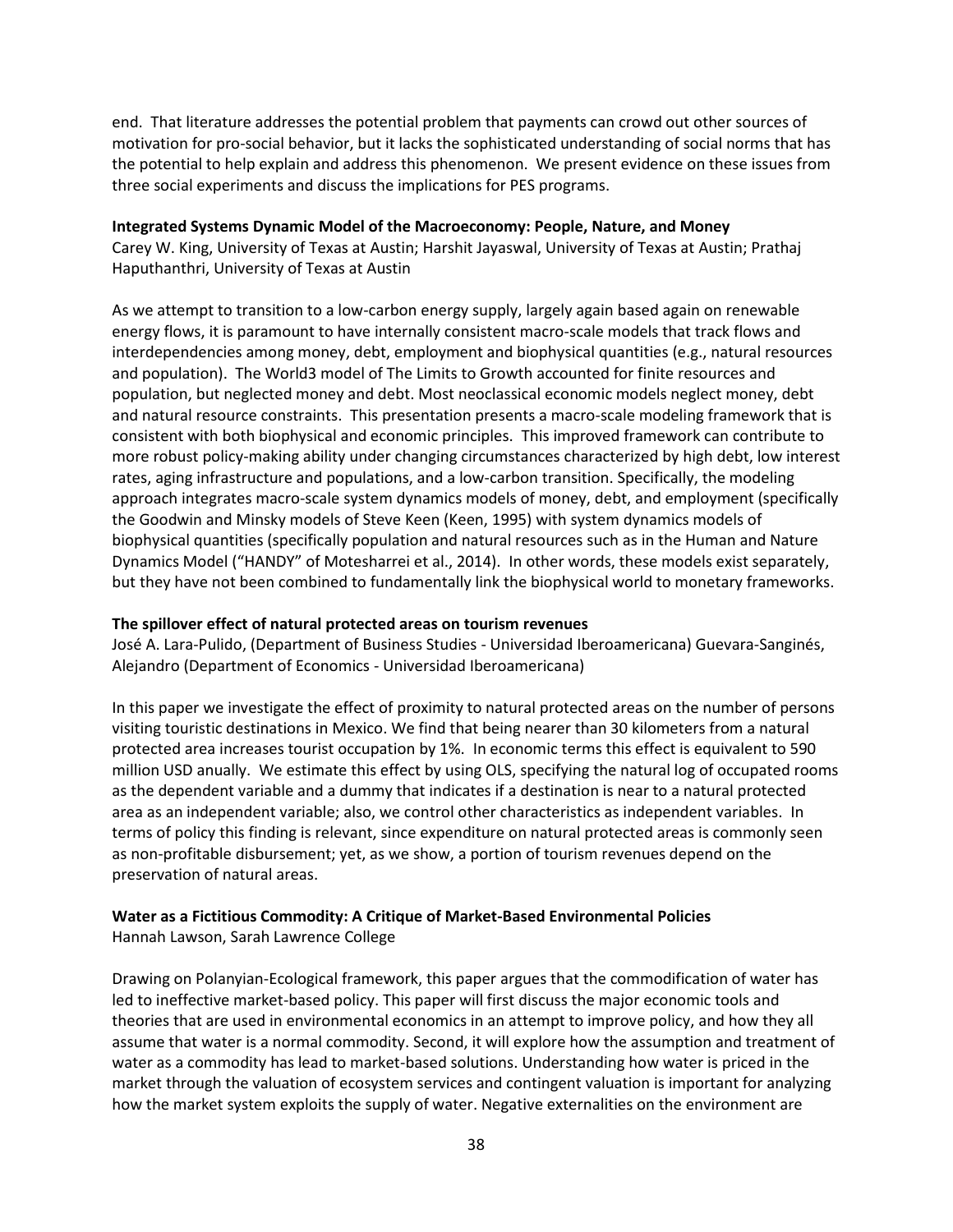rarely reflected in the value and price of water. Because of these issues, a variety of policies such as payments for ecological/ environmental services (PES) and a new market for water has been proposed. Analyzing these policies and their effectiveness, this paper argues that it is the intellectual framework that limits the imagination of different solutions, rather than the policies themselves that is the real problem. Finally, this paper will conclude by considering alternatives to market-based policies and the ongoing commodification of water.

#### **CEA Lettuce Production: Methods, Environmental Sustainability and Economic Viability**

Michael T. Mageau, Assistant Professor of Environment and Sustainability; Director, Environment and Sustainability Program; Director, Center For Sustainable Community Development

Controlled Environmental Agriculture (CEA) has the potential to generate large quantities of locally produced, healthy organic produce. These methods also hold the promise of reducing the environmental impacts of agricultural production and distribution while generating significant sustainable local economic development potential. We examine the environmental impacts (land, water, energy, soil, chemical and nutrient requirements) and economic viability (operational costs versus revenues) of several common CEA production methods using nearly five years of data from a 10,000 ft2 University of MN, Duluth CEA research facility in Silver Bay, MN and a relatively new 2,000 ft2 CEA business venture in Duluth, MN. We also compare the environmental impacts of these CEA lettuce production methods with more conventional field-based CA lettuce production. We conclude that these CEA production methods have far less environmental impacts than more conventional field-based production approaches and that these CEA approaches have tremendous local economic development potential.

#### **Amenity demand versus species conservation in Indian zoos**

David W. Martin and Cassidy A. Shell

We explore whether the amenity demand for zoos affects the diversity of the species in its collection. Given India's urbanization, the increased amenity demand could encourage Indian zoos to focus on attractive species. However, India's National Zoo Policy encourages zoos to prioritize local endangered species in their collection. A priori increasing amenity demand could encourage zoos to narrow or to diversify their collections. The between zoos collection diversity could increase as zoos match their localities or if visitors expect species from all ecosystems in their one zoo visit the between zoo collection diversity might narrow. The within zoo collection might be broad to educate visitors about local ecological balance or the demand for viewing attractive local species might narrow the within zoo collection diversity. We empirically explore the role of amenity demand on the between-zoo and within-zoo diversity of zoos' collections. We use the Central Zoo Authority of India's database for 2011 to calculate the alpha (within zoo) diversity and the beta (between zoo) diversity for the 30 listed zoos. For independent variables we use the cities' population and wealth (vehicles per household) from the 2011 census. We use SUR estimation because each zoo's alpha and beta diversities are related.

**Towards Just and Pluralistic Ecosystem Service Valuation Methods: Challenges and Opportunities** Georgia Mavrommati, Assistant Professor, University of Massachusetts Boston; Bonnie Keeler, University of Minnesota; Shannon Rogers, Assistant Professor, Plymouth State University; Richard B. Howarth, Professor, Dartmouth College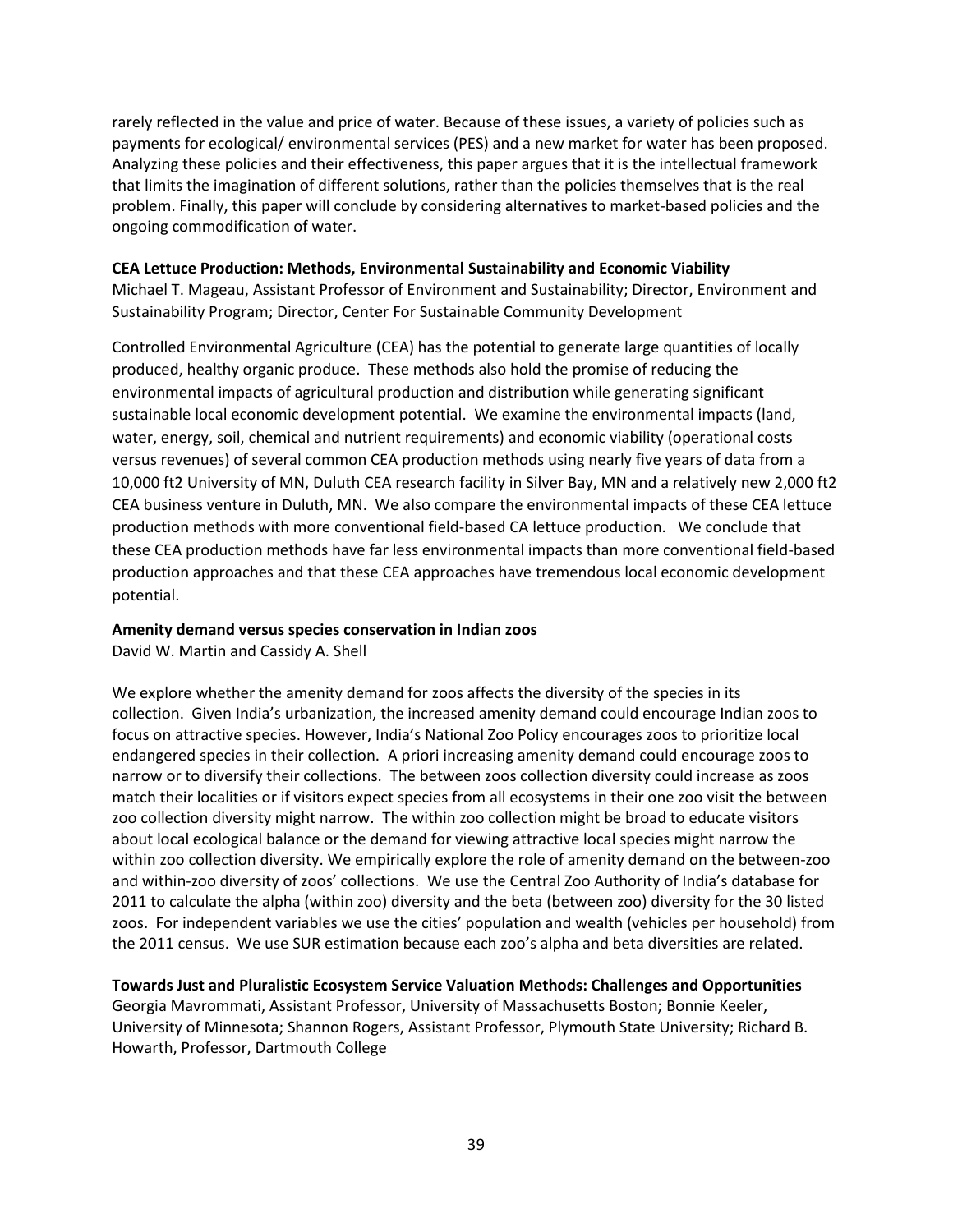Even though the increased recognition of the multidimensional properties of ecosystem services and the development of advanced methods to incorporate ecosystem services into decision making in recent years, there remain challenges related to valuation. Conventional economic approaches have been criticized, amongst others, for their inability to capture the collective nature of ecosystem services, for their emphasis on monetary metrics, and the difficulty of addressing spatio-temporal considerations. Responding to these challenges, scientists have introduced alternative methods to assess ecosystem service values (e.g. multi-criteria assessment, discourse based methods). The main objectives of this session are to discuss in depth: (i) the challenges of the conventional valuation methods; (ii) the opportunities of the alternative valuation methods to assess ecosystems service values and; (iii) the remaining methodological and practical challenges that need to be further investigated. We will utilize our experience from four deliberative multicriteria evaluation workshops with eleven panels of residents of the upper Merrimack River watershed in New Hampshire to lead the discussion on this topic.

#### **Induced innovation in the waste management sector**

Sahar Milani, St. Lawrence University

Each year, households and businesses generate approximately 1.3 billion tons of municipal solid waste (MSW) throughout the world. Despite the existence of recycling programs, most of the world's waste is still transferred to landfills. However, this waste can serve as a source of energy via incineration or landfill gas capture. In this paper, I study the determinants of three categories of waste management innovation: landfill, incineration, and recycling. I utilize patent applications from the OECD Regional Patent database from 1979-2010 to empirically investigate the impact of energy prices on waste management innovation across 41 countries. The results suggest that higher coal prices may encourage the development of landfill gas technologies as a substitutable energy source. On the other hand, I find that energy may serve as an important input for waste disposal as higher fuel prices have a positive impact on recycling and incineration patent applications. Both internal and external knowledge stocks prove to be important determinants of all three types of waste management technologies.

#### **Financial Deregulation, Speculation, and Food Security: Case Studies from Brazil, Indonesia, and Thailand**

Sean Morris - M.S. Candidate - Department of Community Development and Applied Economics - University of Vermont; Joshua Farley - Professor - Department of Community Development and Applied Economics - University of Vermont

Climate change and natural resource constraints pose a significant threat to the world agricultural productivity. Concern about the effects of these issues on commodity agricultural products (wheat, soy, cocoa, rice, oats, corn) is especially merited in countries of the global south, where food expenditures represent a larger portion of expenditures and demand is less inelastic. While the issue of commodity food price volatility has traditionally been analyzed through equilibrium-based models, this presentation will discuss the role played by the increasingly consolidated international financial system in contributing to these market distortions. This presentation offers three case studies from 1990's-era exchange rate crises in Brazil, Indonesia, and Thailand to examine the relationship between international capital flows, currency speculation, and food insecurity. Primary sources include exchange rate data from the International Comparison Project (ICP) of the World Bank and data on international food security from the Food and Agricultural Organization of the United Nations. Implications for domestic and international agricultural and monetary policies are discussed.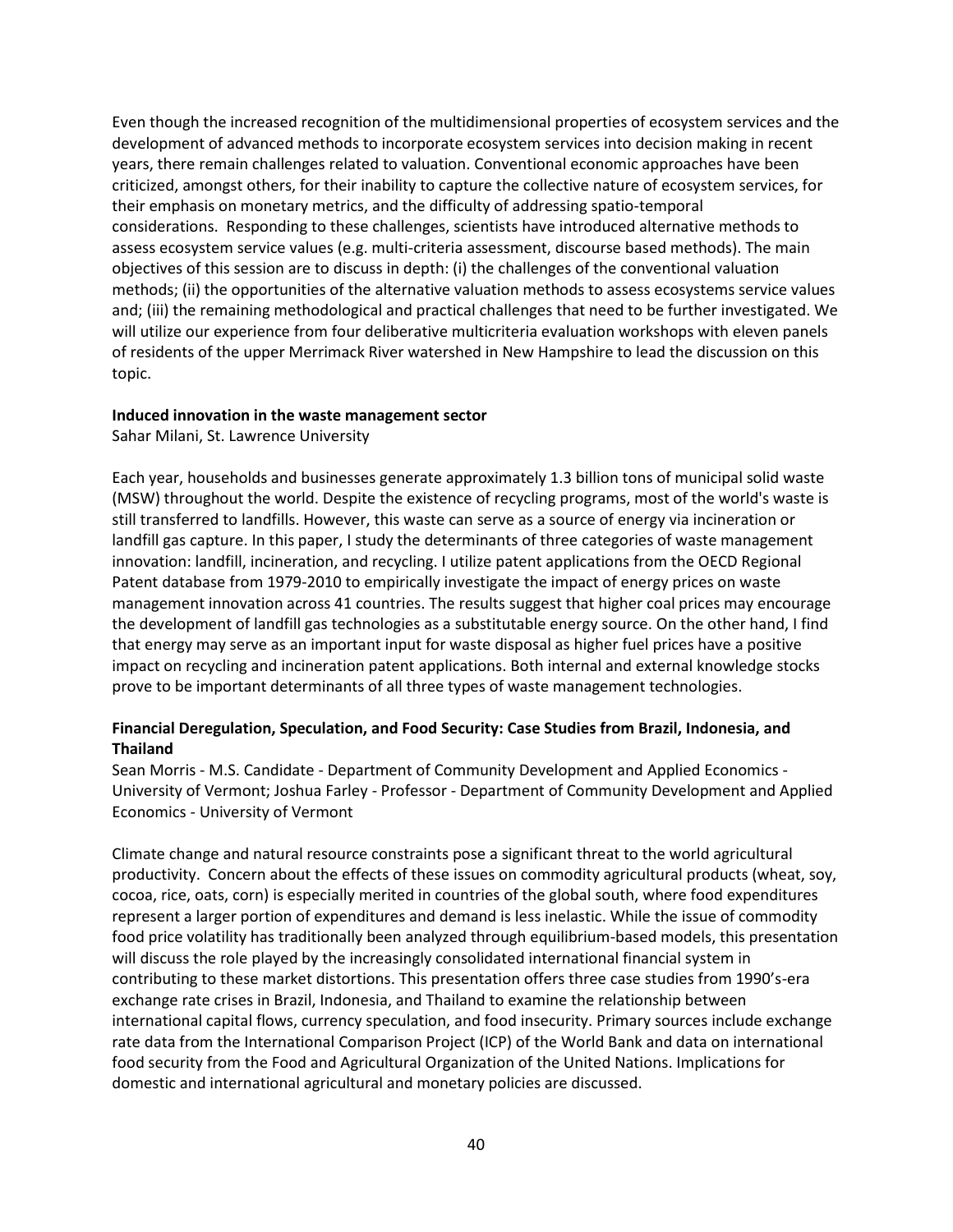#### **Case Study: Volta, Senegal & IncoMaputo River Basin Organizations in Africa**

Ms. Lucia Motaung, Ministry of Environment, South Africa

Africa is a land of transboundary waters, with international river basins covering fully 62 percent of the continent's land mass. Africa is also a continent with a long history of transboundary water management and a voluminous body of transboundary water law, which at least partially regulates the use of many of its basins (Lautze and Giordano, in submission, 2005). The findings indicate that a range of factors have driven transboundary water law in Africa in the post-colonial period. Internally, these factors include joint management, water development, and water sharing and division. Externally, they have included a range of factors emanating largely outside the African continent including geopolitics, the concept of hydraulic mission, cultural ties, international environment agendas, and global concern with water conflicts. The results show an evolutionary change in the way these external factors have influenced African transboundary water law. More importantly, analysis of the way internal and external drivers interact suggests that both must be considered by basin states and the outside actors if either is to achieve their objectives (Lautze and Giordano & Borghese, 2005).

#### **A new index for prioritization in landscape ecological restoration**

Tanh T. N. Nguyen, Arthur Temple College of Forestry and Agriculture, Stephen F. Austin State University 2. Daniel G. Scognamillo, Arthur Temple College of Forestry and Agriculture, Stephen F. Austin State University 3. Christopher E. Comer, Arthur Temple College of Forestry and Agriculture, Stephen F. Austin State University 4. Caitlin M. Glymph, Arthur Temple College of Forestry and Agriculture, Stephen F. Austin State University 5. Dave A. Holdermann, Texas Parks and Wildlife Department

Decisions for ecological restoration need both economic and ecological information. We developed an integrated landscape index (ILI) combining economic and ecological attributes in a geospatial framework. We demonstrated the application of ILI using the case study of black bear restoration (BBR) in East Texas where economic-ecological issues are considered for decision-making. This study used data mining to obtain and process census, parcel, and habitat suitability data (food availability, tree den availability, cover, distance to road, and human impact). We used R programming language to develop a model to create ILI with interactive ecological and economic indications. The outcome ILI incorporated habitat suitability, conservation cost references, and human impacts. The ILI spatially indicated suitable habitats for black bear colonization, current and future (short-term, long-term, and uncertain) human impacts, and potential restoration expenses. Integration of these components allows for more informed and realistic decision-making for black bear conservation. With a portable structure, the ILI allows the add-in of new components as well as modification of individual components so that the overall decision structure can evolve to meet changing decision-making priorities.

#### **Addressing Farm Program Drivers of Tropical Forest Destruction and Fertilizer Pollution** Clay Ogg

To better support crop prices and protect the environment, Europe and the U.S. worked for decades to create farm policies and agricultural trade policies that avoid encouraging land use and chemical use. Economic research played an important role in this trade reform/environmental cooperation. Since the biofuel boom, tropical countries that experience the most rapid forest and savanna loss now support agriculture, often on a scale with Europe and the U.S. Their Farm subsidies greatly increase deforestation and increase pollution from fertilizer. Preventing forest loss could increase farm income by several billion dollars in the U.S., alone. It is useful to identify where farm subsidies are the most damaging as well as potential remedies to the forest destruction and fertilizer pollution caused by farm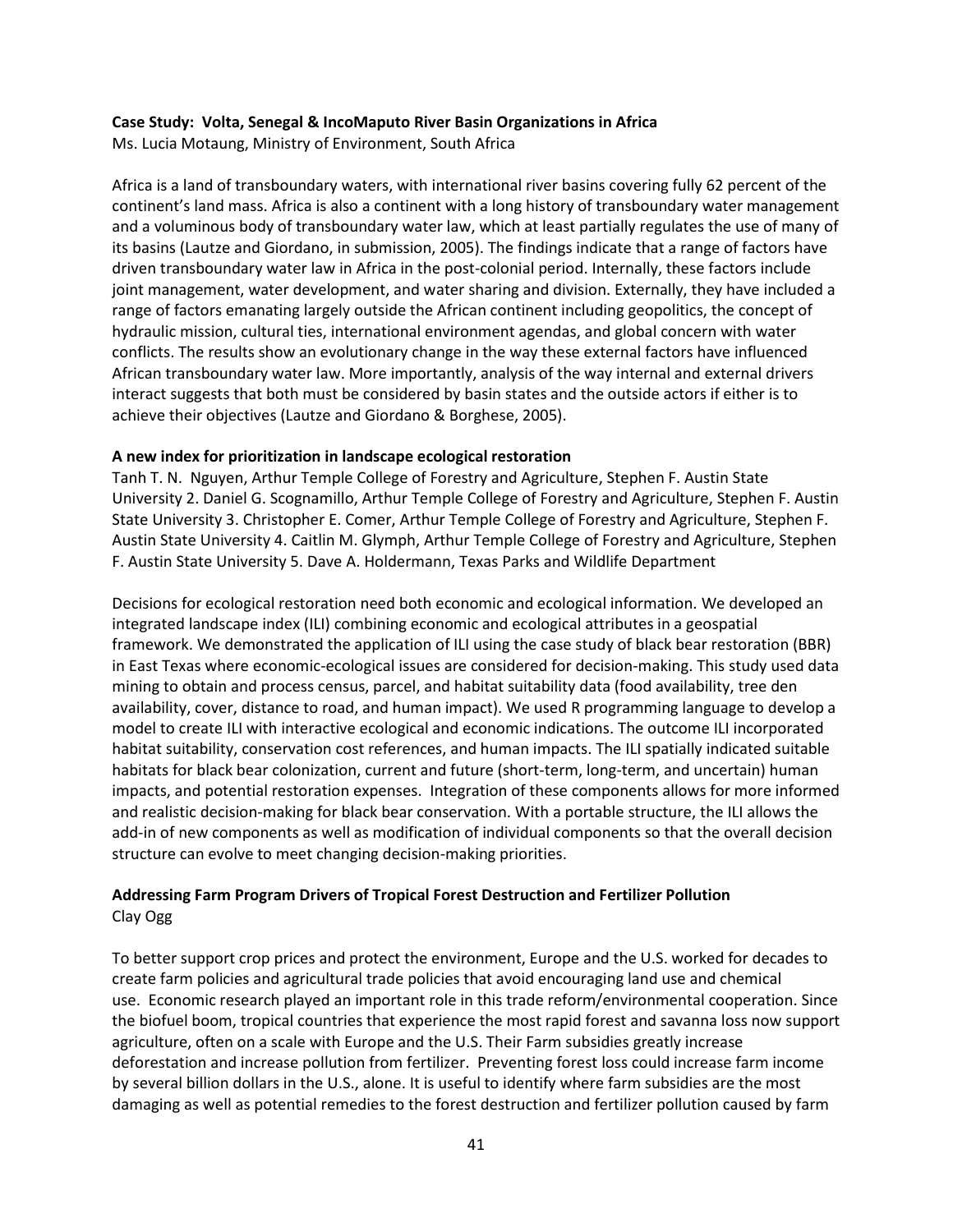subsidies in tropical countries. Remedies may include changing payment schemes for farmers so that payments do not encourage farm input use. This "decoupling" of payments increases economic efficiency of the trade system as well as benefiting farmers and the environment. Conservation compliance programs, such as those used in Brazil and in the U.S., benefit the world's farmers and provide even larger environmental leverage. Potential gains from these trade reforms are large as farm program drivers of deforestation dwarf past incentive programs for saving forests.

#### **Management options for balancing coral reef ecosystem service supply and demand**

Kirsten L.L. Oleson (UH Manoa); Mary Donovan (UH Manoa); Joey Lecky (UH Manoa, NOAA); Alan Friedlander (UH Manoa, National Geographic); Susan Yee (US EPA)

To operationalize ecosystem goods and services and make the concept relevant for decision-making, the process that leads from ecosystem structure and functioning to human wellbeing needs to be unpacked. Delineating ecosystem service capacity, pressures affecting capacity, demand for services, and actual flow could improve evaluation of sustainability and help guide management. Coral reefs are a model system to demonstrate the use of this conceptual process framework. We map the theoretical ecological capacity of coral reefs across the Main Hawaiian Islands for producing goods and services (coral reef health, fisheries, cultural resources, and recreation), using advanced statistical models and ecological production functions from the literature. We qualitatively analyze the link to land-based pollution and to fishing. To understand the relationship between capacity and actual flow, we overlay maps of actual human use with predicted capacity. We find some areas with low potential capacity have high demand, and vice versa. To assess the expected negative relationship between pressures and capacity, and highlight anomalies where both pressure and capacity are high or both are low, we overlay maps of land-based source pollution with ecosystem service capacity. These results highlight certain areas that may be less sustainable than others, and suggest spatially-specific management

**Upstream solutions to coral reef conservation: The payoffs of smart and cooperative decision-making** Kirsten L.L. Oleson (U Hawaii); Kim Falinski (U Hawaii); Joey Lecky (U Hawaii); Clara Rowe (Yale U); Carrie V. Kappel (NCEAS); Kimberly A. Selkoe (NCEAS); Crow White (Cal Poly)

Land-based source pollutants threaten coral reef ecosystems. To achieve the greatest conservation outcome at the lowest cost, managers could benefit from tools that evaluate the benefits (in terms of LBSP reduction) and costs of implementing alternative land management strategies. Here we use a spatially explicit predictive model that quantifies change in sediment reaching the coast for evaluating the costs and benefits of alternative threat-abatement scenarios. We examine trade-offs among possible agricultural road repair management actions across the landscape in West Maui, Hawaii, USA. We investigated changes in sediment delivery to coasts and costs incurred from management decisionmaking that is (1) cooperative or independent among landowners, and focused on (2) minimizing costs, reducing sediment, or both. The results illuminate which management scenarios most effectively minimize sediment while also minimizing the cost of mitigation efforts. We find targeting specific "hotspots" within all individual parcels is more cost-effective than targeting all road segments. The best outcomes are achieved when landowners cooperate and target cost-effective road repairs, however, a cooperative strategy can be counter-productive in some instances when cost-effectiveness is ignored. Simple models, such as the one developed here, have the potential to help managers make better choices

**Pricing Water under the Public Trust Doctrine: Designing a Process for Policy Makers in Hawaii** Regina Ostergaard-Klem, Associate Professor of Environmental Science; Hawaii Pacific University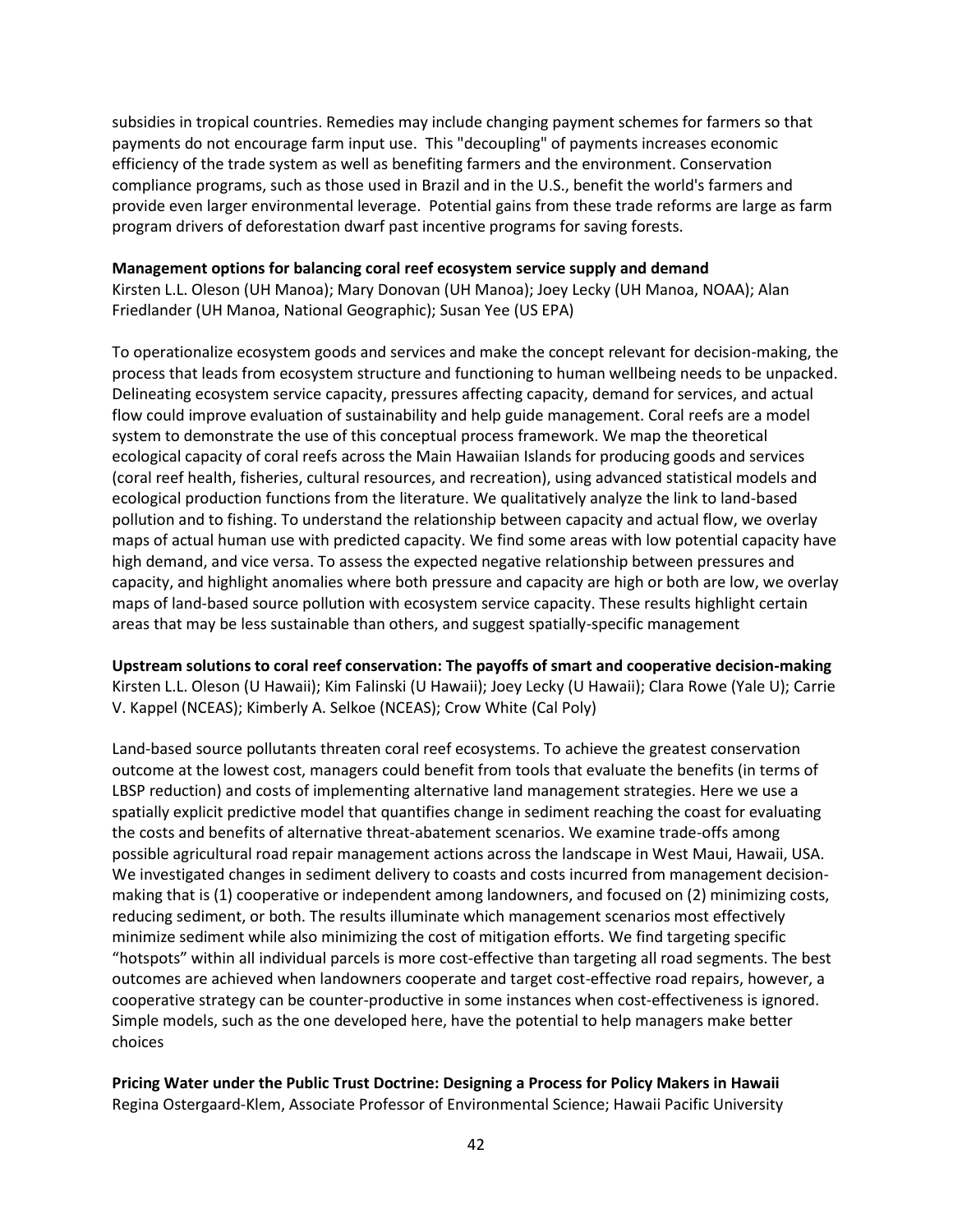Under Article XI, Section 1 of the Hawaii Constitution, water is recognized as a public good under the Public Trust Doctrine. Furthermore, under the 1987 Water Code, the state must protect and conserve water resources for the benefit of its people. Although access to water is a constitutional right, Hawaii does not have a private market for water, and the allocation of water resources can be convoluted. This year marked the end of 150 years of Hawaii's sugar industry, prompting both a reevaluation of water leases and redesign of the allocation and pricing of state water. At the request of state policy makers, this study collates and evaluates relevant research on ecosystems services and economic valuation and provides recommendations for a structured, facilitated decision-making process. The study investigates the questions: "what price should the state of Hawaii charge state lessees for surface water under the Public Trust Doctrine and current water code?" and furthermore, "what process best reflects the responsibility of policy makers to the public trust?" The end goal is to offset the cost of watershed management, respect Native Hawaiian rights, and allow for the most efficient use of water for current lessees and future generations.

#### **Community-Managed Forests and Household Welfare: Empirical Evidence from Nepal**

Jayash Paudel, PhD Candidate in the Department of Resource Economics at the University of Massachusetts Amherst

This paper evaluates the role of use of community-managed forests as a means of improving economic well-being of rural Nepalese households. It utilizes a nationwide survey consisting of detailed questionnaires related to household welfare and employs instrumental variable (IV) approach to investigate the linkage between community-managed forests and food consumption. Results show that households that use community-managed forests for firewood spend significantly more on food consumption than those dependent on government-managed forests. The study further finds that community-managed forest users appear to be more participatory and are more likely to find their food consumption adequate. Together, these results provide compelling evidence that community-managed forests can be an effective means of addressing food insecurity among rural households typically thought as possessing lower levels of social capital.

#### **A Distributional Analysis of a Carbon Tax in the United States**

Mark Paul, Cook Center for Social Equity, Duke University; Anders Fremstad, Department of Economics, Colorado State University

Although the vast majority of economists support a carbon tax as an efficient mechanism to reduce greenhouse gas emissions, the policy does not enjoy widespread public support. One reason for this is that economists have failed to adequately address the policy's effect on household budgets. This paper models the distributional impacts of a price on carbon on households in the United States. We combine carbon emissions data from the Energy Information Agency and the Input-Output tables from the Bureau of Economic Analysis to calculate the carbon intensity of each industry and commodity. We then analyze data from the Consumer Expenditure Survey to calculate how households would be affected by placing a price on carbon. In addition, we explore the distribution impacts of a carbon tax by race/ethnicity, age, and region. While the cost of placing a price on carbon falls disproportionately on low-income households, we show that the policy can be made progressive by rebating all or part of the revenue to households as lump-sum transfer. We also model other revenue recycling schemes such as cuts in labor or capital taxes and discuss the implicit trade off between equity and efficiency.

#### **A Sketch of Statistical Economics on Energetics**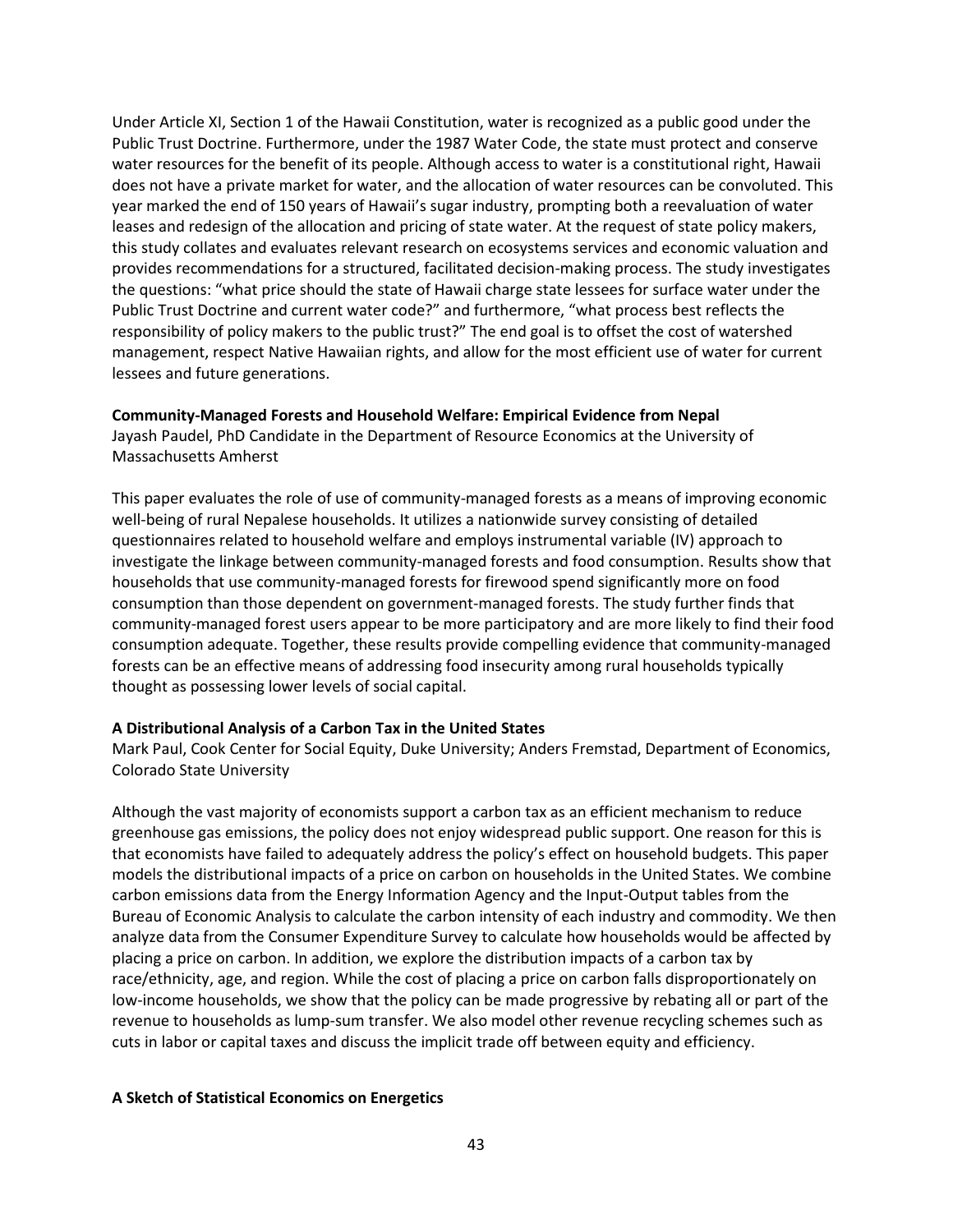Ram C. Poudel (1, 2) and Jon G. McGowan (1) (1Department of Mechanical and Industrial Engineering, University of Massachusetts, Amherst, USA; 2Department of Mechanical Engineering, Central Campus Pulchowk, Institute of Engineering, Tribhuvan University, Nepal

In the tradition of Frederick Soddy, scholars are making efforts to extend energetics concept into economic theory. We undertake to do that in a quantitative way utilizing the Social Field Theory. We equate capabilities of an individual with social potential energy. An economy facilitates the transformation of capabilities into capital to characterize economic development. Physicists Lee Smolin suggested Statistical Economics can provide a pathway between microscopic and macroscopic properties of an economy. We start with the Hamiltonian of an individual and develop a physics-like "micro-equation of an individual". A first-order statistical model of economy aggregates the microequations in the style of non-equilibrium thermodynamics, taking multi-body dynamics into account. The resulting stochastic model for an ensemble of economic agents bases on Hamiltonian of a society, a function of social energy, which can be viewed as a proxy of total wealth in an economy. We will demonstrate a basic statistical model of the economy with pedagogical examples taken from the Survey of Consumer Finances. This model aims to provide insight into the origins and dynamics of wealth in society taking social energetics into account.

#### **Ecosystem Services and Ecological Drought in the Upper Missouri Headwaters, MT**

Nejem Raheem, Emerson College Department of Marketing Communication; Steve Colt, Alaska Pacific Univ

Ecological drought is a drought which changes the quantity of ecologically available water to the extent that it drives changes in ecosystem structure and function. As climate models predict greater frequency of severe, multidecadal drought, land managers need to adopt an ecosystem services approach to drought planning. A SNAPP working group comprised of researchers from universities, federal agencies, and NGOs is working to provide a template for land managers in the upper Missouri Headwaters in Southwestern Montana to catalog salient ecosystem services that might be affected by ecological drought, and adapt their planning accordingly.

#### **Trends in international trade and development finance and their environmental implications** Rohini Kamal, University of Massachusetts-Amherst and Boston University; Alfredo Rosete, Mount Holyoke College; Rebecca Ray, University of Massachusetts-Amherst and Boston University; Brandon Taylor, University of Massachusetts-Amherst and Boston University

The last decade has brought major shifts in international trade and development finance. China has skyrocketed as a major market and source of finance for developing countries. Development banks have adopted, and reformed, their environmental and social safeguards. Nations have begun to use local content rules to spur green energy development, only to be challenged at the WTO. This panel will explore these trends and their significant impacts on the prospects for sustainable development around the world. **Moderator:** Rebecca Ray, University of Massachusetts – Amherst and Boston University **Panelists:** (1) Rohini Kamal, UMass Amherst and Boston University: Chinese development finance and its impact recipient countries' green energy prospects; Discussant: Alfredo Rosete (2) Alfredo Rosete, Mt. Holyoke College: Can environmental and social safeguards help development banks mitigate risk?; Discussant: Rohini Kamal (3) Rebecca Ray, UMass Amherst and Boston University: Chinese demand for commodities and its environmental impact in Latin America; Discussant: Brandon Taylor (4) Brandon Taylor, UMass Amherst and Boston University: Climate, Jobs, and Health Benefits of Local Content Contingent Renewable Energy Programs; Discussant: Rebecca Ray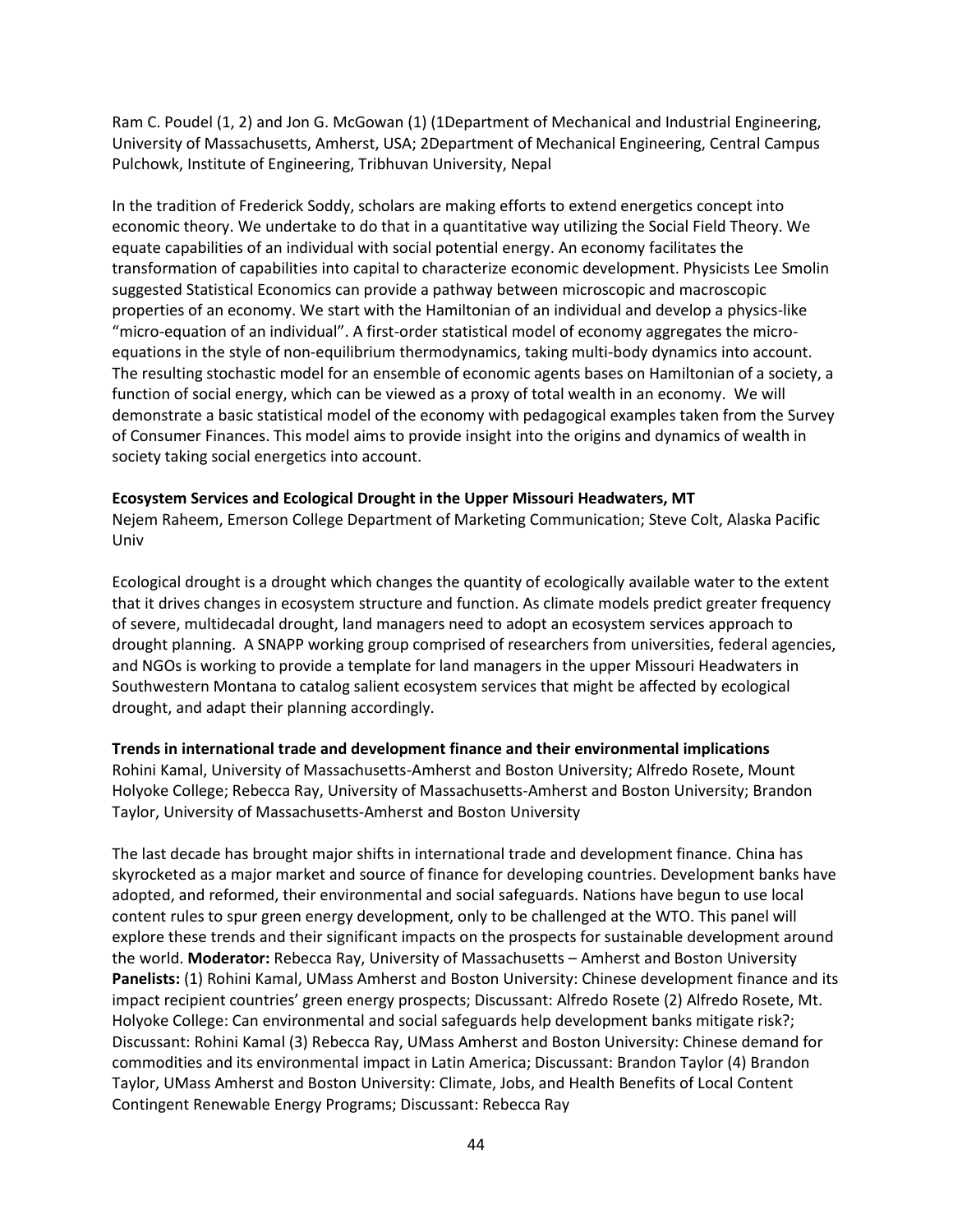#### **Characterizing Ecosystem Services of Coastal Dunes to Support Environmental Management Partnerships**

Robert B. Richardson, Department of Community Sustainability, Michigan State University

Coastal sand dunes are of critical ecological importance, but little is known about the socioeconomic values of these dynamic ecosystems. The shorelines of the Great Lakes in Michigan are characterized by more than 275,000 acres of sand dune formations, which represent the largest area of freshwater coastal dunes in the world. These ecosystems contain a diversity of wildlife, vegetation, habitats, zones, topographical relief, and climatic conditions—environmental features that are unique to Michigan. Approximately 40 percent of the State's coastal dunes are in public land management by federal, state, and local units of government. Coastal area management often involves confronting tradeoffs between conservation and development. Construction of roads and homes contributes to wind erosion, fragmentation of habitats, and biodiversity loss. These fragile ecosystems are threatened further by invasive species, and erosion from recreation uses. The objectives of this project are to characterize the social and economic values of coastal dunes in Michigan using mobile technology, and to catalyze a network of stakeholders to advocate for conservation of coastal dunes and to promote awareness of their ecological importance. The project involves an innovative partnership between researchers and conservation practitioners to advance understanding and sustainability of coastal dunes.

#### **An economic and ecological approach for ecosystem services production and income generation in the Amazon**

Alexandre A. F. Rivas, Federal University of Amazonas

With 81.4% of its area still preserved, the Amazon biome has seen in the past few years an increasing pressure for deforestation. Command and control policies have been the main approach to tackle the problem but their results are proving to be ineffective. The heart of the problem remains untouched: the incentive to deforest. In the Brazilian Amazon, there are about seventy-six million hectares of deforested/altered land. Implementation of policies and/or practical attitudes grounded on economic incentives may contribute to significantly address the problem. Thus, the objective of this paper is to present an alternative approach to stimulate ecosystem services and forest recovery based on the idea that degraded areas can both be recovered and generate income to families taking care of these new forests.

#### **A new ecological economics model for Amazonas**

Thomaz A. Q. Nogueira, Amazonas State Government, Brazil; Ronney C. C. Peixoto, Amazonas State Government, Brazil; Alexandre A. F. Rivas, Federal University of Amazonas and Washington and Lee University

Amazonas is comprised of 1.5 million km2 (2 ½ times the size of Texas) and still has 98% of its original forest cover, has greatly increased the state's GDP through economic incentives for clean manufacturing in the state capital of Manaus. Although the economic transformation of Manaus has been remarkable, the same progress has not been seen in smaller cities and rural areas, as the economic activity in the Industrial pole of Manaus has not filtered outward to other locations. The State of Amazonas has developed a new plan for sustainable economic development that will improve the quality of life in more remote areas, while continuing the growth of clean manufacturing in Manaus. The plan is based on three pillars, sustainable economic growth, social justice and environmental protection. This paper outlines the conceptual plan for sustainable economic development in Amazonas, discusses the most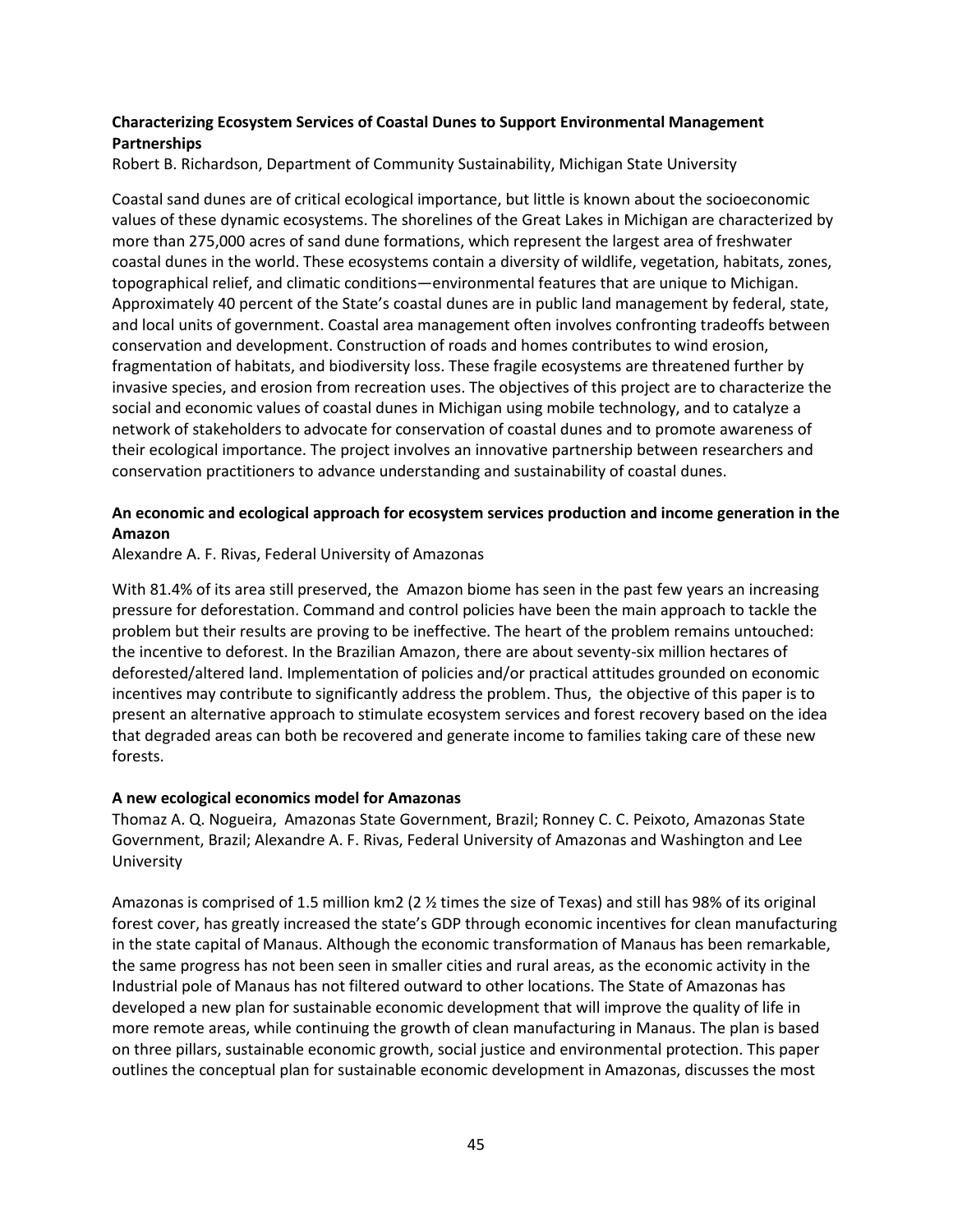promising activities that have been identified, and looks at some of the preliminary implementation plans to take the state on the desired trajectory of green and just sustainable development.

#### **Improving Our Pedagogy, Expanding Our Reach: Infusing Ecological Economics Across Disciplines and Grade Levels**

Susan Santone, Executive Director, Creative Change Educational Solutions, Adjunct Instructor, Eastern Michigan University College of Education

The future depends on a shift to ecological economics (EE), but this won't happen unless schools prepare citizens who understand it and advocate for change. The right curriculum can make all the difference, but EE is marginalized in the economics field and invisible in other disciplines. This problem permeates both K-12 and higher education. But it doesn't have to be this way. Educators would love EE if they only discovered it because the field provides everything they want: interdisciplinary content, meaningful inquiry, and community applications. With exposure and resources, educators could easily reframe conventional economics course and/or integrate EE concepts into science and social science courses. EE is an opportunity waiting to happen. This session will introduce teaching strategies and lessons to integrate ecological economics into science and social sciences courses from kindergarten through college. Participants will take part in hands-on activities on life cycle analysis, entropy, indicators, and ecosystem services. The activities demonstrate age-appropriate ways to challenge neoliberal/'conventional' economic assumptions and how to scaffold this learning across grades. The session is a call to action. Together, we will define why we need to expose and reframe problematic curriculum. We will then identify interest in/opportunities for collaborating.

#### **Combining Economics and Ecology for Migratory Species Conservation**

Darius Semmens, USGS Geosciences & Environmental Change Science Center, Denver, CO; Ken Bagstad, USGS Geosciences & Environmental Change Science Center, Denver, CO; John Loomis, Colorado State University, Dept of Agricultural and Resource Economics, Fort Collins, CO; Josh Goldstein, The Nature Conservancy, Office of the Chief Scientist, Fort Collins, CO; Jay Diffendorfer, USGS Geosciences & Environmental Change Science Center, Denver, CO; Ruscena Wiederholt, The Everglades Foundation, Palmetto Bay, FL; Laura López-Hoffman, University of Arizona, School of Natural Resources and Environment, Tucson, AZ

Migratory species deliver goods and services to people throughout their annual cycles of movement. Source areas for these services are the habitats upon which migratory species depend for survival and reproduction. The concept of spatial subsidies provides a means of quantitatively linking source and delivery areas through the integration of ecological and economic information. We present three case studies through which we have quantified the net flow of ecosystem services provided by migratory species between source and delivery areas in North America. The three species were selected to provide a range of different services with both market and non-market values. They include Mexican free-tailed bats (Tadarida brasiliensis mexicana; regulating and cultural services), monarch butterflies (Danaus plexippus; cultural services), and northern pintail ducks (Anas acuta; provisioning and cultural services). We discuss lessons learned from these case studies, as well as how spatial subsidy information can inform the establishment of equitable harvest agreements and payments for ecosystem services (PES) programs for trans-border management and conservation of migratory species.

#### **Economic Valuation of Marine Ecosystem Services: The Easter Medditerenean case**

Dr. Shiri Zemah Shamir, School of sustainability, IDC Herzliya and NRERC, University of Haifa; Prof. Mordechai Shechter, NRERC, University of Haifa; Mr. Yoav Peled, NRERC, University of Haifa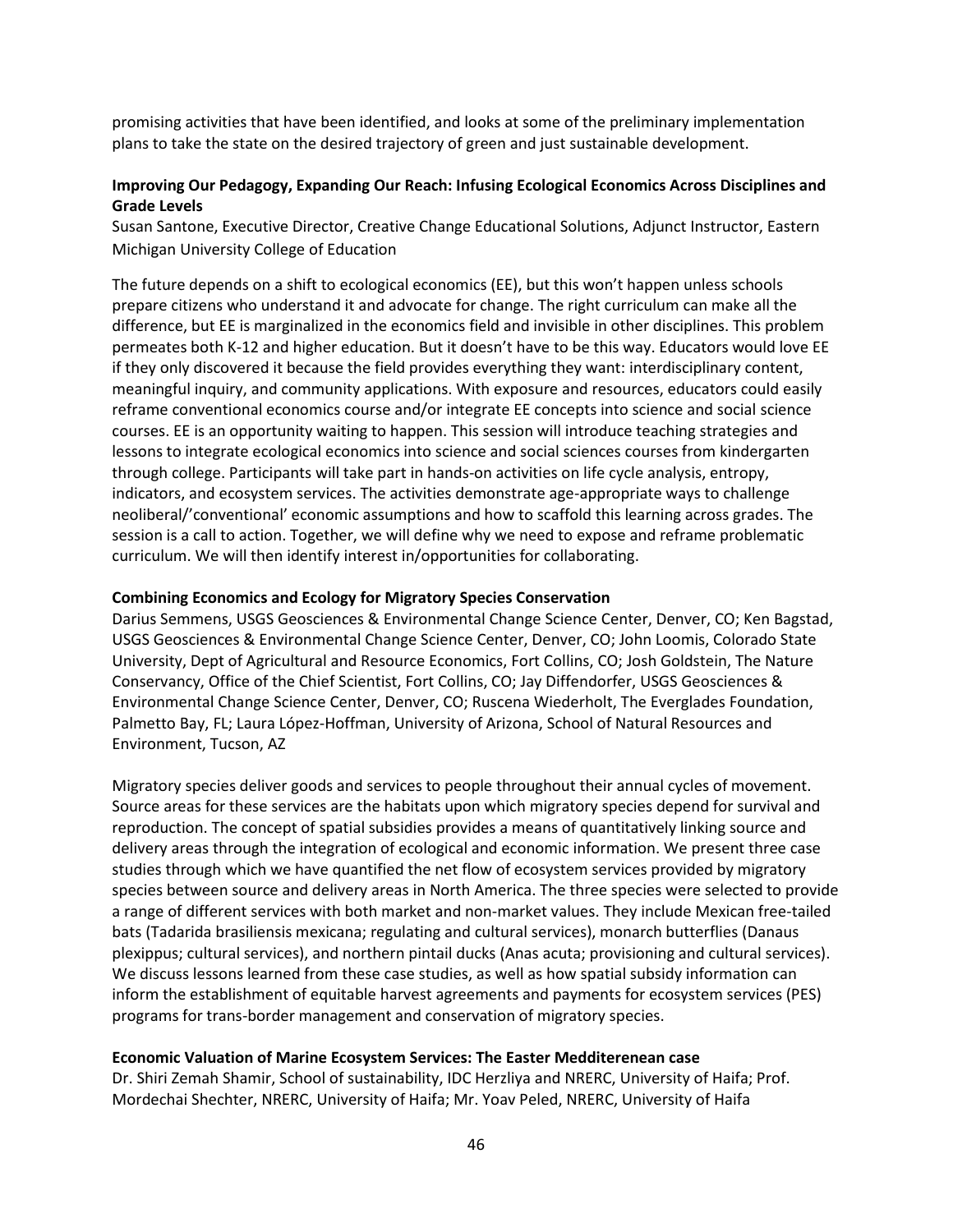While many current and potential uses of the Eastern Mediterranean have clearly defined economic value and apparent benefits to various stakeholders (e.g. energy and raw materials extraction), the marine ecosystem's benefits are severely underexplored and are not manifested in economic terms. Coupled with increasingly changing environmental conditions (e.g. climate change, biological invasion), the need for performing both monetary valuations cum spatial analyses of the benefits derived from this ecosystem, is clearly evident. The initial phase of the study performed an evaluation of marine and coastal ecosystem services in order to quantify and map their contributions to society. By employing various economic valuation methods, the benefits of the assessed ecosystem services were monetized. In addition, the study performed spatial analyses of marine ecosystem services in order to map the spatial distribution of benefits, identify critical areas of ecosystem services' supply, and provide predicative supply trends given expected marine resource management scenarios. Our main tool for applying the spatial analysis was the ARtifical Intelligence for Ecosystem Services (ARIES) model. The analyses carried out during the initial phase provided foundational estimation of the wider array of ecosystem services of the East (especially Israeli) Mediterranean area, including deep-water ES.

**Practicing Food Justice: A Comparative Evaluation of Recent Developments in Chicago & Philadelphia** John A. Sorrentino Department of Economics, Temple University and Peter Kamps Chicago Department of Family & Support Services

Food justice is defined as "Access to culturally acceptable, nutritionally adequate food through local, non-emergency sources for all people at all times." (Cadieux & Slocum, 2015) Besides the federal programs to alleviate food insecurity, there are several public and private institutions in Chicago and Philadelphia that are committed to promoting food justice. The work for this presentation will involve investigating and reporting the demographic characteristics of the relevant populations and estimating the effectiveness of the actual Chicago and Philadelphia food-related programs in terms of biophysical and socioeconomic indicators. Among the former are the spatial locations of healthy food sites, measures of accessibility to these sites, measures of reduced food-insecurity, and health effects of changes in the diets of the affected populations. Among the latter are measures of whether the foodrelated activities increase community engagement, increase local human capital, and multiplier effects of keeping food production local within the parameters of the respective growing seasons. An overall valuation incorporating both sets of indicators will be attempted for each city. A comparison will judge the relative merits of the programs in the two cities. This information can inform policy, as food programs compete with other programs for limited public and private funds.

#### **Sustainable intensification of agriculture: the location of land contraction and expansion matters** Nathaniel P. Springer, University of Minnesota

Increasing agricultural crop yields through improved technologies and management has – and continues to be – a central strategy for increasing global food production while simultaneously sparing land use. Critics have argued that such intensification may instead stimulate the expansion of agriculture, for if farmers can produce crops more productively, they have a greater incentive to expand operations onto nearby lands. Recent work has shown that these two drivers are not mutually exclusive: productivity growth can stimulate local land expansion while at the same time sparing land use globally. Yet this dynamic may be particularly troubling if land contraction happens in degraded or marginal agricultural areas while expansions happen on highly productive forestlands. This study presents a global input-output approach – the World Trade Model with Rectangular Choice-of-Technology – that captures both the global technological and economic forces and the local spatially explicit impacts. Scenario results confirm this troubling outcome: reducing the agricultural yield gap in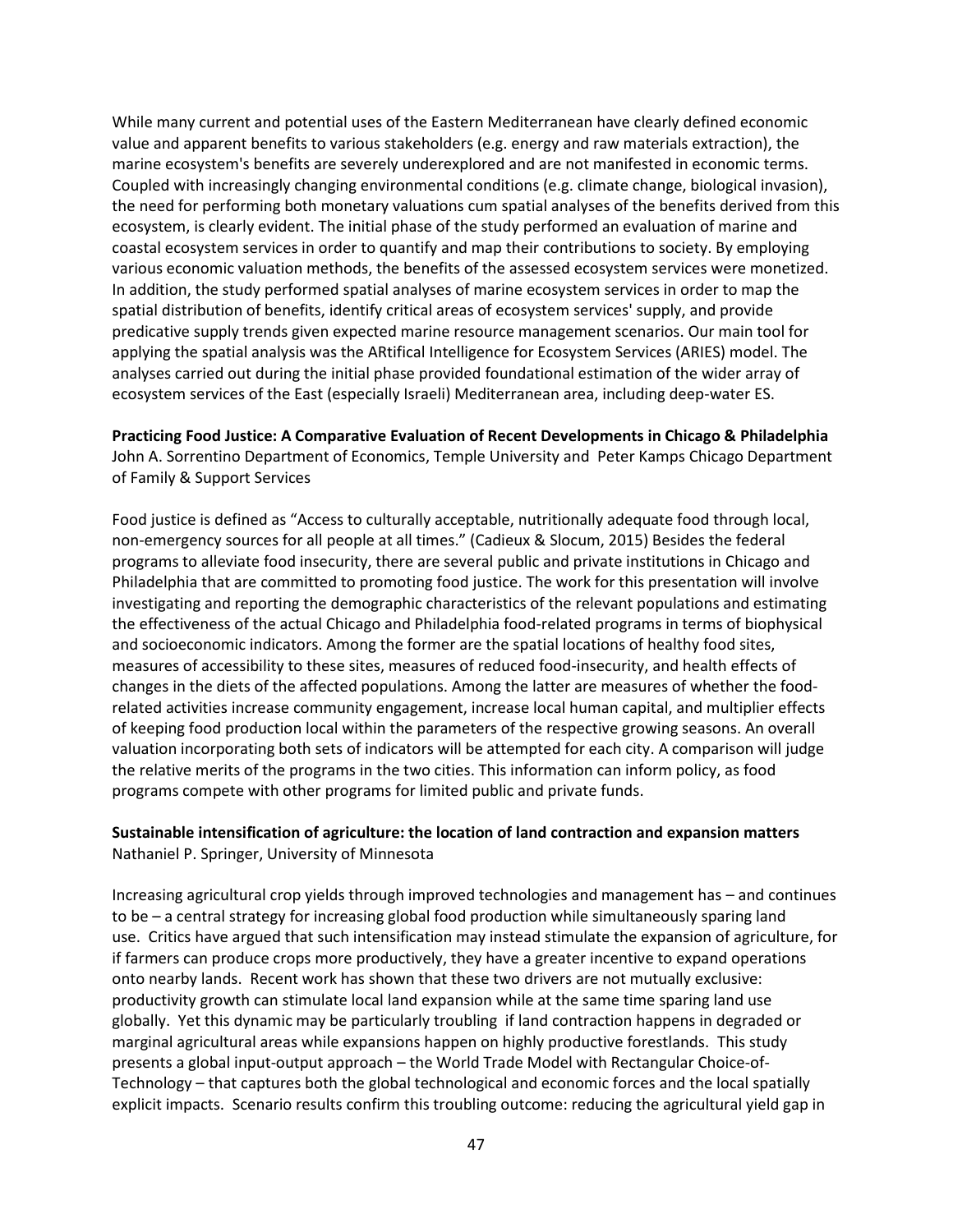Latin America and Africa spares agricultural land use globally, but also increases deforestation due to land expansion in these relatively productive areas. Investment in agricultural technology should be coupled with strong land protection polices and funding to prevent such outcomes.

#### **The institution of science in natural resource management**

Adrienne Strubb, University of Minnesota; Forrest Fleischman, PhD, University of Minnesota; David Briske, PhD, Texas A&M University

The cascading effects of climate change challenge decision-makers to keep appraised of the latest research in sustainable natural resource management. This is not entirely a question of sufficient science, but rather of governance and access. In seeking information, decision-makers use readily available, accessible tools. Information seeking behavior is influenced by many factors, including everyday life patterns, educational levels, media selection, agency, and community. Our paper illuminates the network of knowledge that public agencies are tasked with in disseminating sustainable natural resource management information to landowners. To gauge the institutional and individual indicators driving the transfer of science, we surveyed three natural resource agencies, with over 200 participants in Texas, during summer 2016. We reveal a network incorporating influential individuals, organizations, and online resources. Preliminary results show that decision-makers are limited by science availability and agency directives. Although, we encourage the use of transdisciplinary research approaches in science creation, we need to be cognizant that science is again funneled in application. We argue that it is important to understand the information seeking network of decision-makers and their institutional boundaries because the embedment of information silos that reinforce one science over another.

### **Refrigeration alternatives, climate change, energy, & Jevons' Paradox**

Josiah Taylor, University of Vermont, Faculty of Food Systems

Alternative ecological refrigeration systems offer viable means to significantly reduce energy demands and greenhouse gases. Where refrigeration exists, energy intensive cooling technologies produce significant GHGs. In regions where refrigeration is not widespread there is development of more complex food systems – energy demands and climate change consequences of refrigeration systems globally are rapidly growing. Ecological stability is at serious risk as humans transgress multiple planetary boundaries, and immediate tools are needed to reduce these threats. Refrigeration systems can be a significant leverage point for climate change mitigation. Historically there have been diverse efficient and ecological means of food refrigeration. Conventional refrigeration displaced many of these ecological practices. Rising cold storage alternatives like hybrid ecological-electric systems using outside air intakes incorporating cold winter air are promising developments. These and other systems represent additional wedges toward reducing GHGs and mitigating climate change. This paper explores contemporary uses and benefits of refrigeration alternatives, challenges, and future possibilities. Jevons' Paradox also provides an important perspective, because while efficiency increases, so too is overall energy consumption and corresponding GHGs. This also discusses potential strategies related to implementing ecological refrigeration alternatives integrated with changes in consumer habits to drive efficiency and net declines in energy usage.

#### **The role of economic literacy in fostering sustainability**

Madhavi Venkatesan, Bridgewater State University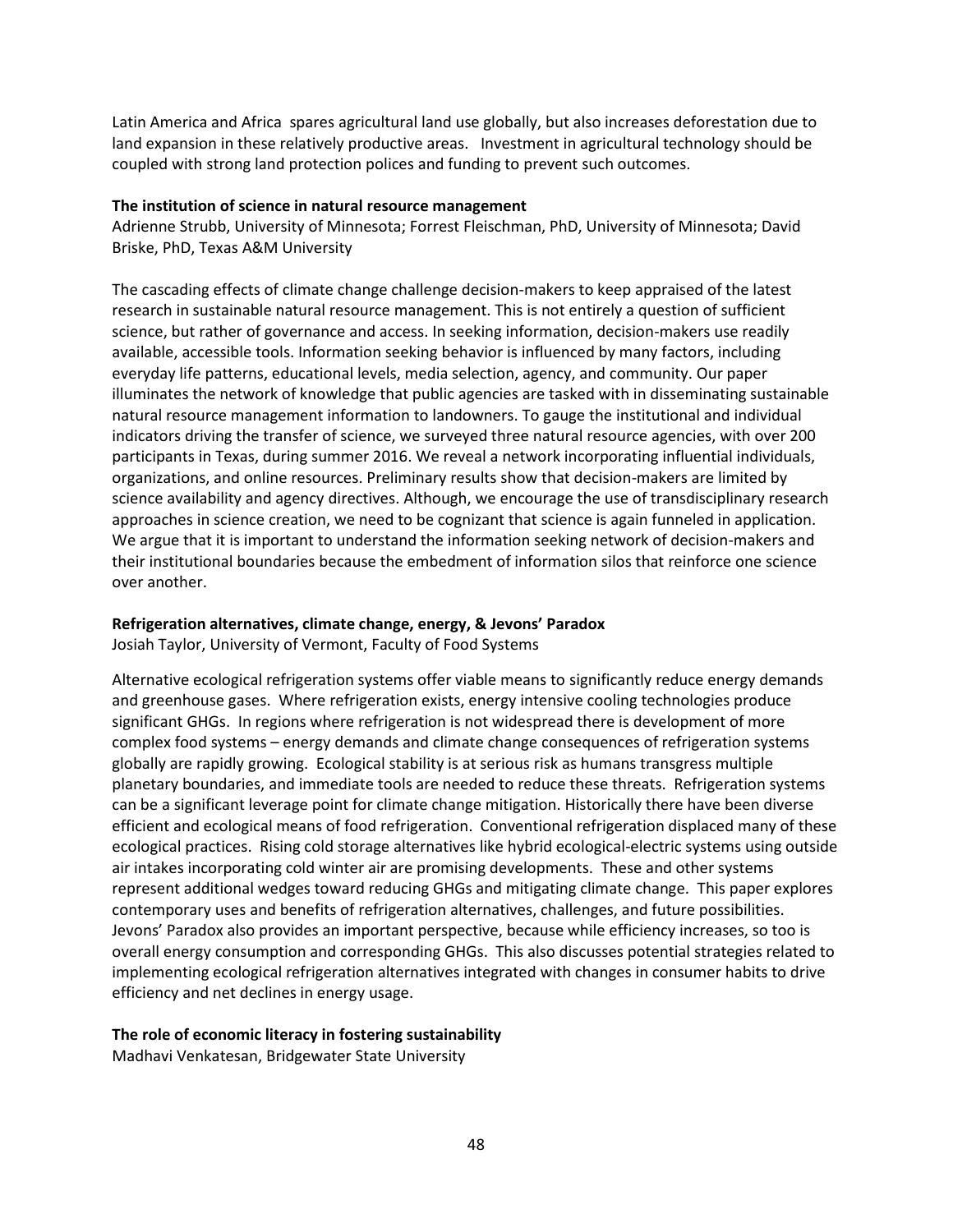Does demand drive supply or does supply drive demand? Or is it a mixture of both? Do consumption decisions implicitly include our values or are decisions made with the assumption that what we are consuming has already factored in the long-term best interest of human health and environmental well being? These basic questions are often unaddressed in the introductory economics. Instead assumptions related to consumption and production and demand and supply are embedded as representative of consumer and producer behavioral norms, typically with minimal discussion. Could implicit assumptions prompt observable behavior rather than be indicative of it? If so, could increasing awareness of the role of embedded values in demand and supply influence behaviors of consumers and producers and thereby promote sustainable outcomes? These questions provided the foundation for a survey of undergraduate students. The intent of the evaluation was to specifically assess the understanding and prevalence conscious consumption. The results revealed that there was a limited understanding of economics, that students consumed on reflex, and that conscious consumption was difficult to attain because of the assumption that price equaled cost of consumption. The outcome of the survey results promotes the perspective that economic literacy can be a catalyst to achieving sustainability.

#### **Explicit economics: Addressing conscious consumption for sustainability**

Madhavi Venkatesan, Bridgewater State University

Sustainability is typically discussed in a siloed fashion in the United States. Cradle-to-cradle production and regulation are proffered as salves for evidenced degradation but little attention is directed to how a society can enable sustainability as a cultural norm. Further and related, the role of the individual economic agent as consumer, investor, and government participant is seemingly not addressed. To a large extent, the population majority delegates the powers conferred in the three roles to a minority leaving outcomes impacting society as a whole dependent on the incentives of a few, who may or may not be aligned with the public welfare. Therefore, given the evidence of marketed demand fostered by a consumerism based economy, perhaps the most significant, powerful, and traction-inducing vehicle for instituting sustainability may be found in enabling conscious consumption at the individual level. Arguably, the conduit for conscious consumption would then be education not limited to defining sustainability but inclusive of the rationale for sustainability, the patience requisite for implementation, and the acceptance of sustainability as a societal norm of behavior. Conscious consumption in turn would then be the foundation for cultural traction of sustainable growth and development.

#### **The impact of water quality policy on farmer autonomy in agricultural watersheds**

Courtney Hammond Wagner, University of Vermont

Diffuse runoff of nitrogen and phosphorous in agricultural lands is a growing challenge to water quality across the globe. Governance bodies in nutrient impaired watersheds are increasingly tasked with managing agricultural land use for water quality. The design of water quality policies determines whether the policy is successful at motivating farm management change. In particular, the ability for farmers to maintain autonomy in the future of their farm system is of importance for the policy reception. I examine the impact of choice rules, or what farmers must, must not or may do under a policy regime, on farmer autonomy and behavior amongst farmers in New Zealand and Vermont, USA policy regimes. These regimes represent two variations of water quality policy choice rules: practicebased rules, which require farmers to adopt specific practices, and performance-based rules, which require farmers to choose a set of practices to meet a measured performance standard. Using social psychological theory and structural equation modeling, I find the variation in choice rules influence farmer's perceived control in nutrient management and their intention to adopt nutrient management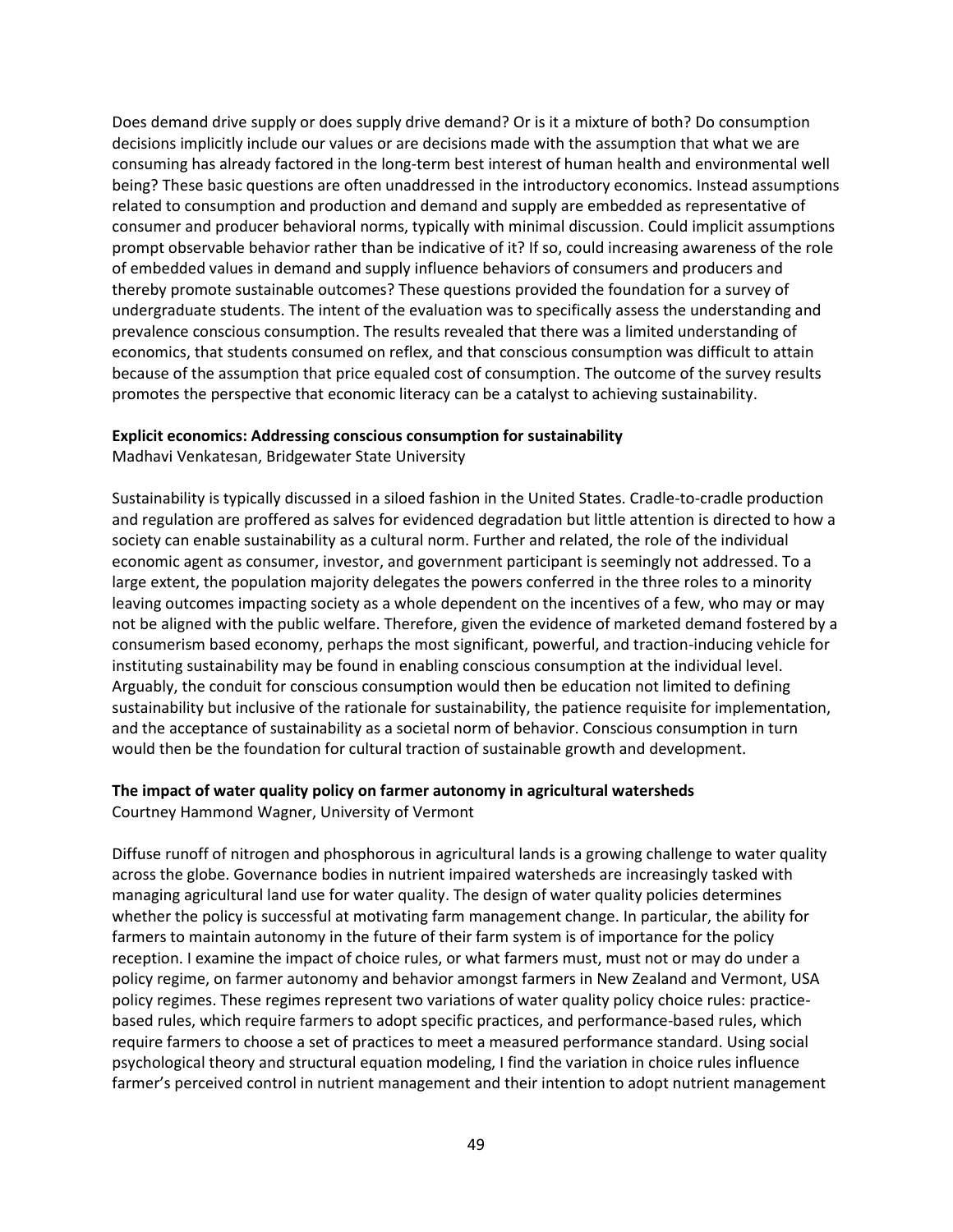behaviors. This research contributes an improved understanding of how water quality policy gives landowners flexibility of choice in running their farm system.

**Genuine Progress Indicator 2.0: Pilot Accounts for the U.S., Maryland, and City of Baltimore 2012-2014** John Talberth, Center for Sustainable Economy and Michael Weisdorf, CSE, PSU

For over thirty years sustainable development practitioners have used the Genuine Progress Indicator (GPI) as a way to evaluate economic performance, quantify the benefits and costs of growth, and predict the effects of policy changes on economic wellbeing. The popularity and use of the metric is increasing partially in response to new global demands for metrics that go beyond Gross Domestic Product (GDP) by taking social, economic, and environmental costs associated with economic activity into account and by incorporating the nonmarket dimensions of wellbeing. However, because the basic GPI accounting protocols have yet to be consistently updated to respond to critiques, theoretical advances, new valuation methods, and new data sources a proliferation of studies at the global, national and subnational level contain widely divergent methodologies. For example, some GPI studies add imputed values for leisure time while others deduct the costs of lost leisure time and still other fail to consider leisure time at all. Because of increasing methodological divergence, GPI practitioners have called for a new, consistent framework to guide future GPI studies – GPI 2.0. Since 2013 an international group of GPI practitioners participated in an online forum, workshops and demonstration projects aimed at refining the GPI 2.0 framework. This paper is an attempt to operationalize this emerging framework in the context of GPI accounts for the U.S., the State of Maryland, and the City of Baltimore. The goal is to demonstrate the feasibility of consistent, multi-scale GPI accounts rooted in social welfare theory that make use of new data sets and methodologies that improve the accuracy and rigor of many of the GPI's standard components.

#### **Building Community Among Resorts in Protecting Ecosystem Services from the Threat of Aquatic Invasive Species**

Patrick G. Welle, Emeritus Professor of Economics and Environmental Studies, Bemidji State University, Bemidji, MN

The spread of aquatic invasive species (AIS) threatens ecosystem services provided by freshwater lakes, particularly in northern Minnesota, where water-based recreation and tourism comprise a major component of the regional economy. Governmental and non-governmental entities have partnered in programs to educate boaters and inspect watercraft at public accesses to prevent the transport of AIS, while recognizing that boat launching at private accesses is another potential pathway for AIS introduction. The main purpose of this study is to identify and enhance the ecological economic motives among resort owners to collaborate in AIS prevention efforts. In addition to assessing resort owners' perceptions of the threat to ecosystem services from AIS, the study elicited participants' ideas on the best ways to insure that guests employ adequate preventive measures with boats and other equipment. All 56 resorts operating on the eleven lakes in the study area participated in the study. Respondents place the greatest importance on preventing potential damages from zebra mussels and Eurasian milfoil. Over a third disagree that customers know what precautions to take, particularly concerning non-residents. Dissemination of the findings and community meetings identified mutual interests and provided opportunities for partnerships, e.g. cost-sharing on decontamination equipment.

#### **Women Parliamentarians and Deforestation Around The World**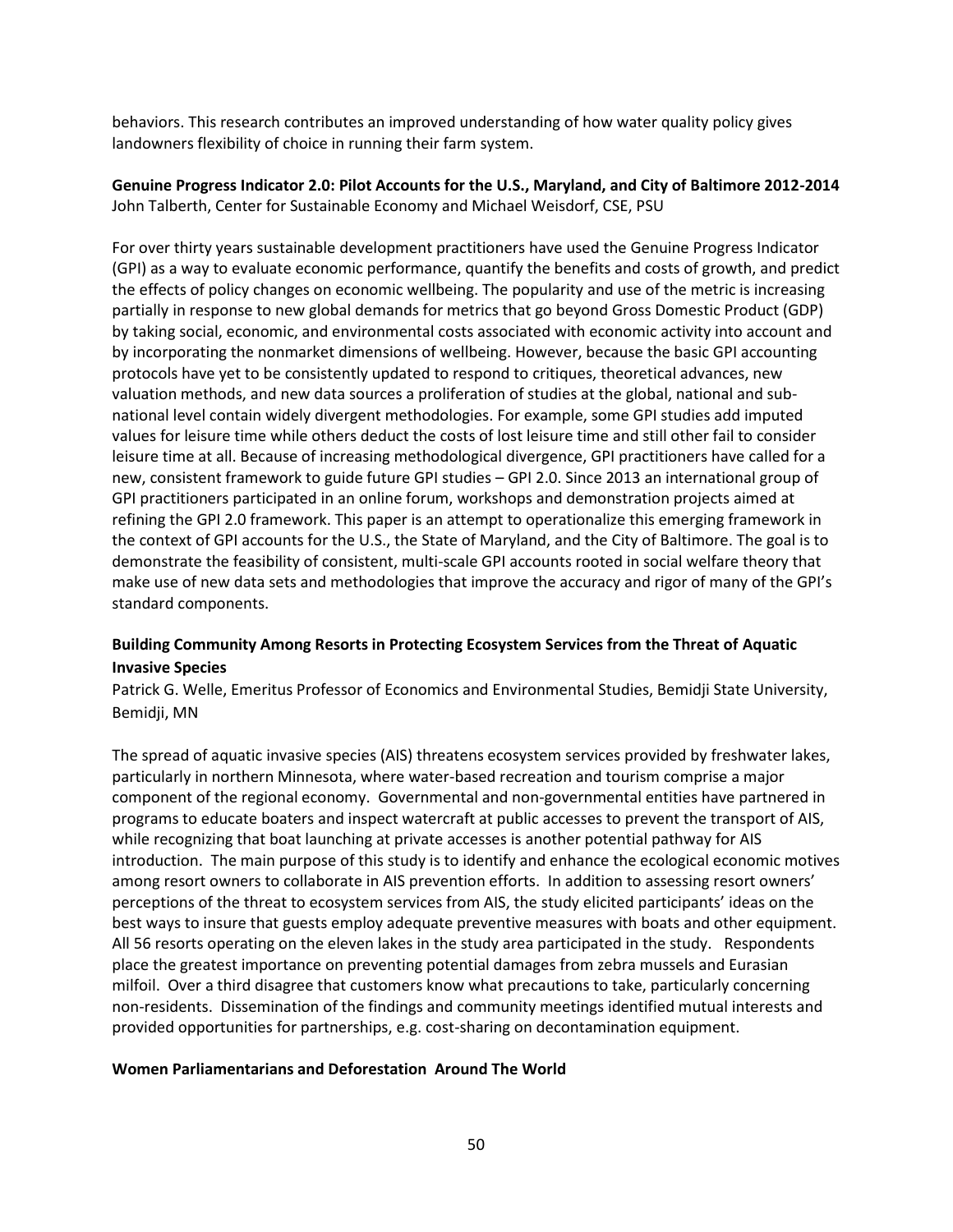Nurmukhammad Yusupov, Solbridge Int'l School of Business; Oybek Yuldashev, Central Asia Research Group; Raufhon Salahodjaev, Central Asia Research Group

Deforestation has now taken the center stage in the climate change debate which has become a heavily politicized process, especially after the recent meeting in Paris. However, unfortunately, climate change debate often finds itself in the midst of political confrontations, in which the outcome is largely dependent on the personal characteristics of the political decision makers and their preferences. We are motivated by the literature which documents positive impact of the high level involvement of women in the political process. Specifically, we argue that involvement of women in that process can be instrumental in reducing deforestation, arguably one of the best ways to curb anthropogenic global warming. We find significant and robust evidence for this hypothesis in a cross-section of 163 countries covering 1990–2010. Our results are robust to various specifications and estimation methods. Our results have important policy implications and call for wider involvement of women in the climate change debates and policy making. Especially because women are globally underrepresented in parliaments around the world with less than 20 percent of seats occupied by female politicians.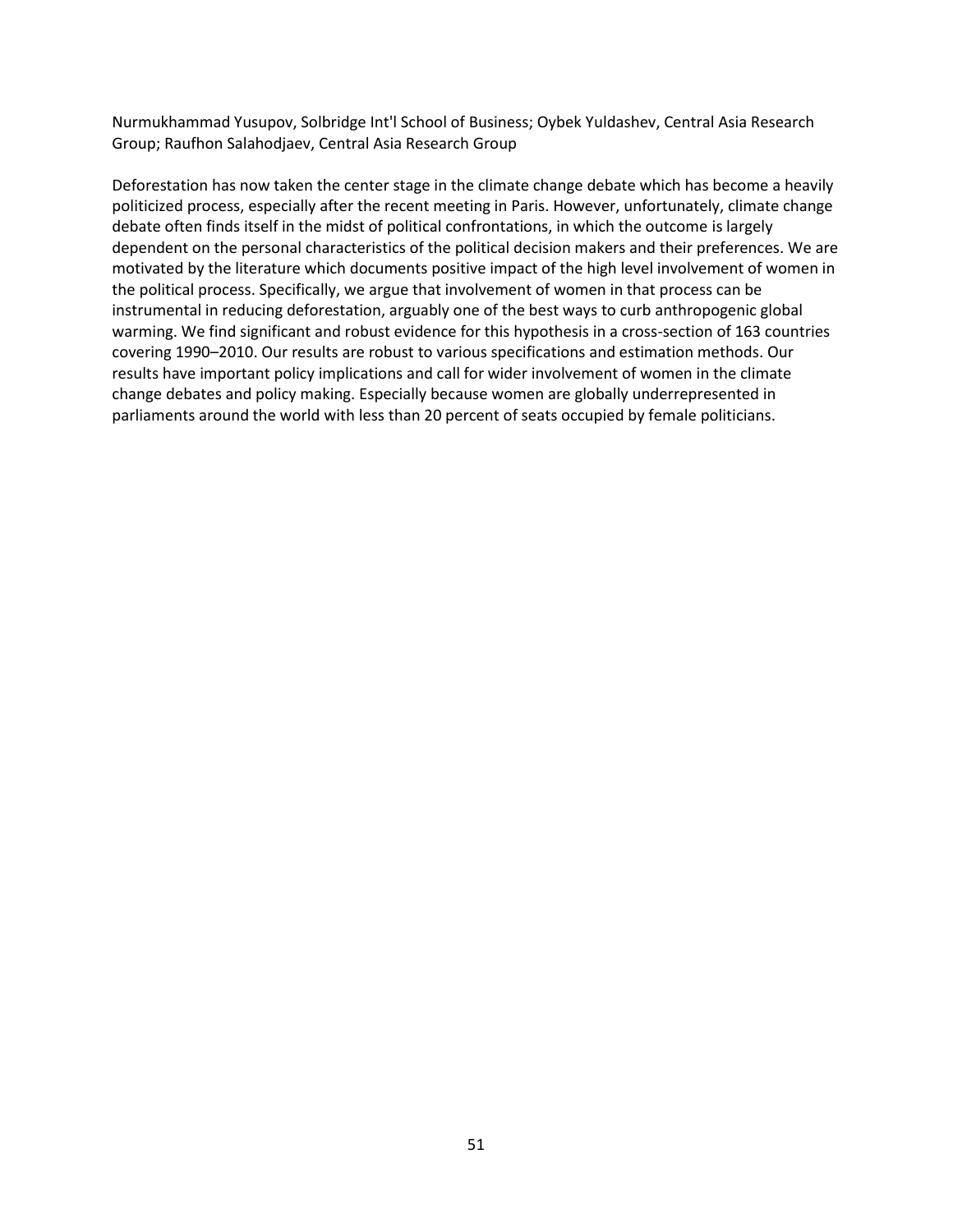## POSTERS

**Using Difference-in-Difference methodology to isolate direct and spillover effects of Ghana's Modified Taungya Policy on program participants and non-participants in project communities.** Doe Adovor (PhD, Michigan State University Department of Forestry); John Kerr (Professor and Associate Chair Michigan State University Department of Community Sustainability); Runsheng Yin (Professor Michigan State University Department of Forestry); Ernest Foli (Principal Research Scientist, Forestry Research Institute of Ghana)

In 2009 we surveyed 878 households to track changes in five livelihood assets (financial, human, natural, social and physical capital) among participants and non-participants of Ghana's Modified Taungya System (MTS). The study compared changes in assets when the reforestation program was first launched (1999) to assets in 2009. Data for the analysis was drawn from surveys conducted in 19 communities fringing Yaya, Nsemre and Sawsaw forest reserves in the Brong Ahafo Region. With an interest in attributing change in livelihood outcomes, the omitted variable problem was anticipated. Hence we used a Difference-in-Difference (DID) method to compute how much of the observed changes in each livelihood asset may be attributed to the MTS policy. The DID estimates suggests that on average 5.25% of the observed changes in livelihood assets among MTS participants may be attributed directly to the MTS policy while 4.28% among non-MTS participants in project communities may be attributed to spillover effects from the project. The DID also suggests that the MTS policy slowed down the rate of decline in Natural Capital Index by 5.7% and by 4% respectively among MTS project participants and Non-participants in project communities.

#### **Comparation of Gmelina arborea's Carbon Stock at Different Group Ages in Cibugel Village's Community Timber Plantation, Sumedang Regency, Bandung**

I Dewa Agung Panji Dwipayana (School of Life Science and Technology, Bandung Institute of Technology, Indonesia). Muhammad Aslam Fadritama (School of Life Science and Technology, Bandung Institute of Technology, Indonesia). Fitriana Puspitasari (School of Life Science and Technology, Bandung Institute of Technology, Indonesia). Enden Dea Nataya (School of Life Science and Technology, Bandung Institute of Technology, Indonesia). Rizky Nur Endah Sari (School of Life Science and Technology, Bandung Institute of Technology, Indonesia). Muti'ah Nurul Jihadah (School of Life Science and Technology, Bandung Institute of Technology, Indonesia). Wahyudi Nelvianto (School of Life Science and Technology, Bandung Institute of Technology, Indonesia).

In 2014, Indonesia ranked as the thirteenth country with the highest levels of carbon dioxide emissions in the world. To involve the people, Indonesian government choose to build Community Timber Plantations. One is located in Cibugel village of Sumedang regency, West Java. Gmelina arborea was selected by the people as the major crops there because of its economical value without considering about how this species contribute in carbon sequesteration determined by its age-related carbon stock. This study conducted to determine Gmelina arborea's carbon stock distribution in those plantation areas with different group ages which are 2, 4, and 15 years old. The biomass measurement method used for Gmelina arborea plantation was non-destructive, destructive for understorey and Walkley & Black Method for soil carbon content. The result shown the highest total carbon stock was found in the area with 15 years old Gmelina arborea plantation. The highest contributor was the plantation itself followed by soil carbon content and understorey. The total carbon stock of area with Gmelina arborea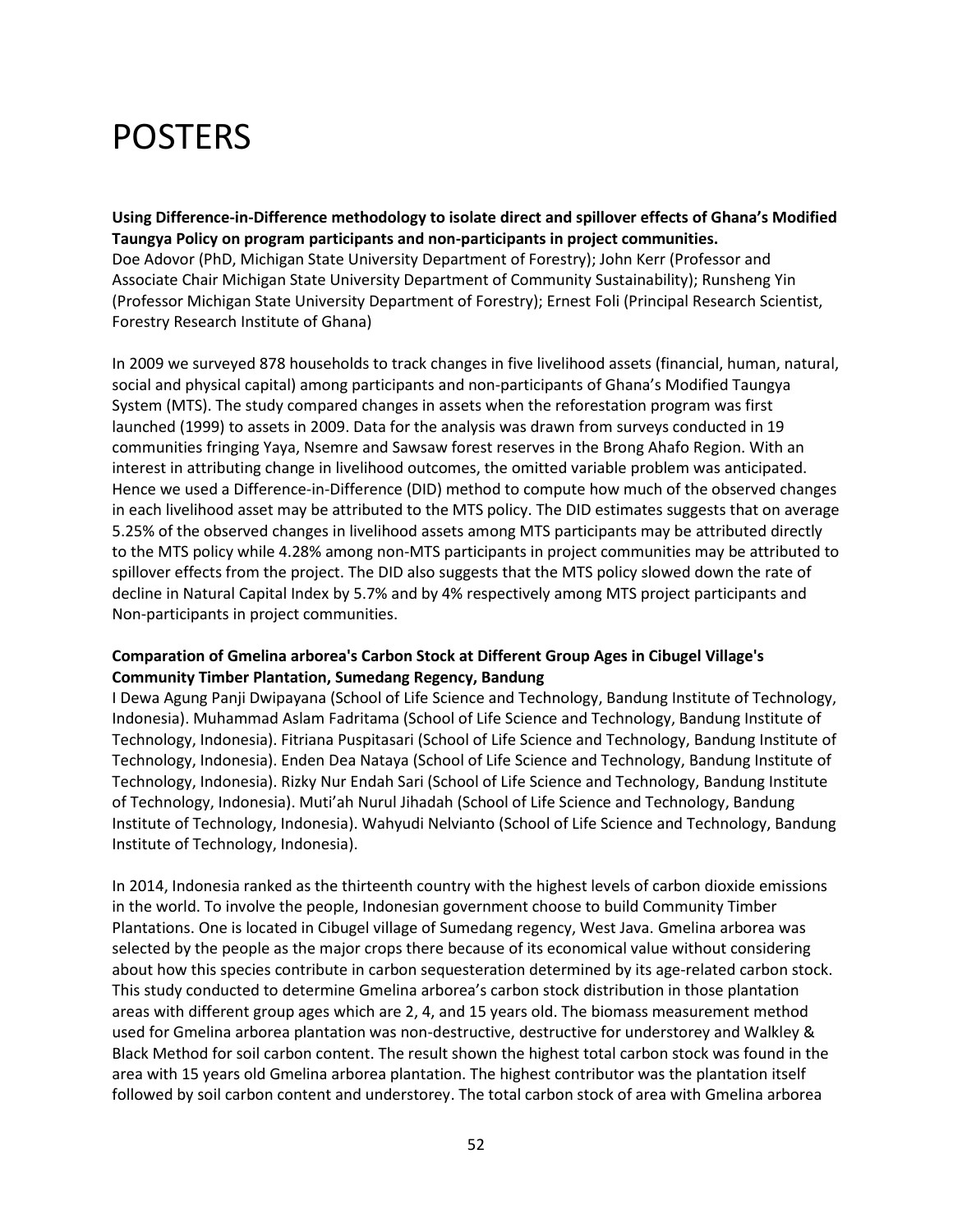plantation age 2, 4, and 15 years were 19,96 ton/ha, 34,33 ton/ha, and 122, 22 ton/ha respectively. The result is a proof that Community Timber Plantation is having both economical and ecological value.

#### **Measuring Sustainability Literacy**

Mary Ellen Mallia, Ph.D., University at Albany; Elizabet Genis, University at Albany

An international tool called the Sustainability Literacy Test was developed in 2014 with the goal of providing an instrument for academics to assess student knowledge and skills on current social, economic and environmental challenges. This assessment was administered to sustainability-themed freshman seminars and Environmental Economics courses at the University at Albany over a two year period. The intention was to determine if sustainability literacy improved as a result of the course and if there were differences in growth between the economic and freshman seminar courses. It was assumed that the Sustainability Literacy test served as a valid measurement of sustainability literacy and provided a means to compare results across campuses. The poster will highlight the implementation of the test and results garnered from the courses. On average, the Environmental Economics scores improved at a greater rate than those of the Freshman Seminar course, in line with our hypothesis.

#### **Development and testing a diagnostic capacity tool for improving socio-ecological system governance** Patricia McKay, MSU

The capacity to sustainably govern complex socio-ecological systems (SES) has been identified as a necessary but daunting task by SES scholars, resource stewards and stakeholders. This research sought to inform the question: What are determinant capacities and functional linkages that can be incorporated into diagnostic tools for analysts seeking to improve sustainable socio-economic system SES governance? Literature was used to identify and translate determinant capacities and functional linkages into a quantifiable metric of governance quality. The tool was developed from ecological, business, governance and decision science literature. This tool recognizes the dynamic and systemic linkages between the resources and the social systems that use and govern them for improving systems thinking and SES outcomes. The tool was tested to determine its ability to capture perceived characteristics of governance quality and problem management using Michigan's cleanup and redevelopment program. The results of this research indicated that the exploratory tool was reliable and valid. This research contributes to the evolving body of SES frameworks, specifically the study of individual and organizational capacities for improved SES outcomes. The implications of this research suggest participatory network-based governance with higher levels of resource exchange, in the form of interdependency, trust, diplomacy and reciprocity, align with practitioners' perceptions of improved program performance. Further, while some capacities and related findings of this research may be context specific, concepts associated with the development and testing of this diagnostic tool, such as the use of systems thinking, participatory network-based governance, and related competencies may have more universal application.

#### **The Effect of Political Instability on the Level of Damage Incurred from Natural Disasters in South Asia**

Kathryn Pettit, Environmental Studies Program, Washington and Lee University

Natural disasters are usually defined as natural events (cyclones, earthquakes, floods) that cause extreme damage, resulting in serious economic loss and casualties. However, the severity of a natural disaster often depends in part on human-related factors. Much research has been done on the extent that extreme weather events invoke instability and conflict. My research seeks to identify if this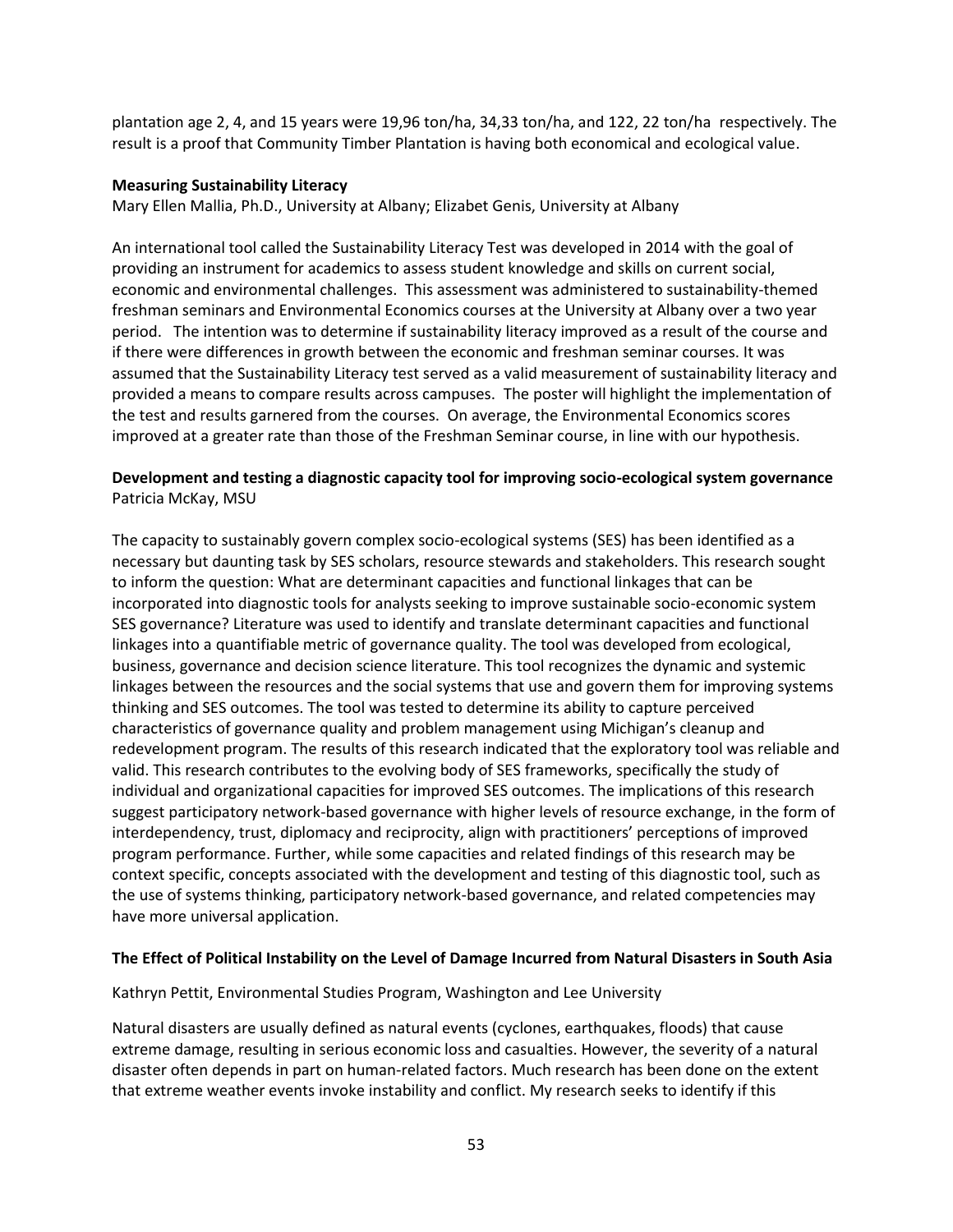relationship also operates in the other direction. First, this paper explores the role that political instability (measured by corruption, regime strength, and conflict level) plays in intensifying or mitigating the damages from a natural disaster. I utilize time-series and cross-country analyses amongst South Asian countries to measure how much variation in damages incurred (due to a natural disaster) is attributable to government-related factors. Second, I investigate potential mechanisms that this relationship works through, such as investment into disaster preparedness and regulation enforcement. A further understanding of the role that government stability plays in vulnerability to extreme weather events is essential in the face of climate change.

#### **Modeling the Impact of Sustainable Intensification on Landscapes and Livelihood**s

Robert B. Richardson, Michigan State University; Laura Schmitt Olabisi, Michigan State University; Kurt B. Waldman, Michigan State University; Naomi Sakana, Center for International Forestry Research; Philip Grabowski, Michigan State University

Agriculture faces tremendous pressure to supply a growing and wealthier population with more food, fiber and fuel, while recognizing the limits of agricultural ecosystems. Globally, it remains unclear whether it is possible to increase agricultural output without increasing deforestation and associated greenhouse gas emissions. The objective of this study was to advance the understanding of landscapelevel implications of sustainable intensification of agriculture on forest conservation in Zambia. Participatory system dynamics modeling was used to examine evidence for linkages between sustainable intensification and landscape-scale drivers of deforestation in Zambia. We found limited evidence of linkages between sustainable intensification practices and agricultural encroachment into forested ecosystems. The clearing of forested land for agriculture was found to be largely driven by population growth, urbanization, and the rising demand for wood fuels for cooking and heating. The findings have implications for the development of integrated approaches to address the challenges of food and energy insecurity, as well as for policies aimed at climate change mitigation and reducing greenhouse gas emissions. The study demonstrates that participatory system dynamics modeling can be a useful tool for identifying the primary drivers of change in complex agro-ecological systems.

#### **Cognitive Dissonance with Economic Activity**

Jeffrey Weih, Portland State University

If all economic production involves joint production (as ecologic pollution) (after Baumgärtner, et.al., 2008), and if all economic consumption involves joint consumption (as ecologic depletion), then all economic function involves joint ecologic dysfunction. A nation's economic activity is instantaneously mediated by its common virtual currency subunits, each sharing that nation's evolving pattern of earning and spending and each exchangeable with any other nation's currency. How (and how much) I earn and spend represents my contribution to (and participation in) the evolving national pattern of depletion and pollution. Primarily because all economic/ecologic sectors are interdependent, the amount of my earning and spending indicates the degree of my responsibility for ecological depletion and pollution in general. The way I earn and spend is more determinative of the effect I have in the present; the amount I earn and spend is more determinative of the effect I project into the future.The more I earn and spend, the more I experience a cognitive dissonance, which is only partially relieved by earning and spending in in less directly damaging ways. As I perform an economic action, I contradict (imply a denial of) an ecologic value.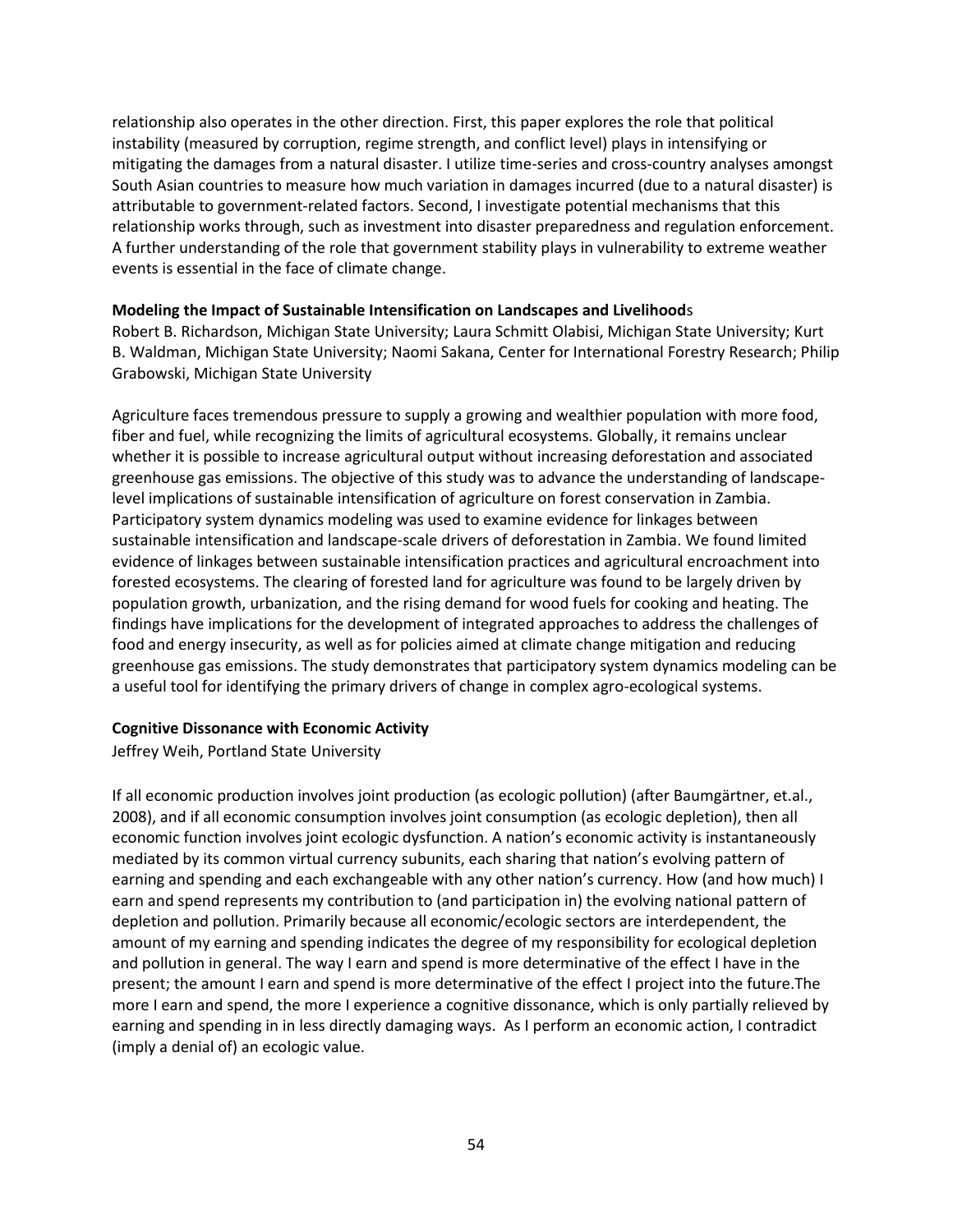#### **Foundations of value production in ecological economics**

Michael Weisdorf, Portland State University

Ecological economics is situated in the context of human ecological behavior as such. Production concepts from ecology can and should be translated to applications in ecological economics at multiple levels. Economic concepts like 'agricultural production' can be disambiguated based on trophic level; the macro-ecological economics of pastoral activity differs substantially from that of intensive horticulture, even if the processing and distribution of their respective products is superficially or economically similar on a micro-level. In addition to conventional ecological trophic structure, a novel, ecologicaleconomic 'socio-trophic structure' can be described along similar lines by tracing economic value from its primary commodification in the labor process through several socio-trophic layers of consumption, including wage consumption by laborers, business profits consumed by their employers, and various sorts of economic rent consumed by an increasingly hypertrophic financial structure of dubious complexity. This perspective allows for the grounding of socioeconomic analysis in the natural science of ecological production, on the basis of measureable physical quantities. Adequate descriptions of ecological economic value require consideration of the underlying material phenomena as well as the price-system and other social relations from which any pecuniary calculations might be derived. Establishing the nature of the relation between the price-system and human ecological behavior as such is fundamental for a sufficient theory of ecological-economic value.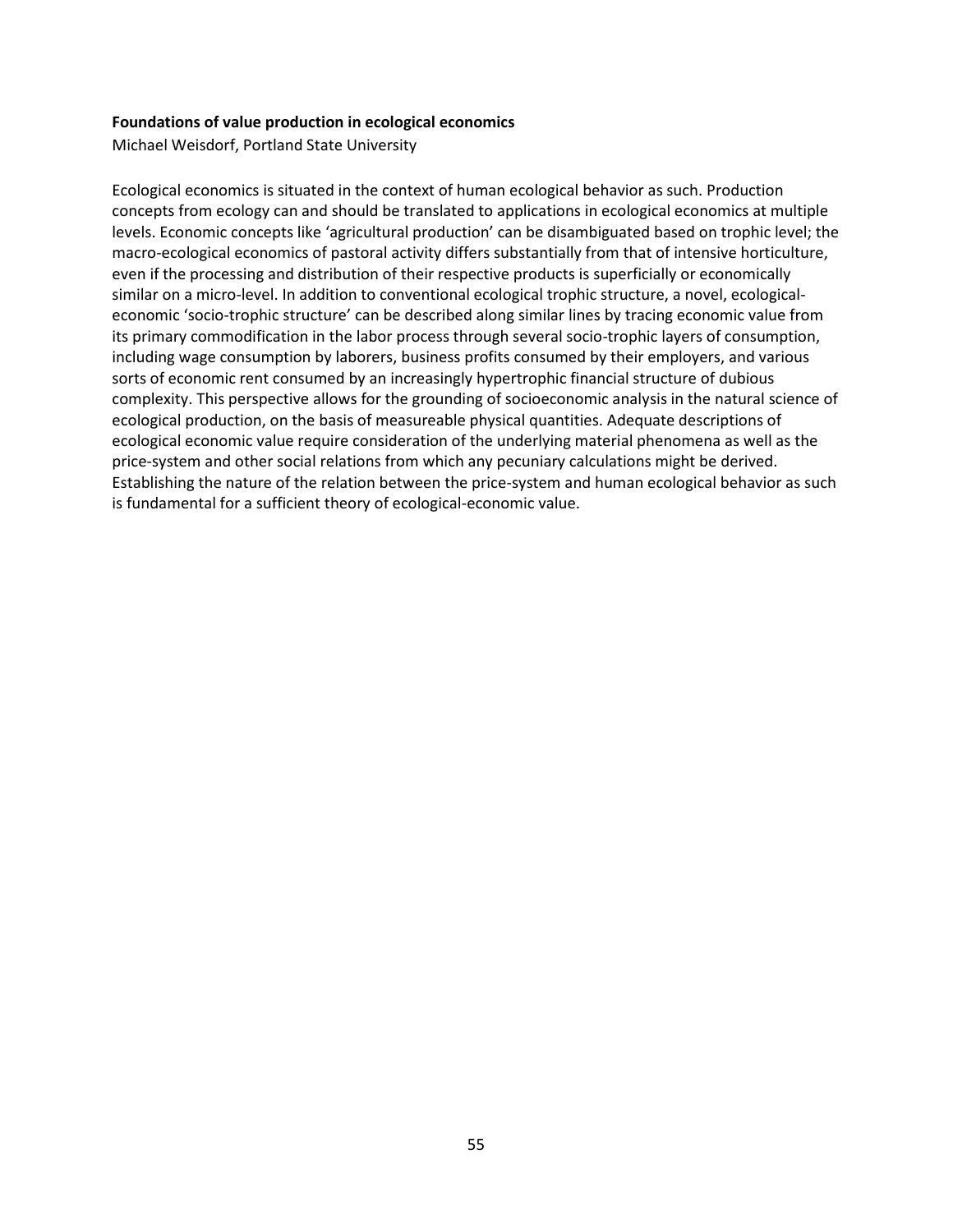### THANK YOU TO OUR SPONSORS!

For an updated list of sponsors, please see our website.

Silver Sponsors



Bronze Sponsors



# THE MCKNIGHT FOUNDATION



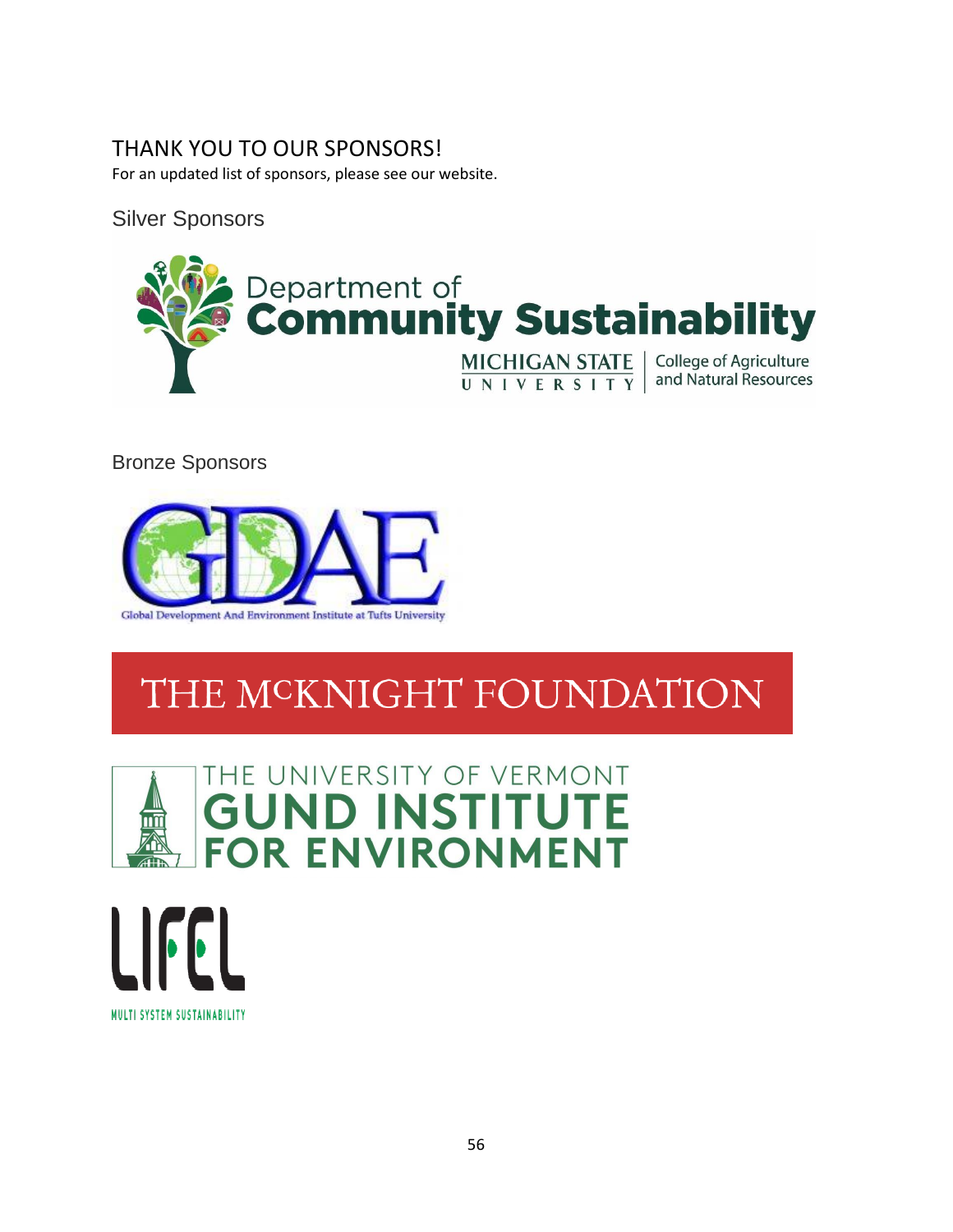Copper Sponsors

ANONYMOUS ON BEHALF OF THE ENVIRONMENTAL JUSTICE PROJECT